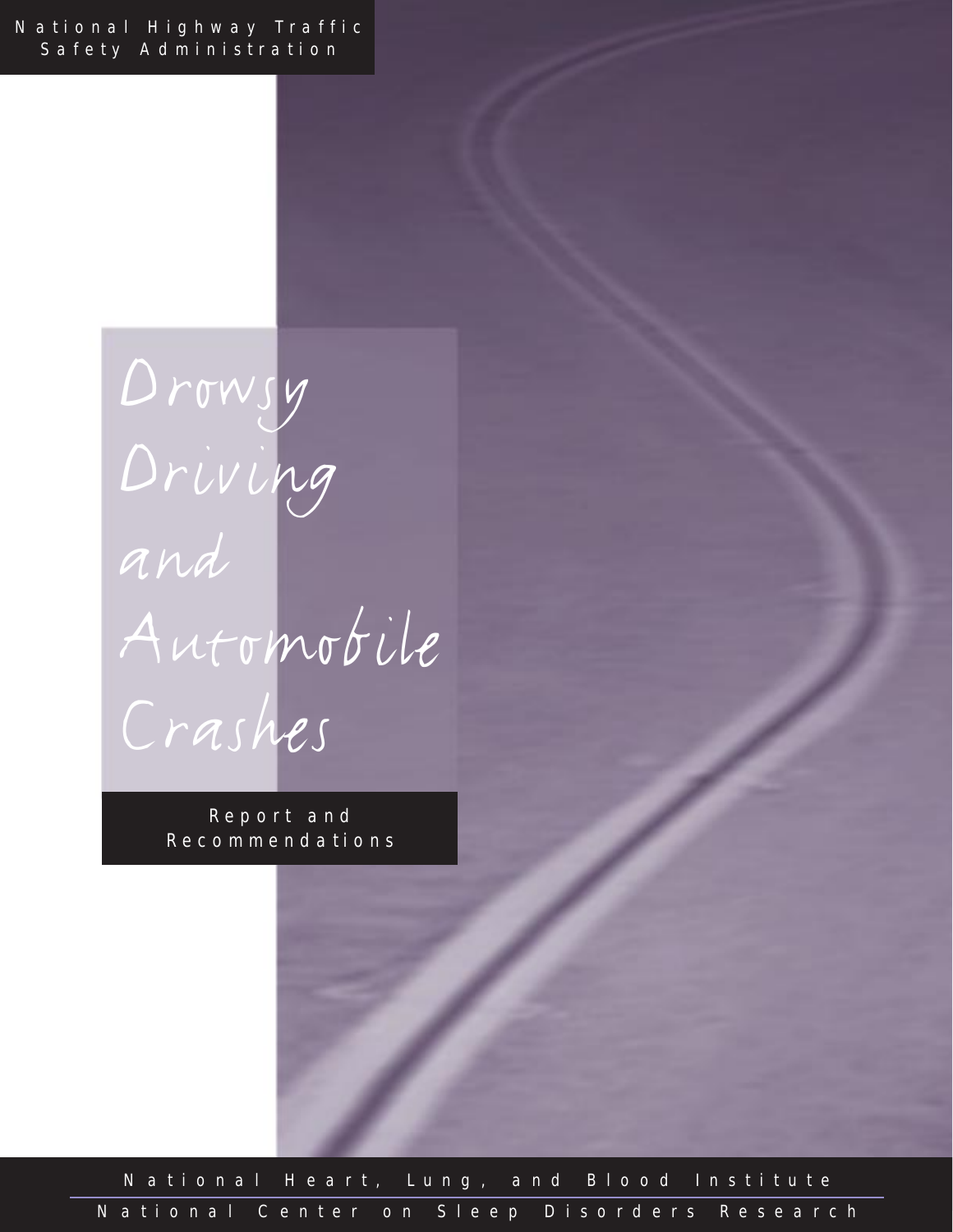# NCSDR/NHTSA EXPERT PANEL ON DRIVER FATIGUE AND SLEEPINESS

# DROWSY DRIVING AND AUTOMOBILE CRASHES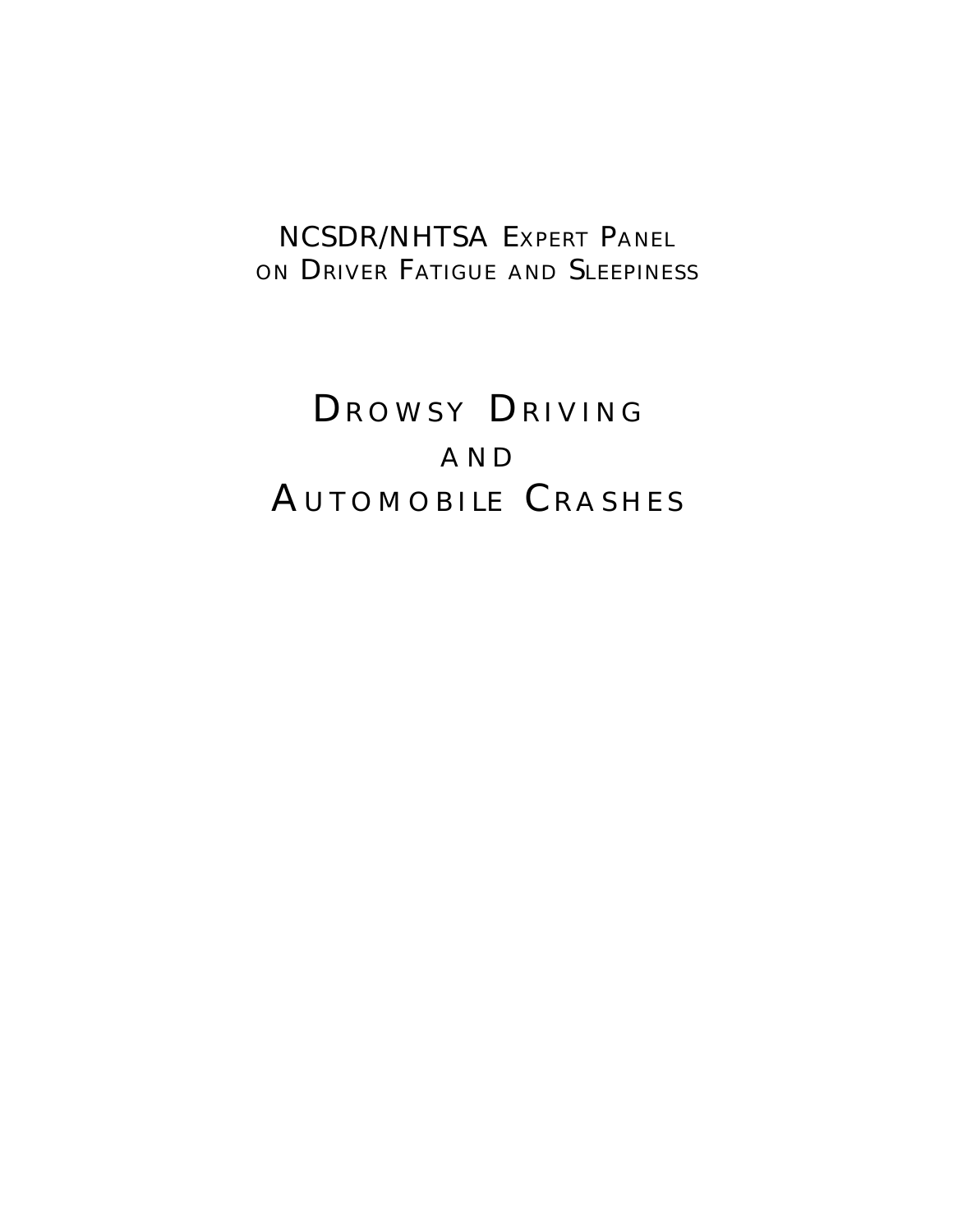# **CONTENTS**

|      | NCSDR/NHTSA Expert Panel on Driver Fatigue          |
|------|-----------------------------------------------------|
|      |                                                     |
|      |                                                     |
| I.   |                                                     |
|      |                                                     |
|      |                                                     |
| II.  |                                                     |
|      |                                                     |
|      |                                                     |
|      |                                                     |
|      |                                                     |
| III. |                                                     |
| IV.  |                                                     |
|      |                                                     |
|      |                                                     |
|      |                                                     |
|      | Untreated Sleep Disorders: Sleep Apnea Syndrome     |
|      | Consumption of Alcohol Interacts With Sleepiness To |
|      |                                                     |
| V.   |                                                     |
|      |                                                     |
|      |                                                     |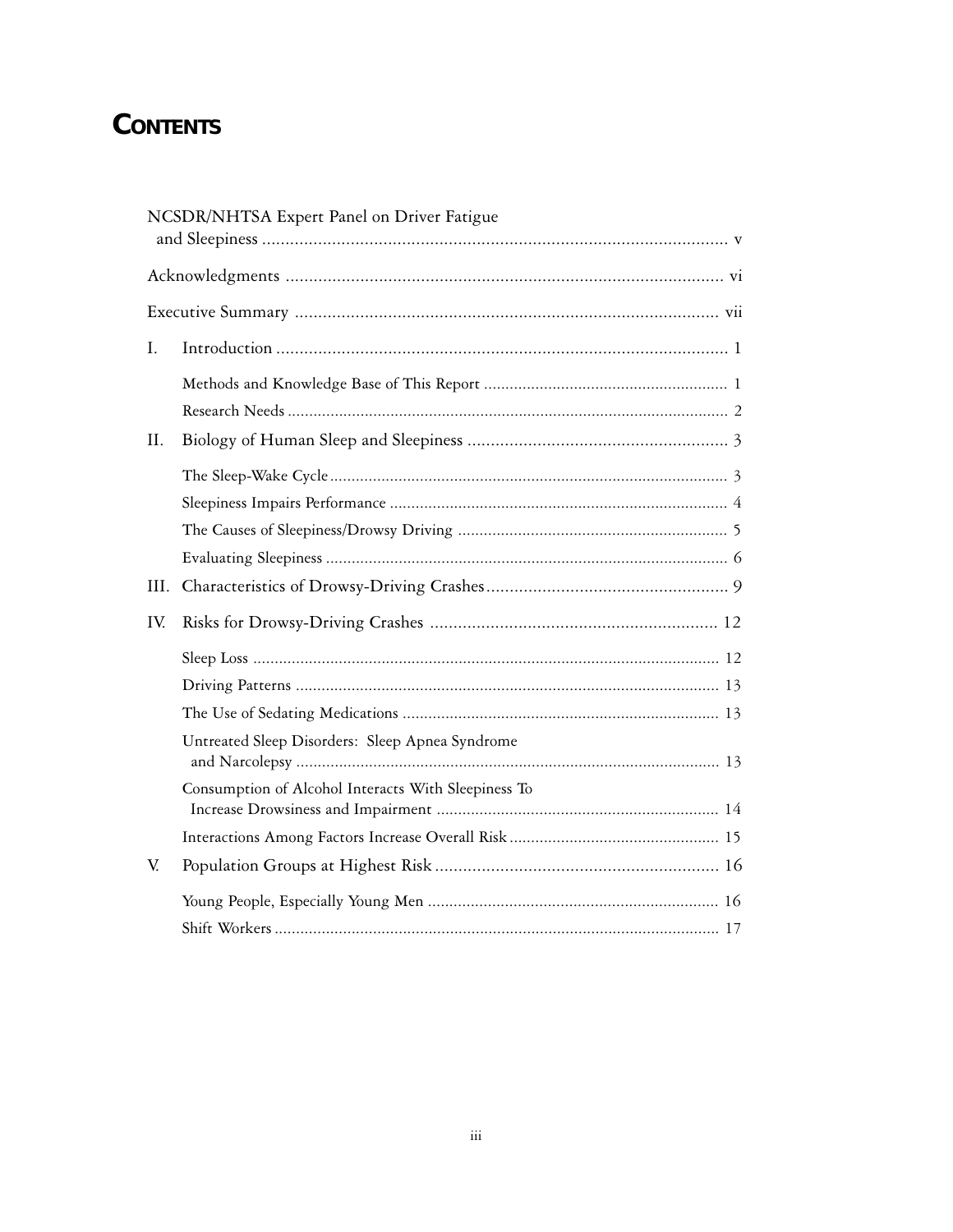| People With Untreated Sleep Apnea Syndrome                                                                                                                            |  |
|-----------------------------------------------------------------------------------------------------------------------------------------------------------------------|--|
|                                                                                                                                                                       |  |
|                                                                                                                                                                       |  |
|                                                                                                                                                                       |  |
| Medical Interventions To Treat Narcolepsy and Sleep Apnea                                                                                                             |  |
|                                                                                                                                                                       |  |
|                                                                                                                                                                       |  |
|                                                                                                                                                                       |  |
|                                                                                                                                                                       |  |
|                                                                                                                                                                       |  |
| VII. Focusing an Educational Campaign:                                                                                                                                |  |
| Educate Young Males About Drowsy Driving and How To                                                                                                                   |  |
| Promote Shoulder Rumble Strips as an Effective<br>Countermeasure for Drowsy Driving; in This Context, Raise<br>Public Awareness About Drowsy-Driving Risks and How To |  |
|                                                                                                                                                                       |  |
| Educate Shift Workers About the Risks of Drowsy Driving                                                                                                               |  |
| Other Organizations Can Provide Drowsy Driving Education  24                                                                                                          |  |
|                                                                                                                                                                       |  |

# Figures

| 1 Latency To Sleep at 2-Hour Intervals |  |
|----------------------------------------|--|
|                                        |  |
|                                        |  |
|                                        |  |
|                                        |  |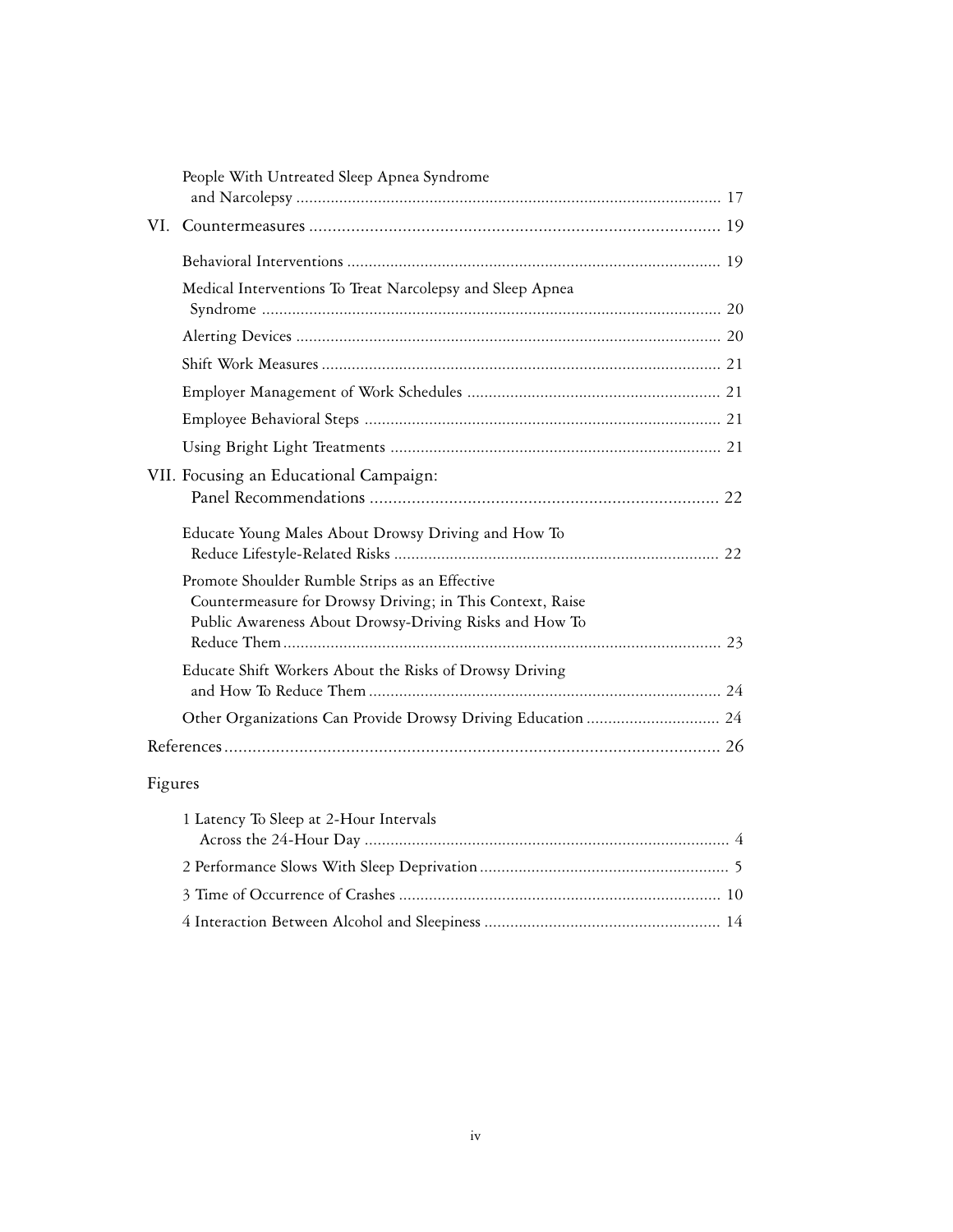# **NCSDR/NHTSA EXPERT PANEL ON DRIVER FATIGUE AND SLEEPINESS**

#### **Kingman P. Strohl, M.D.**

Panel Chairman Director, Center for Sleep Disorders Research Division of Pulmonary and Critical Care Medicine Cleveland Veterans Administration Hospital

**Jesse Blatt, Ph.D.** Senior Research Psychologist Office of Research and Traffic Records National Highway Traffic Safety Administration

**Forrest Council, Ph.D. Director** University of North Carolina Highway Safety Research Center

**Kate Georges** Special Assistant to Executive Deputy Commissioner Department of Motor Vehicles State of New York

#### **James Kiley, Ph.D.**

Director National Center on Sleep Disorders Research National Heart, Lung, and Blood Institute National Institutes of Health

#### **Roger Kurrus**

Division Chief, Consumer Automotive Safety Information Division National Highway Traffic Safety Administration

#### **Anne T. McCartt, Ph.D.**

Deputy Director Institute for Traffic Safety Management and Research State of New York

**Sharon L. Merritt, Ed.D., R.N.**

**Director** Department of Medical-Surgical Nursing Center for Narcolepsy Research University of Illinois

**Allan I. Pack, Ph.D., M.D.** Director Center for Sleep and Respiratory Neurobiology University of Pennsylvania Medical Center

#### **Susan Rogus, R.N., M.S.**

Coordinator, Sleep Education Activities Office of Prevention, Education, and Control National Heart, Lung, and Blood Institute

**Thomas Roth, Ph.D.** Division Head Sleep Disorders and Research Center Henry Ford Hospital

**Jane Stutts, Ph.D.** Manager, Epidemiological Studies University of North Carolina Highway Safety Research Center

#### **Pat Waller, Ph.D.** Director

University of Michigan Transportation Research Institute

#### **David Willis**

President AAA Foundation for Traffic Safety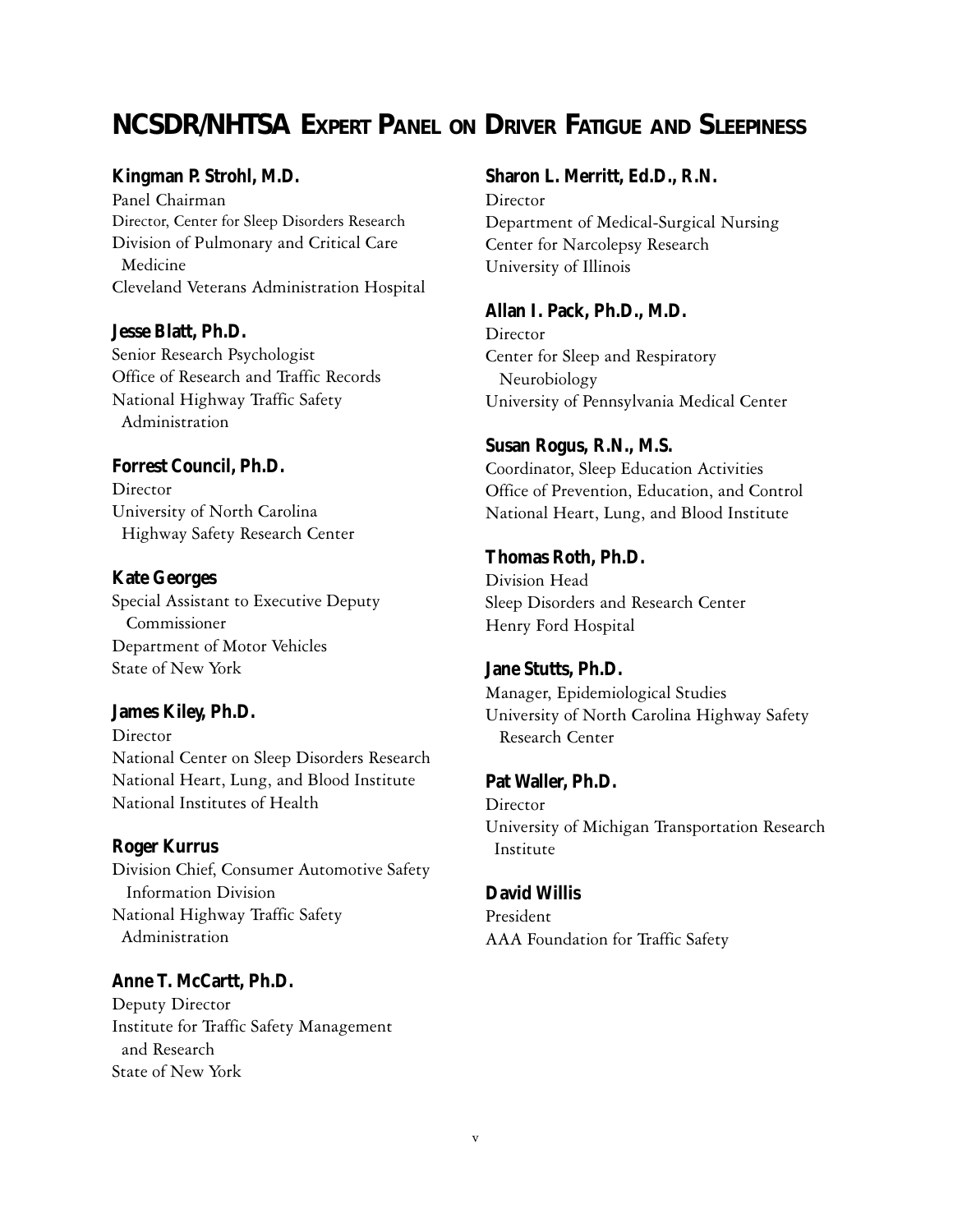# **ACKNOWLEDGMENTS**

The Expert Panel on Driver Fatigue and Sleepiness especially acknowledges Joy Mara of Joy R. Mara Communications for her assistance in the writing of this report. The panel would like to thank the following people for their assistance in reviewing and commenting on the report: Mary Carskadon, David Dinges, Lynn Butler, Nick Teare, Toben Nelson, Nancy Isaac, Kathy Rechen, and, at Prospect Associates, Donald Cunningham and Wendel Schneider. It also thanks Cathy Lonergan for logistical support.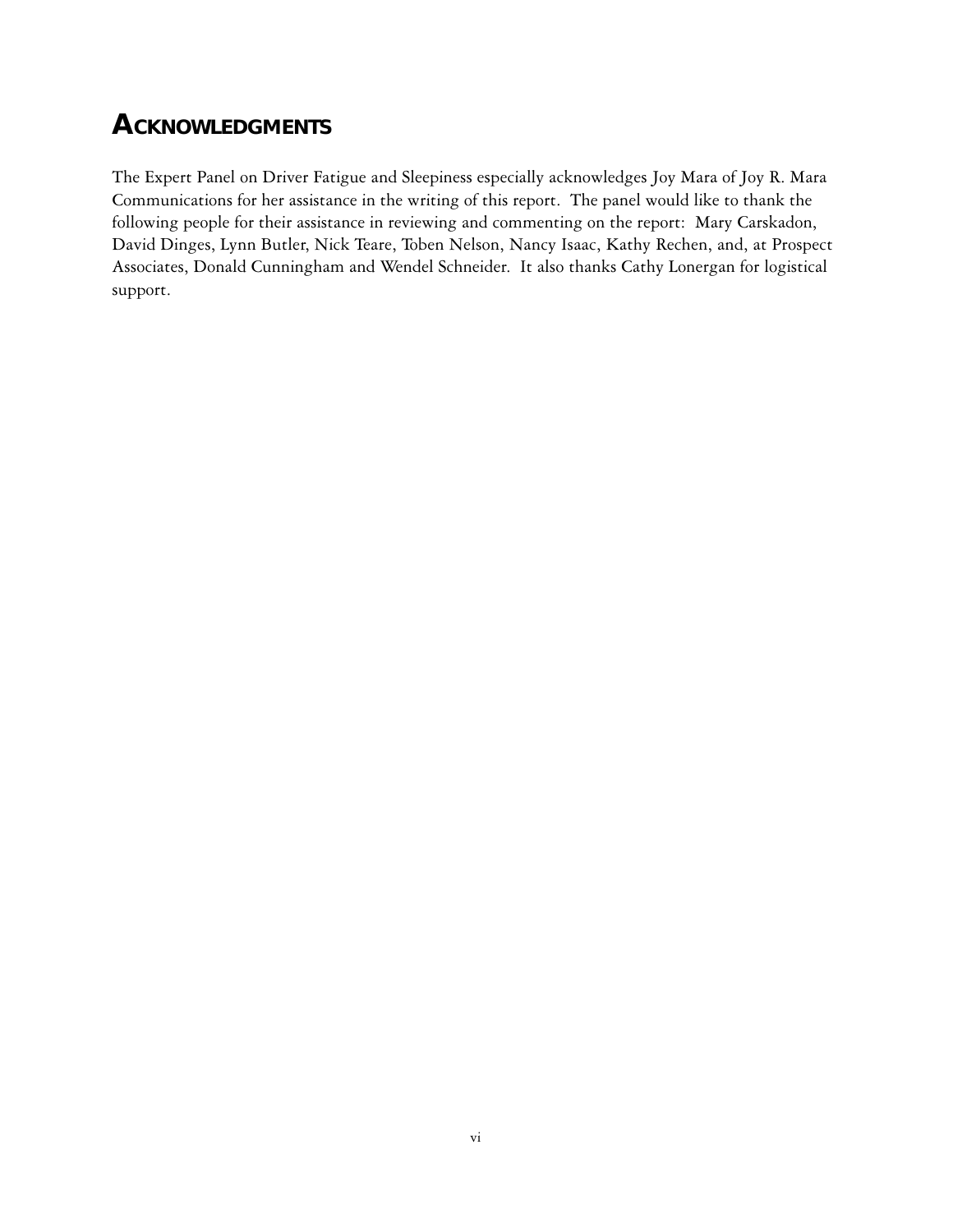# **EXECUTIVE SUMMARY**

Drowsy driving is a serious problem that leads to thousands of automobile crashes each year. This report, sponsored by the National Center on Sleep Disorders Research (NCSDR) of the National Heart, Lung, and Blood Institute of the National Institutes of Health, and the National Highway Traffic Safety Administration (NHTSA), is designed to provide direction to an NCSDR/NHTSA educational campaign to combat drowsy driving. The report presents the results of a literature review and opinions of the Expert Panel on Driver Fatigue and Sleepiness regarding key issues involved in the problem.

### **BIOLOGY OF HUMAN SLEEP AND SI FFPINESS**

Sleep is a neurobiologic need with predictable patterns of sleepiness and wakefulness. Sleepiness results from the sleep component of the circadian cycle of sleep and wakefulness, restriction of sleep, and/or interruption or fragmentation of sleep. The loss of one night's sleep can lead to extreme short-term sleepiness, while habitually restricting sleep by 1 or 2 hours a night can lead to chronic sleepiness. Sleeping is the most effective way to reduce sleepiness.

Sleepiness causes auto crashes because it impairs performance and can ultimately lead to the inability to resist falling asleep at the wheel. Critical aspects of driving impairment associated with sleepiness are reaction time, vigilance, attention, and information processing.

#### **CRASH CHARACTERISTICS**

Subjective and objective tools are available to approximate or detect sleepiness. However, unlike the situation with alcohol-related crashes, no blood, breath, or other measurable test is currently available to quantify levels of sleepiness at the crash site. Although current understanding largely comes from inferential evidence, a

typical crash related to sleepiness has the following characteristics:

- The problem occurs during late night/ early morning or midafternoon.
- The crash is likely to be serious.
- A single vehicle leaves the roadway.
- The crash occurs on a high-speed road.
- The driver does not attempt to avoid a crash.
- The driver is alone in the vehicle.

#### **RISKS FOR DROWSY-DRIVING CRASHES**

Although evidence is limited or inferential, chronic predisposing factors and acute situational factors recognized as increasing the risk of drowsy driving and related crashes include:

- *Sleep loss.*
- *Driving patterns,* including driving between midnight and 6 a.m.; driving a substantial number of miles each year and/or a substantial number of hours each day; driving in the midafternoon hours (especially for older persons); and driving for longer times without taking a break.
- *Use of sedating medications,* especially prescribed anxiolytic hypnotics, tricyclic antidepressants, and some antihistamines.
- *Untreated or unrecognized sleep disorders,* especially sleep apnea syndrome (SAS) and narcolepsy.
- *Consumption of alcohol,* which interacts with and adds to drowsiness.

These factors have cumulative effects; a combination of them substantially increases crash risk.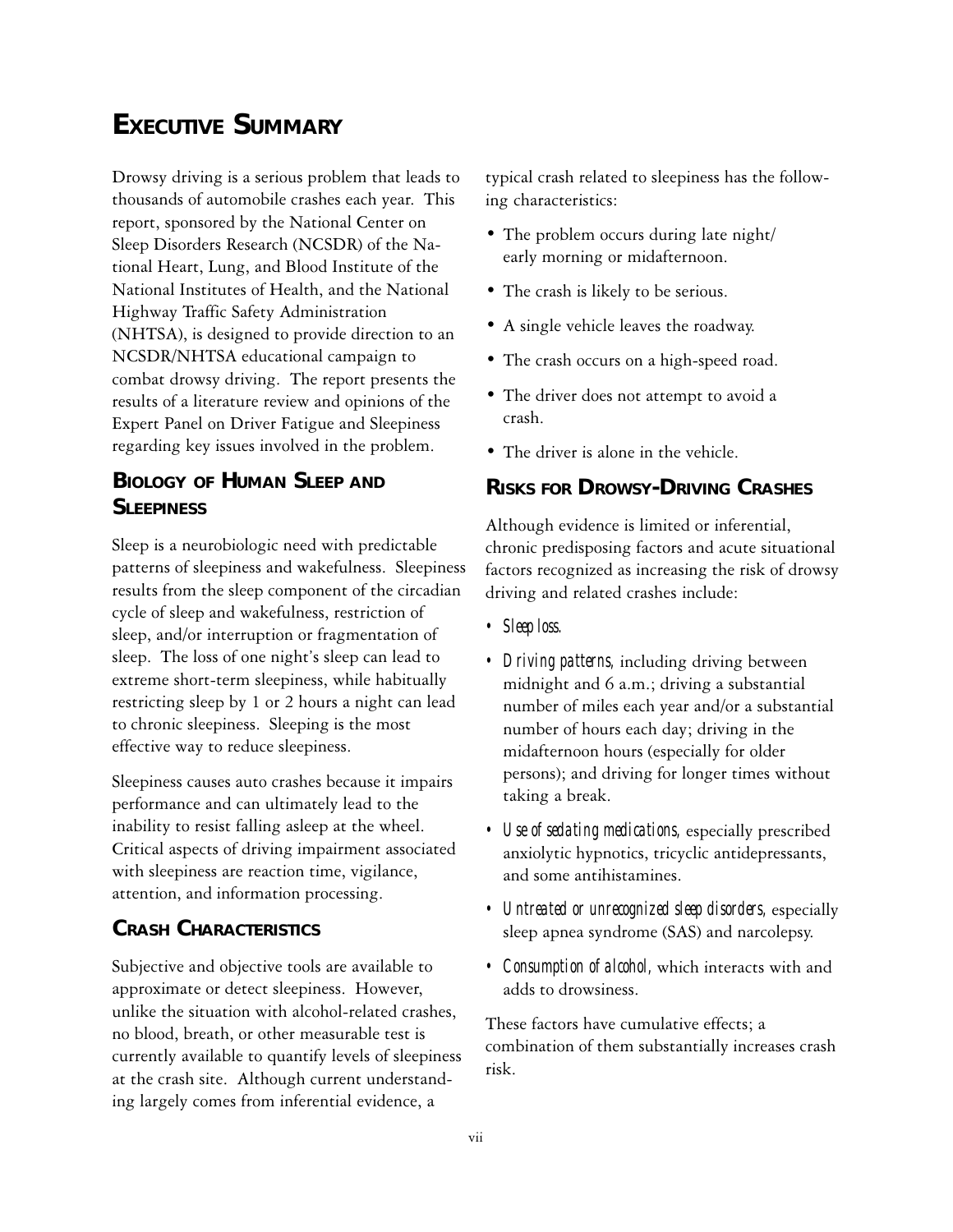#### **POPULATION GROUPS AT HIGHEST RISK**

Although no driver is immune, the following three population groups are at highest risk, based on evidence from crash reports and self-reports of sleep behavior and driving performance.

- Young people (ages 16 to 29), especially males.
- Shift workers whose sleep is disrupted by working at night or working long or irregular hours.
- People with untreated sleep apnea syndrome (SAS) and narcolepsy.

#### **COUNTERMEASURES**

To prevent drowsy driving and its consequences, Americans need information on approaches that may reduce their risks. The public needs to be informed of the benefits of specific behaviors that help avoid becoming drowsy while driving. Helpful behaviors include (1) planning to get sufficient sleep, (2) not drinking even small amounts of alcohol when sleepy, and (3) limiting driving between midnight and 6 a.m. As soon as a driver becomes sleepy, the key behavioral step is to stop driving—for example, letting a passenger drive or stopping to sleep before continuing a trip. Two remedial actions can make a short-term difference in driving alertness: taking a short nap (about 15 to 20 minutes) and consuming caffeine equivalent to two cups of coffee. The effectiveness of any other steps to improve alertness when sleepy, such as opening a window or listening to the radio, has not been demonstrated.

A more informed medical community could help reduce drowsy driving by talking to patients about the need for adequate sleep, an important behavior for good health as well as drowsydriving prevention. The detection and management of illnesses that can cause sleepiness, such as SAS and narcolepsy, are other health care-related countermeasures.

Information could be provided to the public and policymakers about the purpose and meaning of shoulder rumble strips, which alarm or awaken sleepy drivers whose vehicles are going off the road. These rumble strips placed on high-speed, controlled-access, rural roads reduce drive-offthe-road crashes by 30 to 50 percent. However, rumble strips are not a solution for sleepy drivers, who must view any wake-up alert as an indication of impairment—a signal to stop driving and get adequate sleep before driving again.

Employers, unions, and shift work employees need to be informed about effective measures they can take to reduce sleepiness resulting from shift work schedules. Countermeasures include following effective strategies for scheduling shift changes and, when shift work precludes normal nighttime sleep, planning a time and an environment to obtain sufficient restorative sleep.

#### **FOCUSING AN EDUCATIONAL CAMPAIGN: PANEL RECOMMENDATIONS**

To assist the educational campaign in developing its educational initiatives, the panel recommended the following three priority areas:

- 1. Educate young males (ages 16 to 24) about drowsy driving and how to reduce lifestylerelated risks.
- 2. Promote shoulder rumble strips as an effective countermeasure for drowsy driving; in this context, raise public and policymaker awareness about drowsy-driving risks and how to reduce them.
- 3. Educate shift workers about the risks of drowsy driving and how to reduce them.

The panel also identified complementary messages for the campaigns and called for the active involvement of other organizations in an effort to promote sufficient sleep—as a public health benefit as well as a means to reduce the risk of fall-asleep crashes.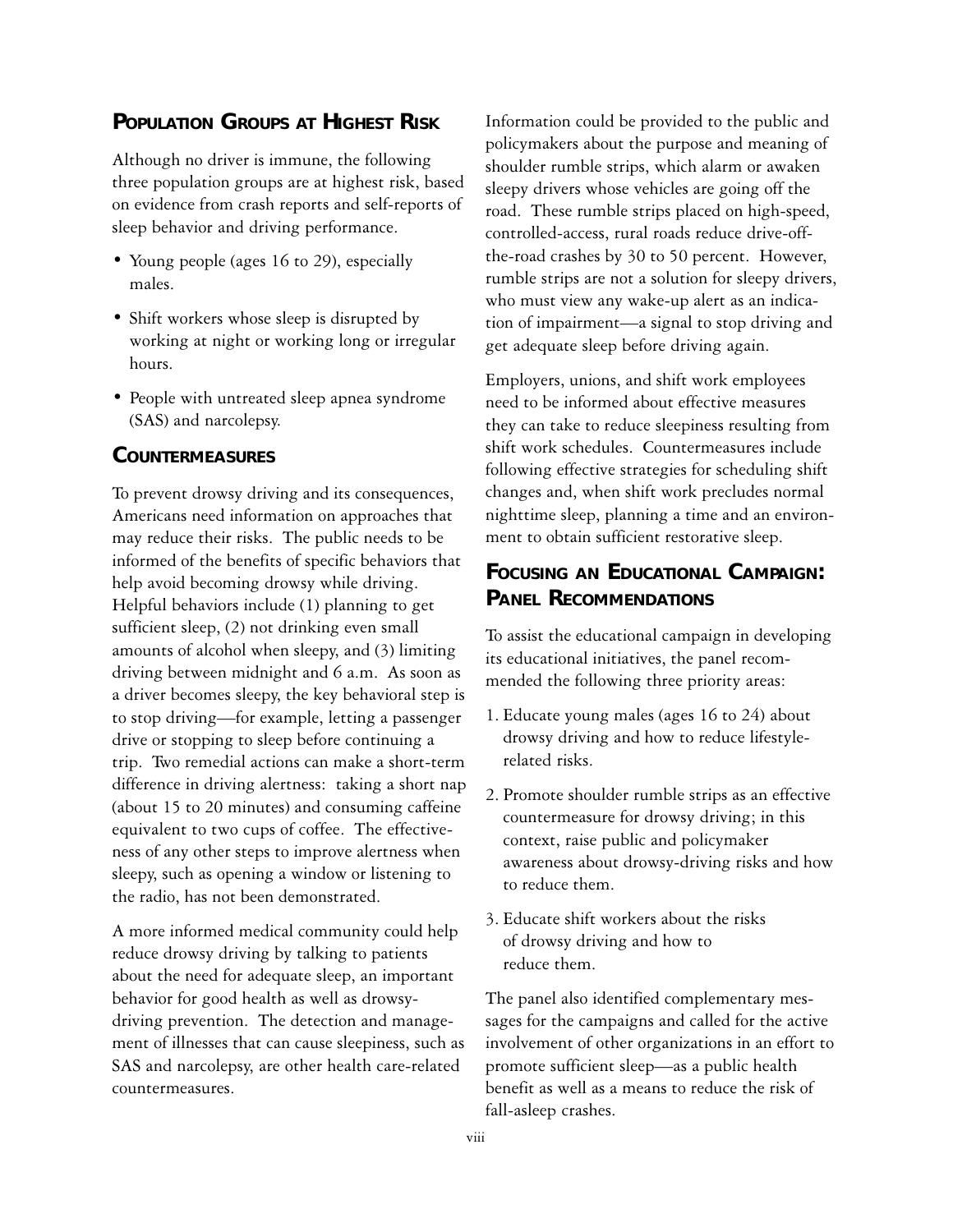# **I. INTRODUCTION**

In the 1996 appropriations bill for the U.S. Department of Transportation, the Senate Appropriations Committee report noted that "NHTSA data indicate that in recent years there have been about 56,000 crashes annually in which driver drowsiness/fatigue was cited by police. Annual averages of roughly 40,000 nonfatal injuries and 1,550 fatalities result from these crashes. It is widely recognized that these statistics underreport the extent of these types of crashes. These statistics also do not deal with crashes caused by driver inattention, which is believed to be a larger problem."

In response, Congress allocated funds for a public education campaign on drowsy driving among noncommercial drivers, to be sponsored by the National Highway Traffic Safety Administration (NHTSA) and the National Center on Sleep Disorders Research (NCSDR) of the National Heart, Lung, and Blood Institute, the National Institutes of Health. This focus complements Federal Highway Administration efforts to address the problem among commercial vehicle drivers (Federal Register, 1996).

To provide evidence-based direction to this campaign, the Expert Panel on Driver Fatigue and Sleepiness reviewed the research conducted to date on drowsy-driving crashes. The resulting report outlines the following:

- The biology of human sleep and sleepiness, which physiologically underlies crash risk.
- Common characteristics of crashes related to drowsy driving and sleepiness.
- Risks for crashes attributed to drowsy driving.
- Population groups at highest risk.
- Effective countermeasures used to prevent drowsy driving and related crashes.

In addition to summarizing what is known—and what remains unknown—from sleep and highway safety research, the report also presents the panel's recommendations for the highest priority target audiences and educational message points for the NCSDR/NHTSA campaign.

### **METHODS AND KNOWLEDGE BASE OF THIS REPORT**

The panel conducted a wide-ranging search for information on sleep, circadian rhythms, sleepiness, drowsiness, sleep physiology, and sleep disorders, as well as on the association of these topics with driving risk and crash prevention. The panel conducted literature searches of online databases in traffic safety, medicine, and physiology using the keywords listed above and following suggestions for linkage to related topics (e.g., technology, alerting devices, industrial accidents, and shift work). In addition, the panel requested or was forwarded formal and informal reviews and monographs by Federal, State, and nongovernmental agencies. Although there was no formal ranking of the scientific rigor of all this material, original papers, reviews, monographs, and reports selected for citation reflect the higher levels of evidence available on the topic and literature upon which the major concepts or opinions of the panel report are based. The references provided do not, however, reflect all resources available or reviewed by the panel; when possible, more recent material or reviews are preferentially cited.

The principal types of primary data the panel used fall into the following categories:

• Studies of crash data that identify the characteristics of crashes in which the driver was reported by police to have fallen asleep and the characteristics of the sleepy driver.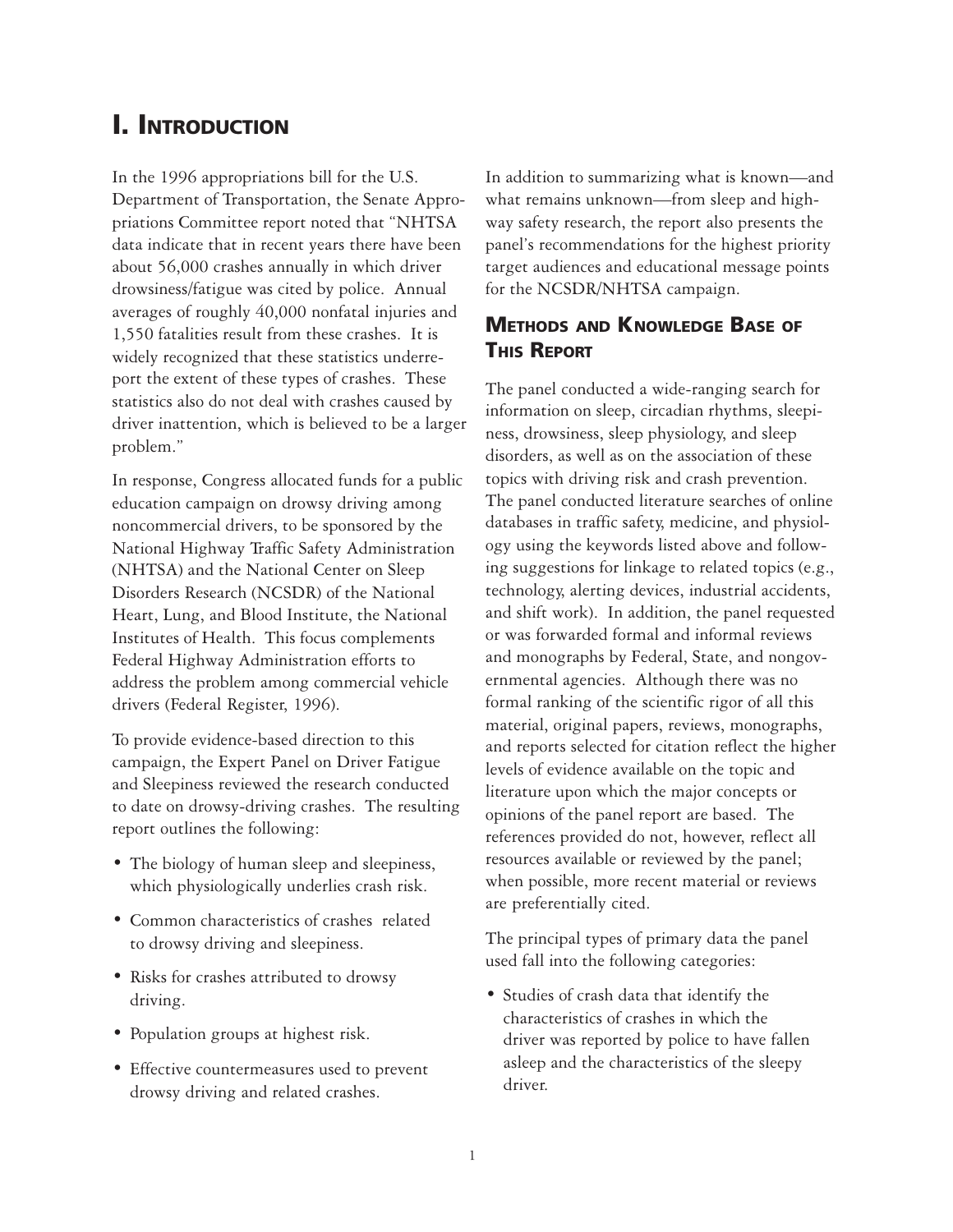- Self-reports from drivers involved in crashes (with data collected either at the crash scene or retrospectively) that gather information on driver behavior preceding the crash or relevant work, sleep, and other lifestyle habits.
- Population surveys that relate driver factors to fall-asleep or drowsy-driving crashes or to risky behavior associated with crashes.
- Laboratory studies using a driver simulator or other fundamental tests that relate the effects on performance of sleepiness, sleep loss, and the combined effects of sleep loss and alcohol consumption.
- Laboratory studies using a driver simulator or performance tests that examine the performance of persons with sleep disorders compared with a control group.
- Retrospective studies that compare crash histories of drivers with sleep disorders with other drivers.
- Laboratory and epidemiological studies of drowsy-driving countermeasures.

The literature reviewed had variations in design, method, rigor, populations included, methodological detail, outcome measures, and other variables, all of which precluded a strict comparison. In addition, the number of studies is relatively small, and some of the studies do not represent large numbers of crashes or feature crash numbers or frequency as an outcome measure.

#### **RESEARCH NEEDS**

The panel identified three major categories in which more evidence is needed:

Quantification of the problem. To allow accurate estimates of the true prevalence of drowsy-driving crashes, it will be important to develop a standard manner by which law enforcement officers can assess and report crashes resulting from drowsy driving. Currently, States use different definitions and have varying reporting requirements, which hinder quantification. However, this is not just a reporting problem; a method for objectively assessing sleepiness at the crash site also would enable better quantification.

**Risks.** More information is needed on chronic and acute risks for drowsy-driving crashes. For example, capturing information on drivers' precrash behaviors (e.g., duration of prior wakefulness, recent sleep-wake patterns, the quality and quantity of sleep, work hours, and work patterns [day shift, night shift, rotating shift]) could enhance understanding of the problems. It is important to learn more about at-risk drivers who do not crash and about the impact of drowsiness on driving at all points on the continuum, from low-level drowsiness to falling asleep at the wheel.

Countermeasures. Additional information and research are needed on measures that increase or restore driver alertness or reduce crash risk or incidence. In addition, studies should determine whether early recognition, treatment, and management of sleepiness and sleep disorders reduce crash risk or incidence. Educational approaches that are effective for reaching highrisk audiences will need to be developed and tested; ultimately, the impact of such approaches on drowsy-driving knowledge, attitudes, and behaviors will need to be examined.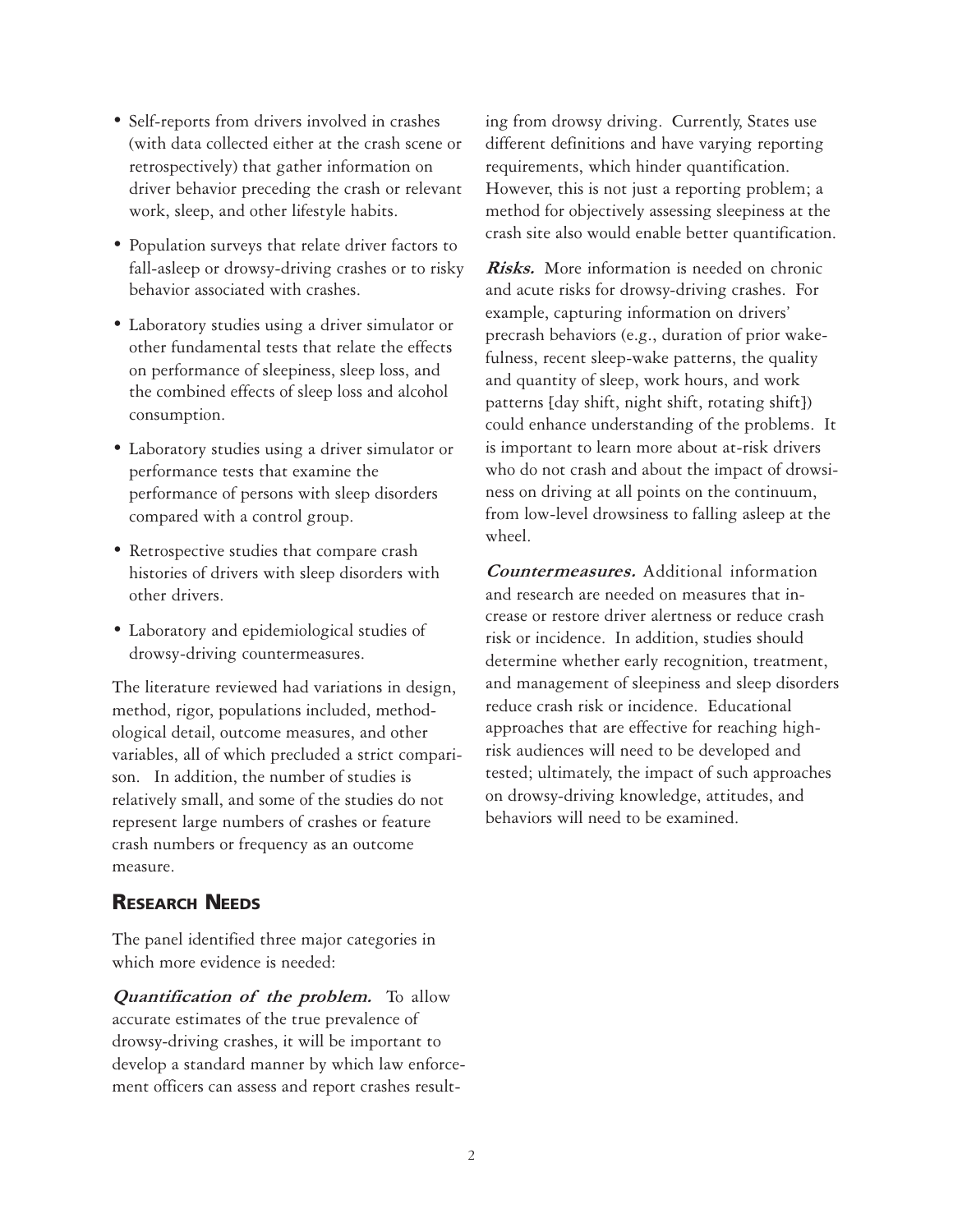# **II. BIOLOGY OF HUMAN SLEEP AND SLEEPINESS**

Sleepiness, also referred to as drowsiness, is defined in this report as the need to fall asleep, a process that is the result of both the circadian rhythm and the need to sleep (see below). Sleep can be irresistible; recognition is emerging that neurobiologically based sleepiness contributes to human error in a variety of settings, and driving is no exception (Åkerstedt, 1995a, 1995b; Dinges, 1995; Horne, 1988; Sharpley, 1996; Martikainen, 1992). In the more recent surveys and reporting of noncommercial crashes, investigators have begun to collect and analyze data for instances in which the driver may have fallen asleep.

The terms "fatigue" and "inattention" are sometimes used interchangeably with sleepiness; however, these terms have individual meanings (Brown, 1994). Strictly speaking, fatigue is the consequence of physical labor or a prolonged experience and is defined as a disinclination to continue the task at hand. In regard to driving, a psychologically based conflict occurs between the disinclination to drive and the need to drive. One result can be a progressive withdrawal of attention to the tasks required for safe driving. Inattention can result from fatigue, but the crash literature also identifies preoccupation, distractions inside the vehicle, and other behaviors as inattention (Treat et al., 1979).

The driving literature before 1985 made little mention of sleepiness and instead focused on the prevention of inattention and fatigue; traffic crash forms did not have a category for reporting sleepiness as a crash cause. Certainly, sleepiness can contribute to fatigue and inattention, and given the lack of objective tests or uniform reporting requirements to distinguish these different crash causes, misclassification and inconsistencies in the primary data and the literature can be expected. Some, but not all, recent studies and reviews make an explicit

assumption that given the uncertainty in crash reports, all crashes in the fatigue and inattention categories should be attributed to sleepiness. The panel suspects that sleepiness-related crashes are still very often reported in the categories of fatigue and inattention, and it reached consensus that sleepiness is an underrecognized feature of noncommercial automobile crashes.

The panel concluded that the data on fatigue and inattention provide less support for defining risk factors and high-risk groups than the data on sleepiness or drowsiness. In addition, sleepiness is identifiable, predictable, and preventable.

#### **THE SLEEP-WAKE CYCLE**

A body of literature exists on the mechanisms of human sleep and sleepiness that affect driving risks. The sleep-wake cycle is governed by both homeostatic and circadian factors. Homeostasis relates to the neurobiological need to sleep; the longer the period of wakefulness, the more pressure builds for sleep and the more difficult it is to resist (Dinges, 1995). The circadian pacemaker is an internal body clock that completes a cycle approximately every 24 hours. Homeostatic factors govern circadian factors to regulate the timing of sleepiness and wakefulness.

These processes create a predictable pattern of two sleepiness peaks, which commonly occur about 12 hours after the midsleep period (during the afternoon for most people who sleep at night) and before the next consolidated sleep period (most commonly at night, before bedtime) (Richardson et al., 1982; see figure 1). Sleep and wakefulness also are influenced by the light/dark cycle, which in humans most often means wakefulness during daylight and sleep during darkness. People whose sleep is out of phase with this cycle, such as night workers, air crews, and travelers who cross several time zones, can experi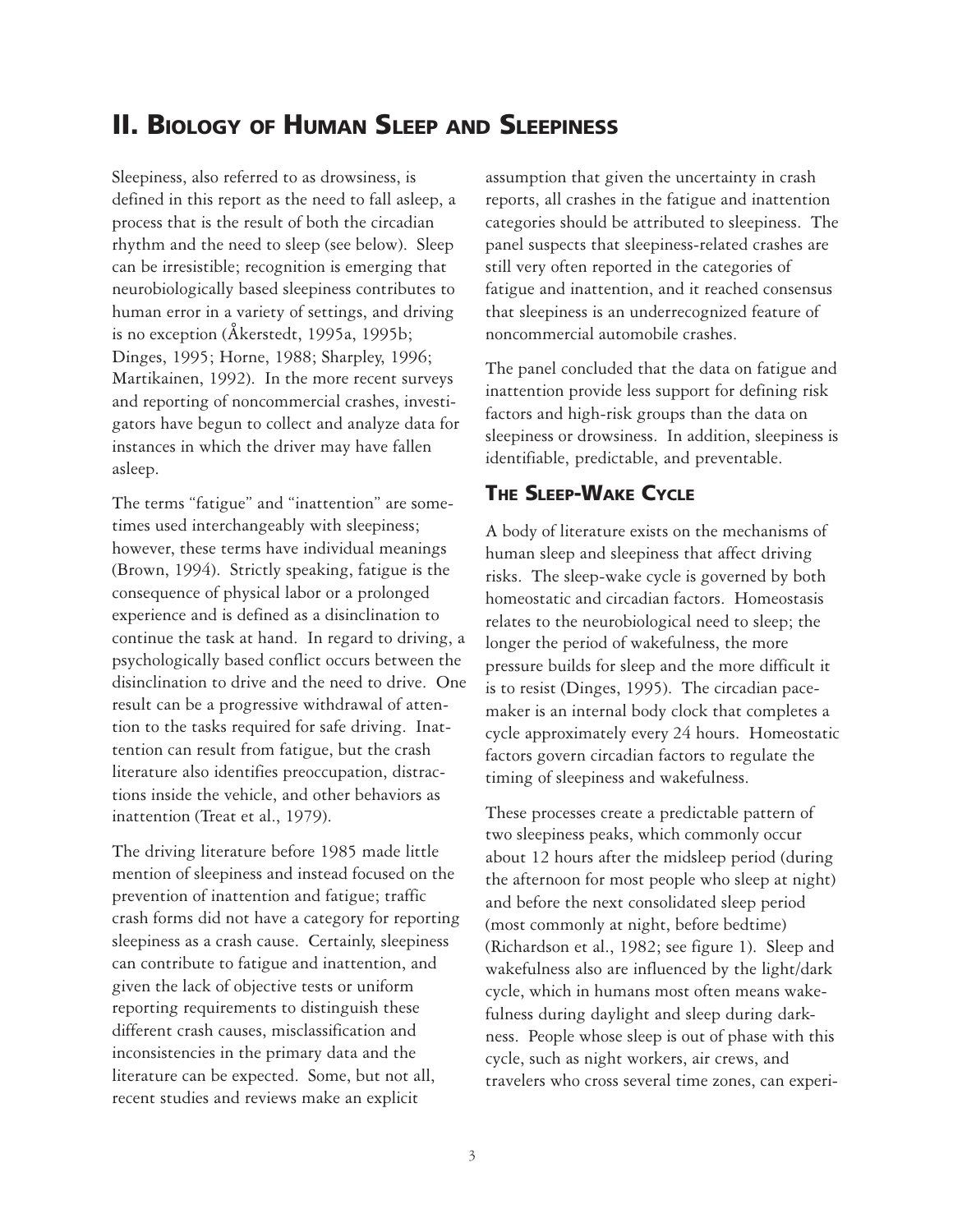ence sleep loss and sleep disruption that reduce alertness (Åkerstedt, 1995b; Samel et al., 1995).

The panel noted that the sleep-wake cycle is intrinsic and inevitable, not a pattern to which people voluntarily adhere or can decide to ignore. Despite the tendency of society today to give sleep less priority than other activities, sleepiness and performance impairment are neurobiological responses of the human brain to sleep deprivation. Training, occupation, education, motivation, skill level, and intelligence exert no influence on reducing the need for sleep. Microsleeps, or involuntary intrusions of sleep or near sleep, can overcome the best intentions to remain awake.

#### **SLEEPINESS IMPAIRS PERFORMANCE**

Sleepiness leads to crashes because it impairs elements of human performance that are critical to safe driving (Dinges, Kribbs, 1991). Relevant impairments identified in laboratory and invehicle studies include:

*• Slower reaction time.* Sleepiness reduces optimum reaction times, and moderately sleepy people can have a performanceimpairing increase in reaction time that will hinder stopping in time to avoid a collision (Dinges, 1995). Even small decrements in reaction time can have a profound effect on crash risk, particularly at high speeds.

- *Reduced vigilance.* Performance on attentionbased tasks declines with sleepiness, including increased periods of nonresponding or delayed responding (Haraldsson et al., 1990; Kribbs, Dinges, 1994) (see figure 2).
- *Deficits in information processing.* Processing and integrating information takes longer, the accuracy of short-term memory decreases, and performance declines (Dinges, 1995).

Often, people use physical activity and dietary stimulants to cope with sleep loss, masking their level of sleepiness. However, when they sit still, perform repetitive tasks (such as driving long distances), get bored, or let down their coping defenses, sleep comes quickly (Mitler et al., 1988; National Transportation Safety Board, 1995).



Key:  $\longrightarrow$  Elderly  $\longrightarrow$  Young Adult

Figure 1. Latency to sleep at 2-hour intervals across the 24-hour day. Testing during the daytime followed standard Multiple Sleep Latency Test procedures. During the night, from 2330 to 0800 hours (based on a 24-hour clock), subjects were awakened every 2 hours for 15 minutes, and latency of return to sleep was measured. Elderly subjects ( $n = 10$ ) were 60 to 83 years of age; young subjects ( $n = 8$ ) were 19 to 23 years of age (Carskadon and Dement, 1987).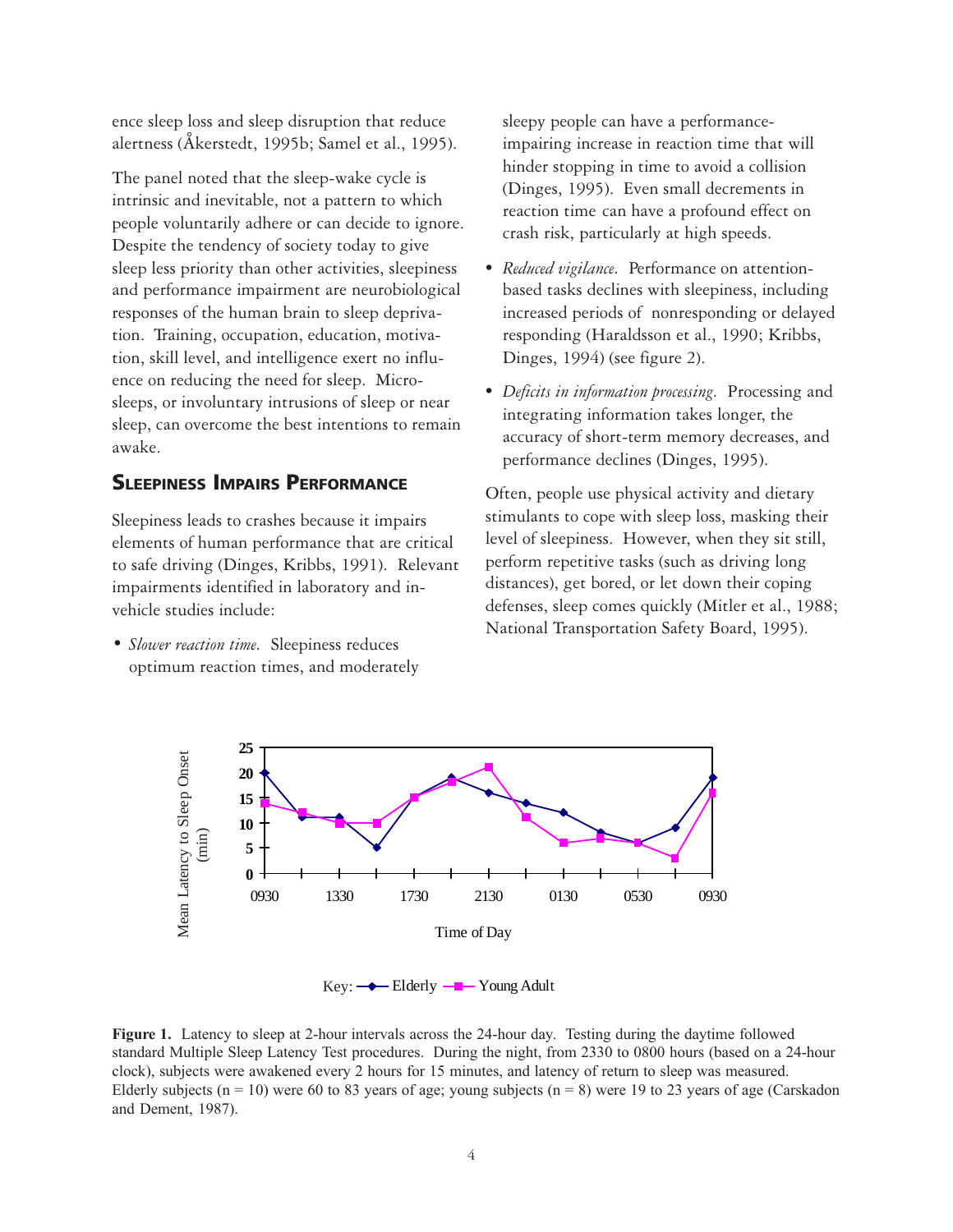

Time on Task

Figure 2. Performance slows with sleep deprivation. A summary of data (Kribbs, Dinges, 1994) on reaction to an event marker presented to a subject every 4 seconds or so over a 10-minute period. As reaction time is longer, the inverse value is reduced, indicating a slowing of the perception/reaction response. The response to an event marker slows more across time in the sleep-deprived (very sleepy) subject than in a subject who has had normal amounts of sleep.

#### **THE CAUSES OF SLEEPINESS/DROWSY DRIVING**

Although alcohol and some medications can independently induce sleepiness, the primary causes of sleepiness and drowsy driving in people without sleep disorders are sleep restriction and sleep fragmentation.

Sleep restriction or loss. Short duration of sleep appears to have the greatest negative effects on alertness (Rosenthal et al., 1993a; Gillberg, 1995). Although the need for sleep varies among individuals, sleeping 8 hours per 24-hour period is common, and 7 to 9 hours is needed to optimize performance (Carskadon, Roth, 1991). Experimental evidence shows that sleeping less than 4 consolidated hours per night impairs performance on vigilance tasks (Naitoh, 1992). Acute sleep loss, even the loss of one night of

sleep, results in extreme sleepiness (Carskadon, 1993b). The effects of sleep loss are cumulative (Carskadon, Dement, 1981). Regularly losing 1 to 2 hours of sleep a night can create a "sleep debt" and lead to chronic sleepiness over time. Only sleep can reduce sleep debt. In a recent study, people whose sleep was restricted to 4 to 5 hours per night for 1 week needed two full nights of sleep to recover vigilance, performance, and normal mood (Dinges et al., 1997).

Both external and internal factors can lead to a restriction in the time available for sleep. External factors, some beyond the individual's control, include work hours, job and family responsibilities, and school bus or school opening times. Internal or personal factors sometimes are involuntary, such as a medication effect that interrupts sleep. Often, however, reasons for sleep restriction represent a lifestyle choice—sleeping less to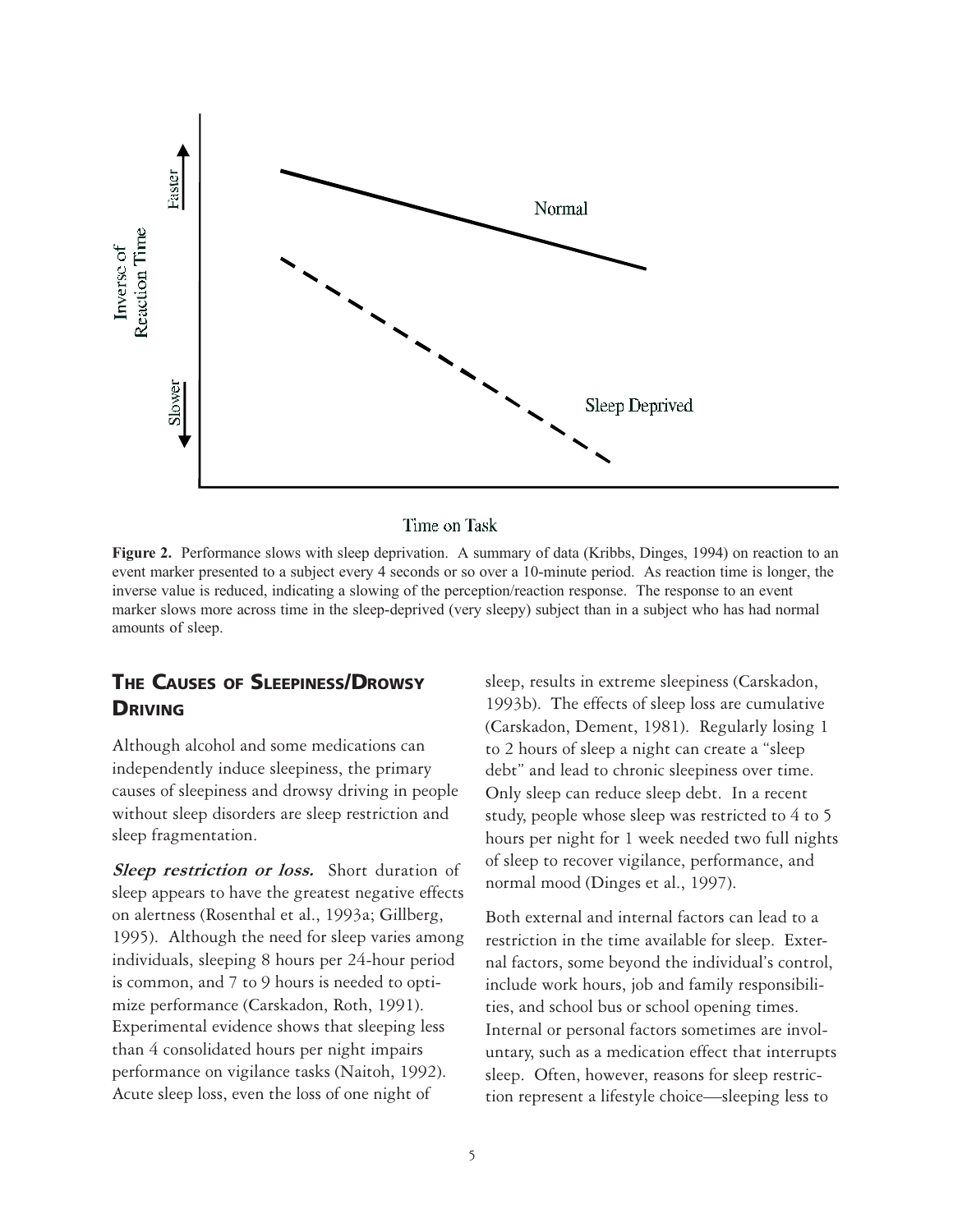have more time to work, study, socialize, or engage in other activities.

*Job-Related Sleep Restriction.* Contemporary society functions 24 hours a day. Economic pressures and the global economy place increased demands on many people to work instead of sleep, and work hours and demands are a major cause of sleep loss. For example, respondents to the New York State survey who reported drowsy-driving incidents cited a variety of reasons related to work patterns. These included working more than one job, working extended shifts (day plus evening plus night), and working many hours a week (McCartt et al., 1996).

*Personal Demands and Lifestyle Choices.* Many Americans do not get the sleep they need because their schedules do not allow adequate time for it. Juggling work and family responsibilities, combining work and education, and making time for enjoyable pastimes often leave little time left over for sleeping. Many Americans are unaware of the negative effects this choice can have on health and functioning (Mitler et al., 1988).

From high-profile politicians and celebrities to the general population, people often see sleep as a luxury. One in four respondents who reported sleeping difficulties in a recent Gallup Survey said you cannot be successful in a career and get enough sleep (National Sleep Foundation, 1995).

Sleep fragmentation. Sleep is an active process, and adequate time in bed does not mean that adequate sleep has been obtained. Sleep disruption and fragmentation cause inadequate sleep and can negatively affect functioning (Dinges, 1995). Similar to sleep restriction, sleep fragmentation can have internal and external causes. The primary internal cause is illness, including untreated sleep disorders. Externally, disturbances such as noise, children, activity and lights, a restless spouse, or job-related duties (e.g., workers who are on call) can interrupt and reduce the quality and quantity of sleep.

Studies of commercial vehicle drivers present similar findings. For example, the National Transportation Safety Board (1995) concluded that the critical factors in predicting crashes related to sleepiness (which this report called "fatigue") were duration of the most recent sleep period, the amount of sleep in the previous 24 hours, and fragmented sleep patterns.

Circadian factors.*.* As noted earlier, the circadian pacemaker regularly produces feelings of sleepiness during the afternoon and evening, even among people who are not sleep deprived (Dinges, 1995). Shift work also can disturb sleep by interfering with circadian sleep patterns.

#### **EVALUATING SLEEPINESS**

An ideal measure of sleepiness would be a physiologically based screening tool that is rapid and suitable for repeated administration (Mitler, Miller, 1996). No measures currently exist for measuring sleepiness in the immediacy of crash situations. Furthermore, a crash is likely to be an altering circumstance. A measuring system would be performance based and in vehicle, linked to alerting devices designed to prevent the driver from falling asleep.

The current tools for the assessment of sleepiness are based on questionnaires and electrophysiological measures of sleep, and there is interest in vehicle-based monitors. A comprehensive review of these efforts is beyond the scope of the present report. In the following brief discussion, some tools for the assessment of sleepiness are described to illustrate the different subjective and objective measures of chronic and situational (acute) sleepiness and the vehicle-based technology to sense sleepiness.

Assessment for chronic sleepiness. The Epworth Sleepiness Scale (ESS) (Johns, 1991) is an eight-item, self-report measure that quantifies individuals' sleepiness by their tendency to fall asleep "in your usual way of life in recent times" in situations like sitting and reading, watching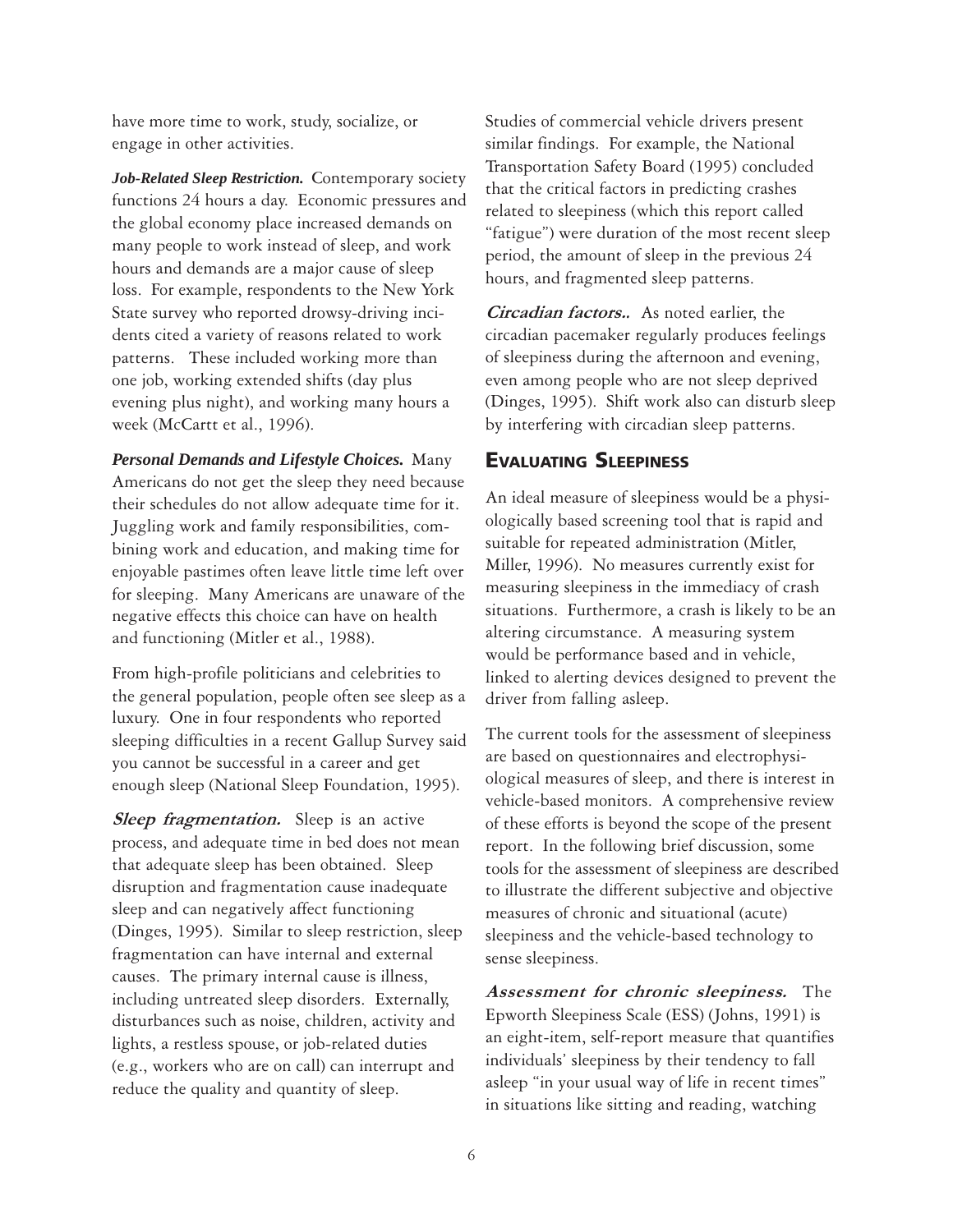TV, and sitting in a car that is stopped for traffic. People scoring 10 to 14 are rated as moderately sleepy, whereas a rating of 15 or greater indicates severe sleepiness. The ESS is not designed to be used to assess situational sleepiness or to measure sleepiness in response to an acute sleep loss. The ESS has been used in research on driver sleepiness and in correlations of sleepiness to driving performance in people with medical disorders.

Other rating tools that measure an individual's experience with sleepiness over an extended period of time and contain a component or scale that is congruent with measuring sleepiness include the Pittsburgh Sleep Quality Index (Buysse et al., 1989) and the Sleep-Wake Activity Inventory (Rosenthal et al., 1993b). Other selfreport instruments obtain historical information pertinent to sleepiness using patient logs and sleep-wake diaries (Douglas et al., 1990) and the Sleep Disorders Questionnaire (Douglas et al., 1994). The information gathered with these instruments has not been as widely applied to assessments of noncommercial crashes.

Laboratory tools for measuring sleepiness include the Multiple Sleep Latency Test (MSLT) (Carskadon et al., 1986; Carskadon, Dement, 1987) and the Maintenance of Wakefulness Test (MWT) (Mitler et al., 1982). The MSLT measures the tendency to fall asleep in a standardized sleep-promoting situation during four or five 20 minute nap opportunities that are spaced 2 hours apart throughout the day and in which the individual is instructed to try to fall asleep. Sleep is determined by predefined brain wave sleep-staging criteria. The presumption underlying this test is that people who fall asleep faster are sleepier. Individuals who fall asleep in 5 minutes or less are considered pathologically sleepy; taking 10 minutes or more to fall asleep is considered normal. In the MWT, individuals are instructed to remain awake, and the time it takes (if ever) in 20 minutes to fall asleep by brain wave criteria is the measure of sleepiness.

Although the relative risk for fall-asleep crashes has not been established, individuals who exhibit a sleep latency of less than 15 minutes on the MWT are categorically too sleepy to drive a motor vehicle (Mitler, Miller, 1996).

The MSLT and MWT were developed for neurophysiologic assessment and are sensitive to acute as well as chronic sleep loss. Both assume standardization of procedures involving specially trained personnel and are not valid if the individual being tested is ill or in pain (Carskadon, 1993b). The panel thought that the use of these medical tests may not be practical for crash assessment; however, the use of a modified "nap test" has been used along with questionnaires for field assessment of driver sleepiness (Philip et al., 1997).

Assessment for acute sleepiness. Acute sleepiness is defined as a need for sleep that is present at a particular point in time. The Stanford Sleepiness Scale (SSS) (Hoddes et al., 1973) is an instrument that contains seven statements through which people rate their current level of alertness (e.g.,  $1 =$  "feeling...wide awake" to  $7 =$ "...sleep onset soon..."). The scale correlates with standard performance measures, is sensitive to sleep loss, and can be administered repeatedly throughout a 24-hour period. In some situations, the scale does not appear to correlate well with behavioral indicators of sleepiness; in other words, people with obvious signs of sleepiness have chosen ratings 1 or 2.

The Karolinska Sleep Diary (Åkerstedt et al., 1994) contains questions relating to self-reports of the quality of sleep. Laboratory and some field studies suggest that most subjective sleep measures in this scale show strong covariation and relation to sleep continuity across a wide spectrum of prior sleep length and fragmentation. As in the SSS, several questions are asked to determine values for subjective sleepiness.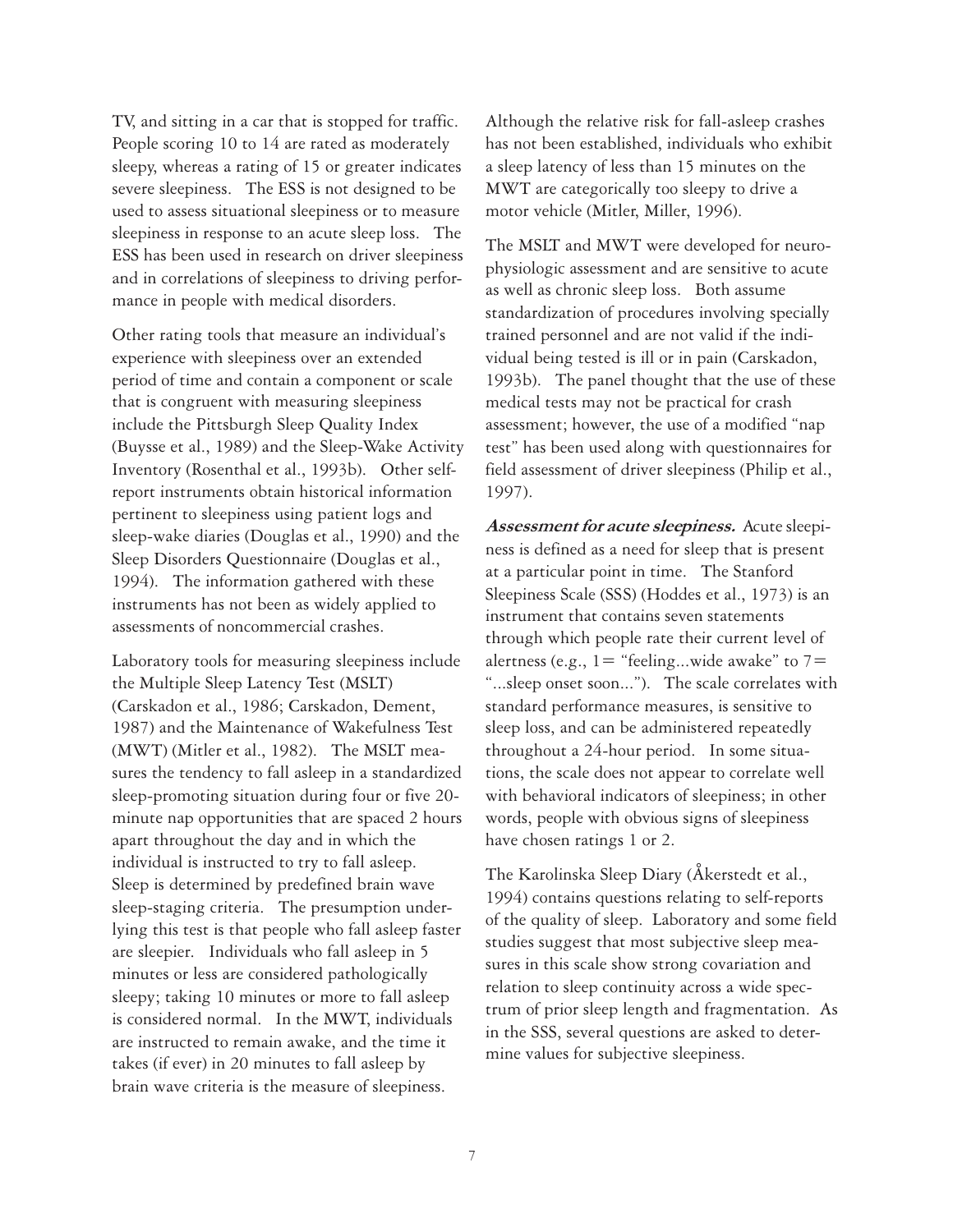A Visual Analogue Scale (VAS) for sleepiness permits the subjects to rate their "sleepiness" in a continuum along a 100-mm line (Wewers, Low, 1990). Anchors for sleepiness range from "just about asleep" (left end) to "as wide awake as I can be" (right end). Persons rate their current feelings by placing a mark on the line that indicates how sleepy they are feeling. The VAS is scored by measuring the distance in millimeters from one end of the scale to the mark placed on the line. The VAS is convenient and rapidly administered over repeated measurements.

In all these attempts to measure subjective sleepiness, a person's response is dependent on both the presentation of the instructions and the subject's interpretation of those instructions. Problems related to these factors may confound interpretation between studies and between groups of different ages or cultures.

Vehicle-based tools. There are some invehicle systems that are intended to measure sleepiness or some behavior associated with sleepiness in commercial and noncommercial driving. Examples include brain wave monitors, eye-closure monitors, devices that detect steering variance, and tracking devices that detect lane drift (Dinges, 1995). This technology is currently being examined in physiologic, psychophysiologic, and crash-prevention domains. There is insufficient evidence at present to judge its application and efficacy in regard to noncommercial driving.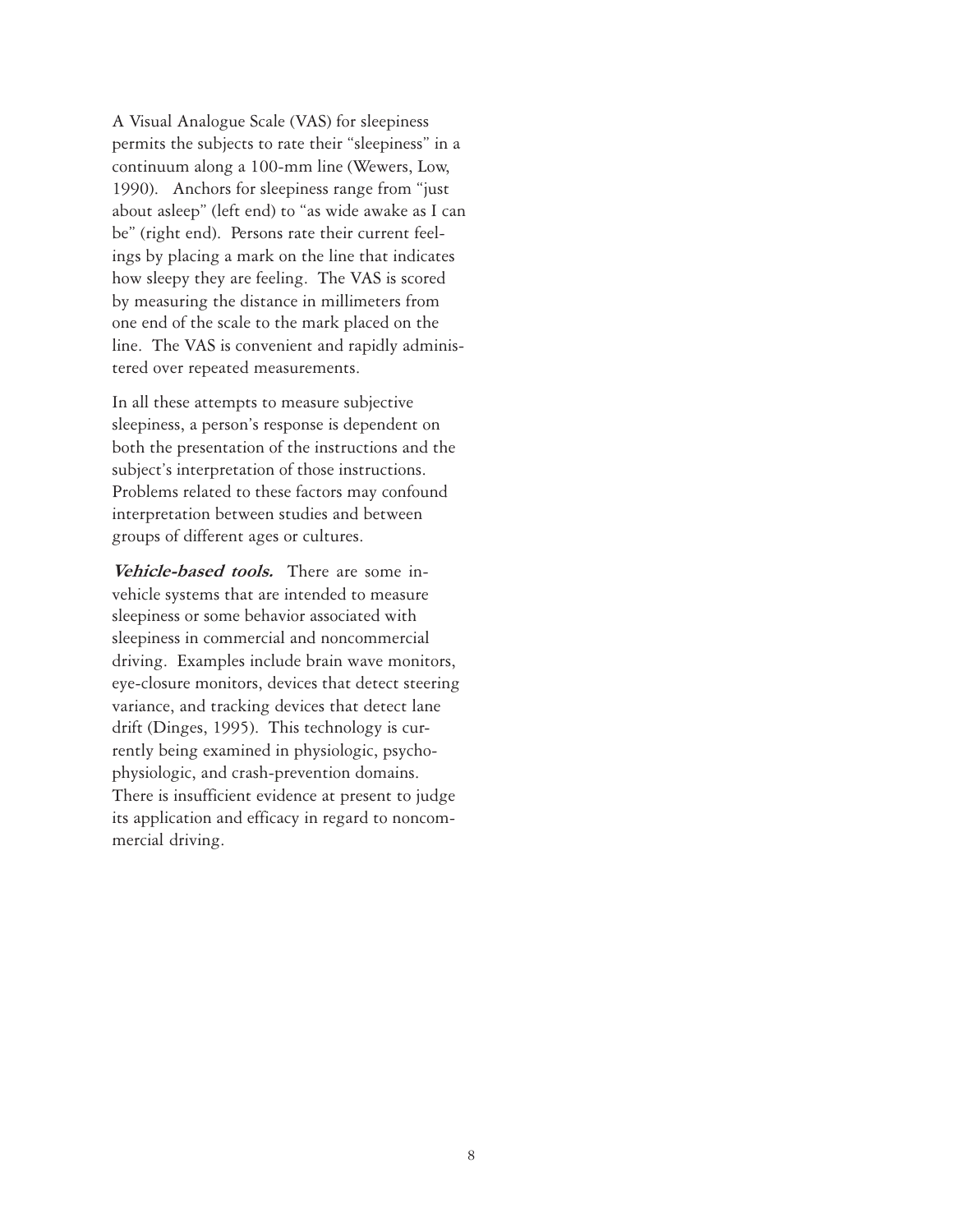# **III. CHARACTERISTICS OF DROWSY-DRIVING CRASHES**

As noted in section II, unlike the situation with alcohol-related crashes, no blood, breath, or other objective test for sleepiness currently exists that is administered to a driver at the scene of a crash. No definitive criteria are available for establishing how sleepy a driver is or a threshold at which driver sleepiness affects safety. If drivers are unharmed in a crash, hyperarousal following the crash usually eliminates any residual impairment that could assist investigating officers in attributing a crash to sleepiness.

As a result, our understanding of drowsy-driving crashes is based on subjective evidence, such as police crash reports and driver self-reports following the event, and may rely on surrogate measures of sleepiness, such as duration of sleep in a recent timeframe or sleep/work patterns. Some researchers have addressed the problem by analyzing only those crashes known **not** to be caused by alcohol (because alcohol can cause sleepiness and affect other performance variables), mechanical problems, or other factors and by looking for evidence of a sleepiness effect in categories of inattention or fatigue. Thus, reports on drowsy driving are often inferential. The strength of the inferences is increased when different types of studies reach similar conclusions.

The characteristics of drowsy-driving crashes reported below resemble the inclusion criteria that some researchers have used to define a crash as having been caused by drowsiness. This similarity suggests the possibility that the researchers' initial assumptions influenced the determination of crash characteristics. Despite these caveats, a fairly clear picture emerges from studies conducted to date of the typical crash related to sleepiness.

The problem occurs during late-night hours. Drowsy-driving crashes occur predominantly

after midnight, with a smaller secondary peak in the midafternoon (Studies of police crash reports: Pack et al., 1995; Knipling, Wang, 1994; New York State GTSC Sleep Task Force, 1994; New York State Task Force on Drowsy Driving, 1996; Langlois et al., 1985; Lavie et al., 1986; Mitler et al., 1988; Horne, Reyner 1995b; Studies based on driver self-reports: Maycock, 1996; McCartt et al., 1996). Studies of commercial drivers show a similar pattern (see figure 3). According to a 1996 report, time of day was the most consistent factor influencing driver fatigue and alertness. Driver drowsiness was markedly greater during night driving than during daytime driving, with drowsiness peaking from late evening until dawn (Wylie et al., 1996). Nighttime and midafternoon peaks are consistent with human circadian sleepiness patterns.

The risk of a crash related to sleepiness increases during nighttime hours among both younger drivers (25 years of age and younger) and drivers between the ages of 26 and 45. However, younger drivers have no increased risk during the afternoon, when the predictable circadian sleepiness peak is expected. Drivers ages 45 through 65 have fewer nighttime crashes, with a peak at 7 a.m. Drivers ages older than 65 are more likely to have fall-asleep crashes during the midafternoon (Pack et al., 1995; Wang, Knipling, Goodman, 1996).

Fall-asleep crashes are likely to be serious. The morbidity and mortality associated with drowsy-driving crashes are high, perhaps because of the higher speeds involved (Horne, Reyner, 1995b) combined with delayed reaction time. In North Carolina, more of these crashes resulted in injury compared with other, nonalcohol-related crashes—fatalities occurred in 1.4 percent and 0.5 percent, respectively (Pack et al., 1995). Pack (1995) and Maycock (1996) both conclude that a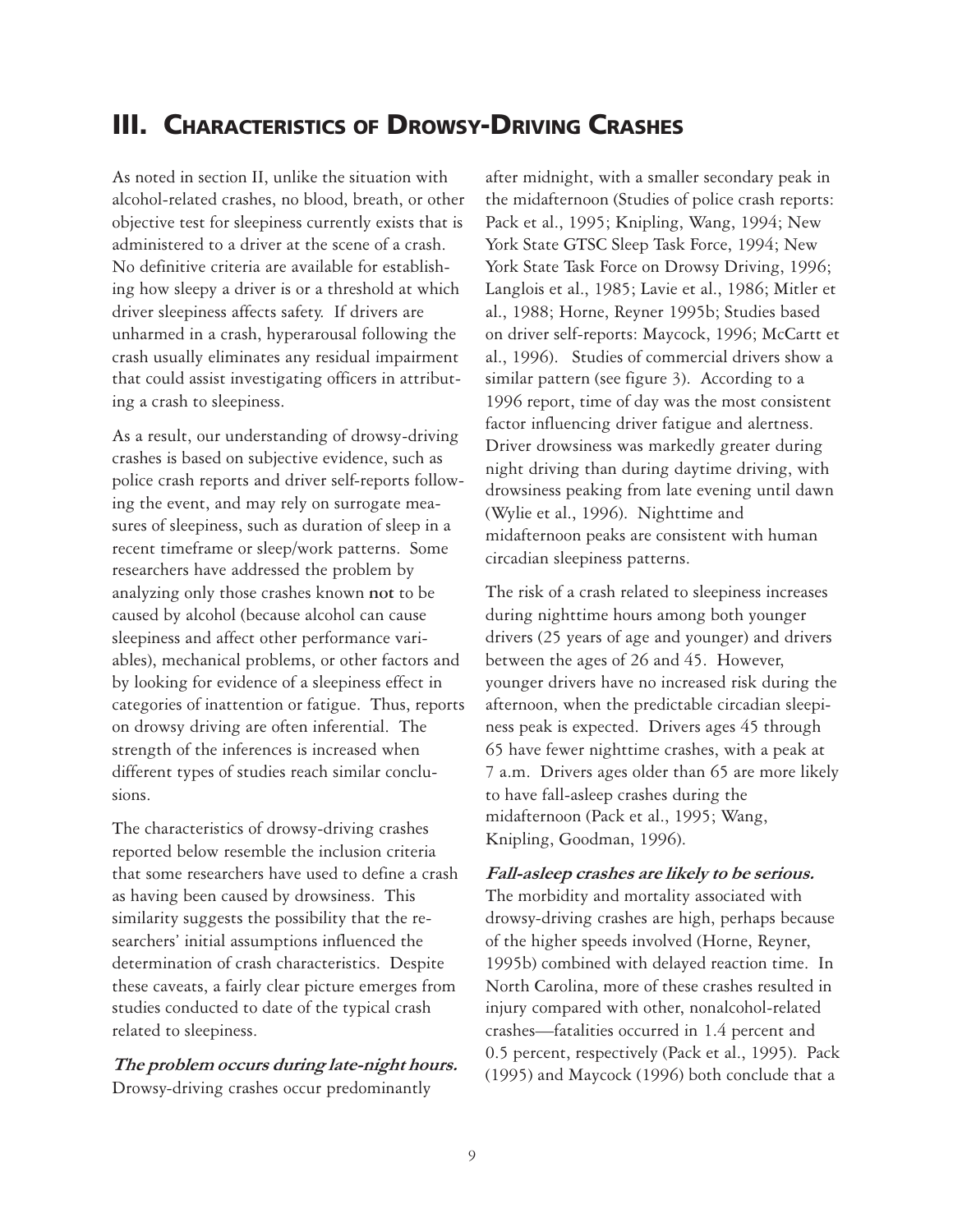

Figure 3. Time of occurrence of crashes in drivers of different ages in which the crashes were attributed by the police to the driver being asleep but in which alcohol was not judged to be involved. The four panels show plots for drivers of the following ages: (A) drivers 25 years of age or younger; (B) drivers between 26 and 45 years of age, inclusive; (C) drivers between 46 and 65 years of age, inclusive; and  $(D)$  drivers older than 65 years. In each panel, the X axis is the time of day and the Y axis is the number of crashes. However, the scale of the Y axis is different for each panel. The data are for the years 1990 to 1992, inclusive.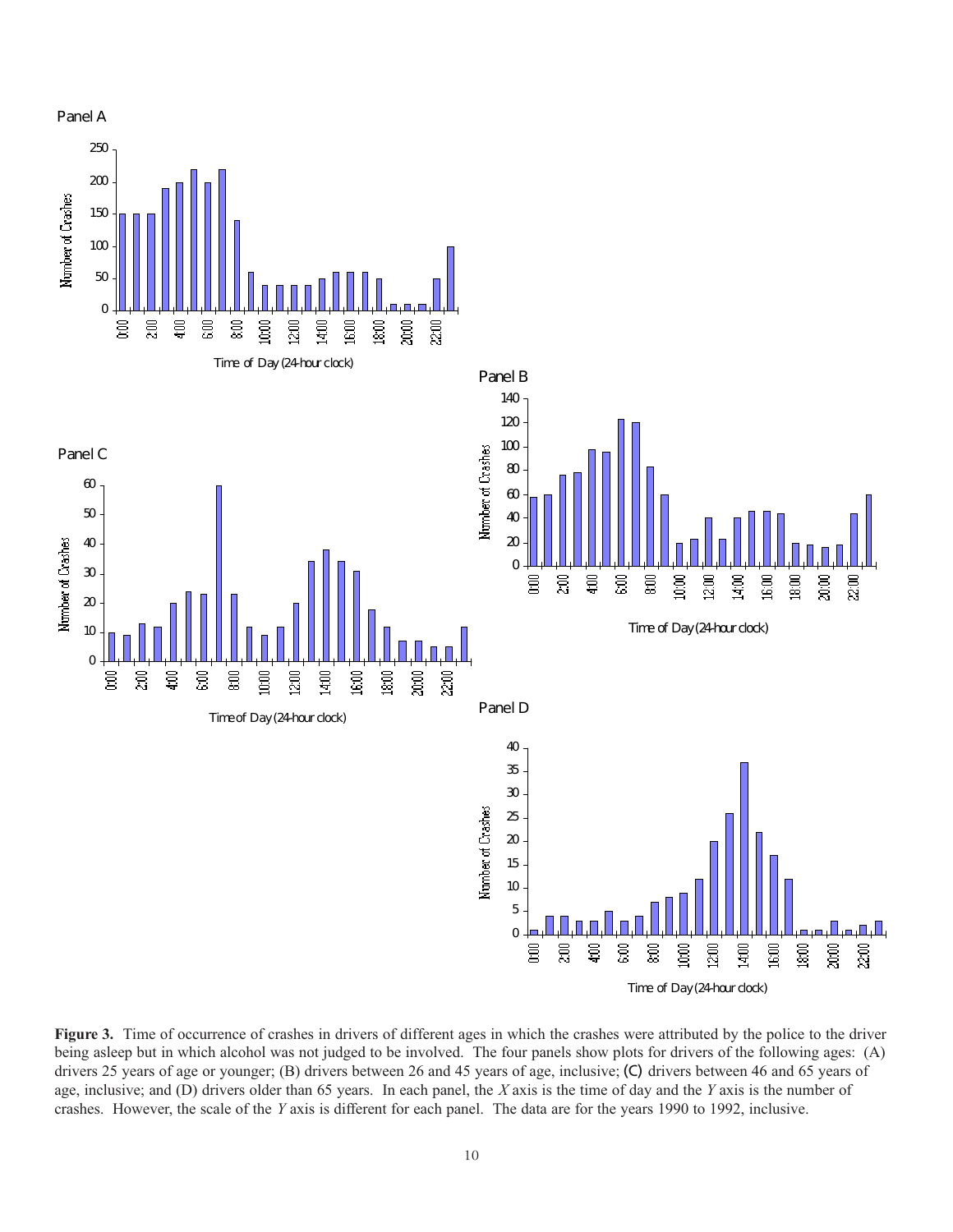higher proportion of the most serious crashes are sleepiness related.

A single vehicle leaves the roadway. An analysis of police crash reports in North Carolina showed the majority of the nonalcohol, drowsydriving crashes were single-vehicle roadway departures (Pack et al., 1995). Among New York State drivers surveyed about their lifetime experience with drowsy driving, almost one-half of those who had a fall-asleep or drowsy-driving crash reported a single-vehicle roadway departure; about one-fourth of those who had fallen asleep without crashing also reported going off the road (McCartt et al., 1996). NHTSA General Estimates System data reflect the same trend but also suggest that sleepiness may play a role in rear-end crashes and head-on crashes (Knipling, Wang, 1994).

The crash occurs on a high-speed

road. In comparison with other types of crashes, drowsy-driving crashes more often take place on highways and major roadways with speed limits of 55 to 65 mph (Knipling, Wang, 1994; Wang, Knipling, Goodman, 1996). Pack and colleagues (1995) found that most sleepinessrelated crashes occur at higher speeds, attributing this finding to the effect of sleep loss on reaction time. NHTSA figures show that most drowsiness- or fatigue-related crashes occur on higher speed roads in nonurban areas. However, Maycock (1996) found that a greater absolute number occur in built-up areas. Panel members noted the possibility that more crashes occur on high-speed roads because more long-distance nighttime driving occurs on highways.

The driver does not attempt to avoid crashing. NHTSA data show that sleepy drivers are less likely than alert drivers to take corrective action before a crash (Wang, Knipling, Goodman, 1996). Anecdotal reports also suggest that evidence of a corrective maneuver, such as skid marks or brake lights, is usually absent in fall-asleep crashes.

The driver is alone in the vehicle.In the New York State survey of lifetime incidents, 82 percent of drowsy-driving crashes involved a single occupant (McCartt et al., 1996). Conversely, respondents who reported having fallen asleep without crashing were less likely to have been alone in the automobile.

Wilkins and colleagues (1997) confirmed that crashes attributed to driver fatigue have characteristics similar to those cited above regarding driver age, time of day, crash type, and severity. But, in addition, when alcohol involvement was combined with fatigue or sleepiness, the patterns became more pronounced. For example, "asleep with alcohol" crashes involved a higher percentage of young males than did crashes in which the driver was asleep with no evidence of alcohol.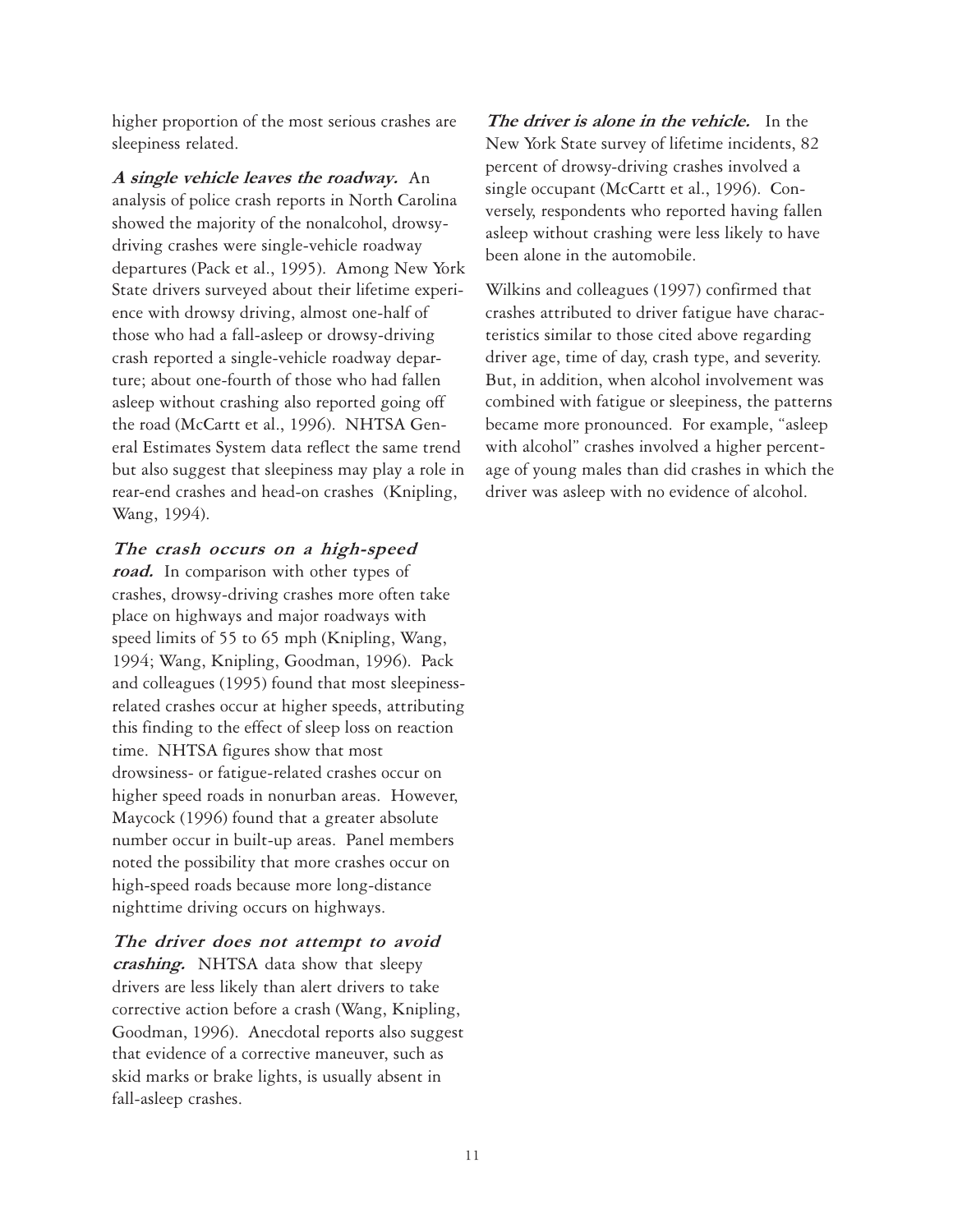# **IV. RISKS FOR DROWSY-DRIVING CRASHES**

Although its conclusions were based on a limited body of knowledge, the panel identified a number of chronic predisposing factors and acute situational factors that increase the risk of drowsy driving and drowsy-driving crashes. These include sleep loss, driving patterns that disregard the normal sleep-wake cycle or represent driving increased time or miles (exposure), the use of sedating medication, sleep disorders such as sleep apnea syndrome (SAS) and narcolepsy, and the increased drowsiness and performance impairment that result from consuming alcohol when drowsy. All factors may interact, and with the exception of medical disorders, all factors may have either chronic or acute effects.

#### **SLEEP LOSS**

As noted in section II, external and internal factors and current lack of knowledge and attitudes about sleep cause many Americans to get inadequate sleep either occasionally (acute sleepiness) or routinely (chronic sleepiness). Those who suffer chronic sleep restriction and sleepiness may also combine this lifestyle pattern with situational acute sleep loss, aggravating their risk of drowsy driving.

Chronic sleepiness.In a recent Gallup survey, approximately one-half of U.S. adults reported experiencing sleeping difficulties sometimes, with about 1 in 10 saying the difficulties are frequent (National Sleep Foundation, 1995). In a 1997 followup survey, three of four Americans who reported getting as much or more sleep than they "need" said they were sleepy during the day. One in three of the adult public was deemed "significantly" sleepy on the Epworth Sleepiness Scale (ESS), and 1 in 20 scored at the "severe" sleepiness level (National Sleep Foundation Survey, 1997).

In the New York State survey, the reported frequency of drowsy driving in the past year was associated with the quantity and quality of sleep obtained. For example, those who reported having fair or poor sleep quality were more likely to have driven drowsy sometimes or very often than were those who said their sleep was good or excellent (McCartt et al., 1996).

In addition, Maycock (1996) found that higher scores on the ESS were positively associated with crashes. Drivers who reported having trouble staying awake during the day were more likely to report having sometimes or very often driven drowsy (McCartt et al., 1996).

Acute sleep loss. As discussed in section II, the loss of even one night of sleep may cause extreme sleepiness. Short-term work demands, child care, socializing, preparing for a trip or vacation, and "pulling all nighters" are common causes of acute sleep loss.

Sleep-restrictive work patterns. Working the night shift, overtime, or rotating shifts is a risk for drowsy driving that may be both chronic and acute. In the New York State survey, nearly one-half the drowsy drivers who crashed (and more than one-third of those who drove drowsy without crashing) reported having worked the night shift or overtime prior to the incident. In addition, a higher reported frequency of driving drowsy was associated with working a rotating shift, working a greater number of hours per week, and more frequently driving for one's job (McCartt et al., 1996). In the British study (Maycock, 1996), respondents said that working the night shift led to sleepiness while driving, and in many studies a majority of shift workers admit having slept involuntarily on the night shift. The return to day work and morning shifts starting between 4 a.m. and 7 a.m. also may lead to sleepiness. EEG studies of sleep in rotating shift workers in both the natural environment and the laboratory have shown that day sleep after night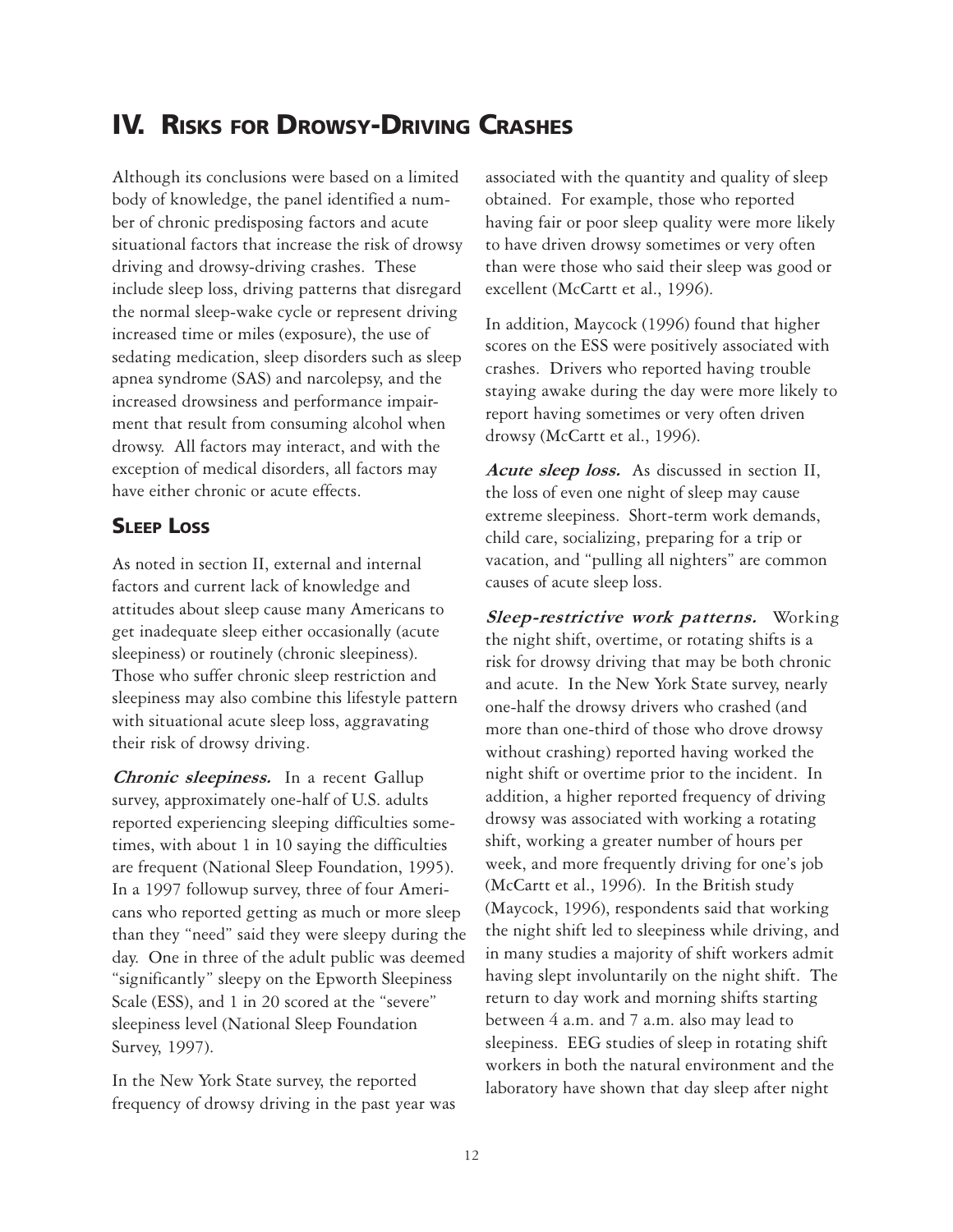work and early night sleep before morning work (e.g., going to sleep at 7 or 8 p.m. before a 4 a.m. shift) is 2 to 4 hours shorter than night sleep (Åkerstedt, 1995a).

In addition, a study of hospital house staff working around the clock (Marcus, Loughlin, 1996) found higher levels of sleepiness and crashes following on-call periods. In a survey of hospital nurses, night nurses and rotators were more likely than nurses on other shifts to report nodding off at work and at the wheel and having had a driving mishap on the way home from work (Gold et al., 1992). (For more on this topic, see section V on shift workers.)

#### **DRIVING PATTERNS**

Driving patterns, including both time of day and amount of time driven, can increase crash risk. As detailed in section III, the greatest proportion of drowsy-driving crashes occurs during the latenight hours. The biology of the sleep-wake cycle predicts sleepiness during this time period, which is a circadian sleepiness peak and a usual time of darkness. Other driving time patterns that increase risk include driving a larger number of miles each year and a greater number of hours each day (McCartt et al., 1996) and driving a longer time without taking a break or, more often, driving for 3 hours or longer (Maycock, 1996).

#### **THE USE OF SEDATING MEDICATIONS**

A number of studies indicate that using certain medications increases the risk of sleepinessrelated crashes, particularly using prescribed benzodiazepine anxiolytics, long-acting hypnotics, sedating antihistamines (H1 class), and tricyclic antidepressants (Kozena et al., 1995; Van Laar et al., 1995; Ray et al., 1992; Leveille et al., 1994; Ceutel, 1995; Gengo, Manning, 1990). The risks are higher with higher drug doses and for people taking more than one sedating drug simultaneously (Ray et al., 1992). Younger males

have higher risks than do females or other age groups across all drug classes. It appears that risk is highest soon after the drug regimen is initiated and falls to near normal after several months (Ceutel, 1995). Recreational drug use also may exacerbate sleepiness effects (Kerr et al., 1991).

### **UNTREATED SLEEP DISORDERS: SLEEP APNEA SYNDROME AND NARCOLEPSY**

Untreated sleep apnea syndrome and narcolepsy increase the risk of automobile crashes (Findley et al., 1995; George et al., 1987; Aldrich, 1989; Alpert et al., 1992; Broughton et al., 1981; Broughton et al., 1984). No current data link other sleep disorders with drowsy-driving crashes. However, other medical disorders causing disturbed sleep and excessive daytime sleepiness could pose risks.

In sleep apnea syndrome, brief interruptions of air flow and loss of oxygen during sleep disrupt and fragment sleep. The condition also is associated with loud, chronic snoring. Although people with untreated sleep apnea syndrome may not be aware of the brief disturbances, poor sleep quality often leads to daytime sleepiness. Narcolepsy is a disorder of the sleep-wake mechanism that also causes excessive daytime sleepiness. In untreated patients, involuntary 10- to 20-minute naps are common at 2- to 3-hour intervals throughout the day. Cataplexy, a sudden loss of muscle tone ranging from slight weakness to complete collapse, is another major symptom of narcolepsy that increases the risk of crash. These conditions are unrecognized and untreated in a substantial number of people (National Sleep Foundation Survey, 1997; American Thoracic Society, 1994). (See section V for more information on sleep apnea syndrome and narcolepsy.)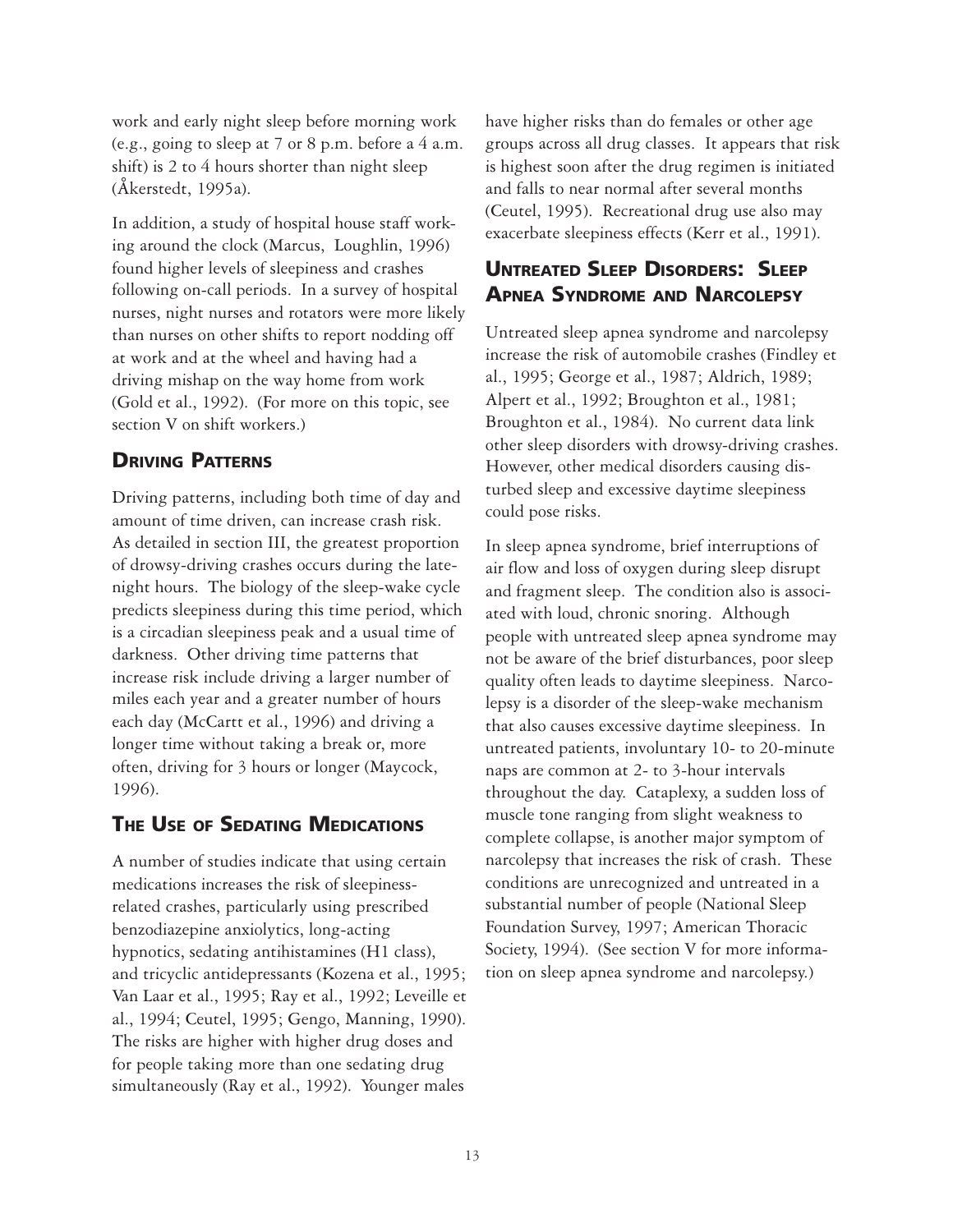### **CONSUMPTION OF ALCOHOL INTERACTS WITH SLEEPINESS TO INCREASE DROWSINESS AND IMPAIRMENT**

Although sleepiness and alcohol are distinct crash causes, the data also show some evidence of overlap. NHTSA found that drivers had consumed some alcohol in nearly 20 percent of all sleepiness-related, single-vehicle crashes (Wang, Knipling, Goodman, 1996). More than one in three New York State drivers surveyed in drowsydriving crashes said they had drunk some alcohol (McCartt et al., 1996), and police-reported, fallasleep crashes had a higher proportion of alcohol involvement than other types of crashes in that State. (New York GTSC Task Force, 1994; New York State Task Force, 1996).

Laboratory studies explain and predict these patterns. Many researchers have shown that sleepiness and alcohol interact, with sleep restriction exacerbating the sedating effects of alcohol,

and the combination adversely affecting psychomotor skills to an extent greater than that of sleepiness or alcohol alone (Roehrs et al. 1994; Wilkinson, 1968; Huntley, Centybear, 1974; Peeke et al., 1980). Driving simulation tests specifically show this effect, even with modest reductions in sleep, low alcohol doses, and low blood ethanol concentrations. In a driving simulation study, alcohol levels below the legal driving limit produced a greater number of deviations from the road after 4 hours of sleep than after 8 hours of sleep (Roehrs et al., 1994) (see figure  $4$ ).

It is possible that the effects of low levels of blood alcohol may have an interaction with circadian rhythms that produces sleepiness in the afternoon and evening (Roehrs et al., 1994; Horne, Baumber, 1991; Horne, Gibbons, 1991). The panel speculated that drinking alcohol before driving in the afternoon or at night might pose special risks given the circadian effects.



Time in Bed

Figure 4. Interaction between alcohol and sleepiness. These data from Roehrs et al. (1994) were collected in a laboratory using a driving simulator. Studies were performed in the morning after either 8 hours or 4 hours of time in bed the previous night and with either a low dose of ethanol or placebo. The number of off-road deviations by the driver was 4 times higher after 8 hours of sleep time but 15 times higher with only 4 hours of sleep time.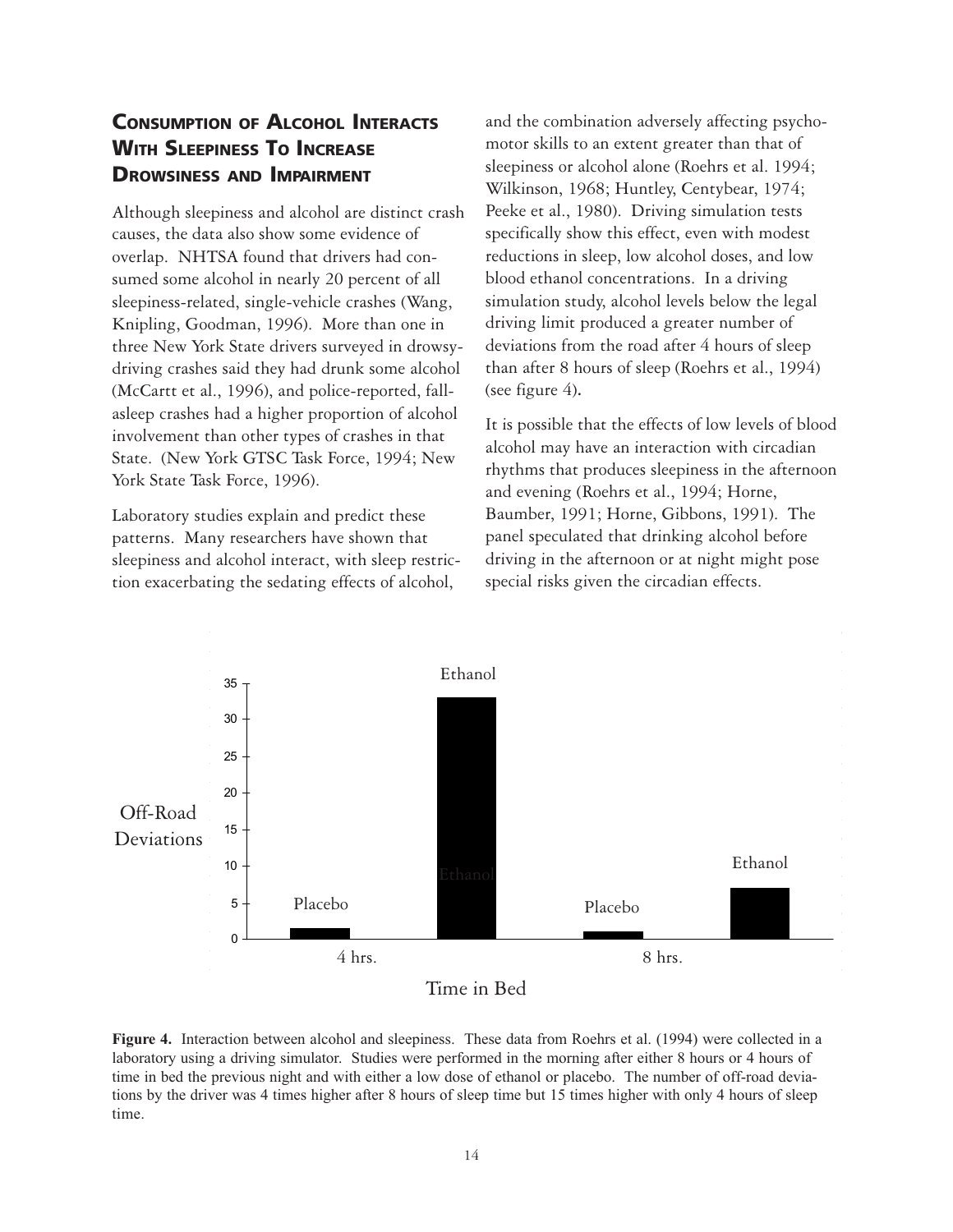### **INTERACTIONS AMONG FACTORS INCREASE OVERALL RISK**

Some of the crash-related factors have been studied more than others. The panel could not find evidence to determine whether chronic or acute situations pose the greater risk for crashes. However, **it is clear that these factors are cumulative, and any combination of chronic and acute factors substantially increases crash risk**. For example, people with chronic sleep loss who drive in the early morning hours are likely to be at greater risk than are early morning drivers who slept well the night before and usually get enough sleep.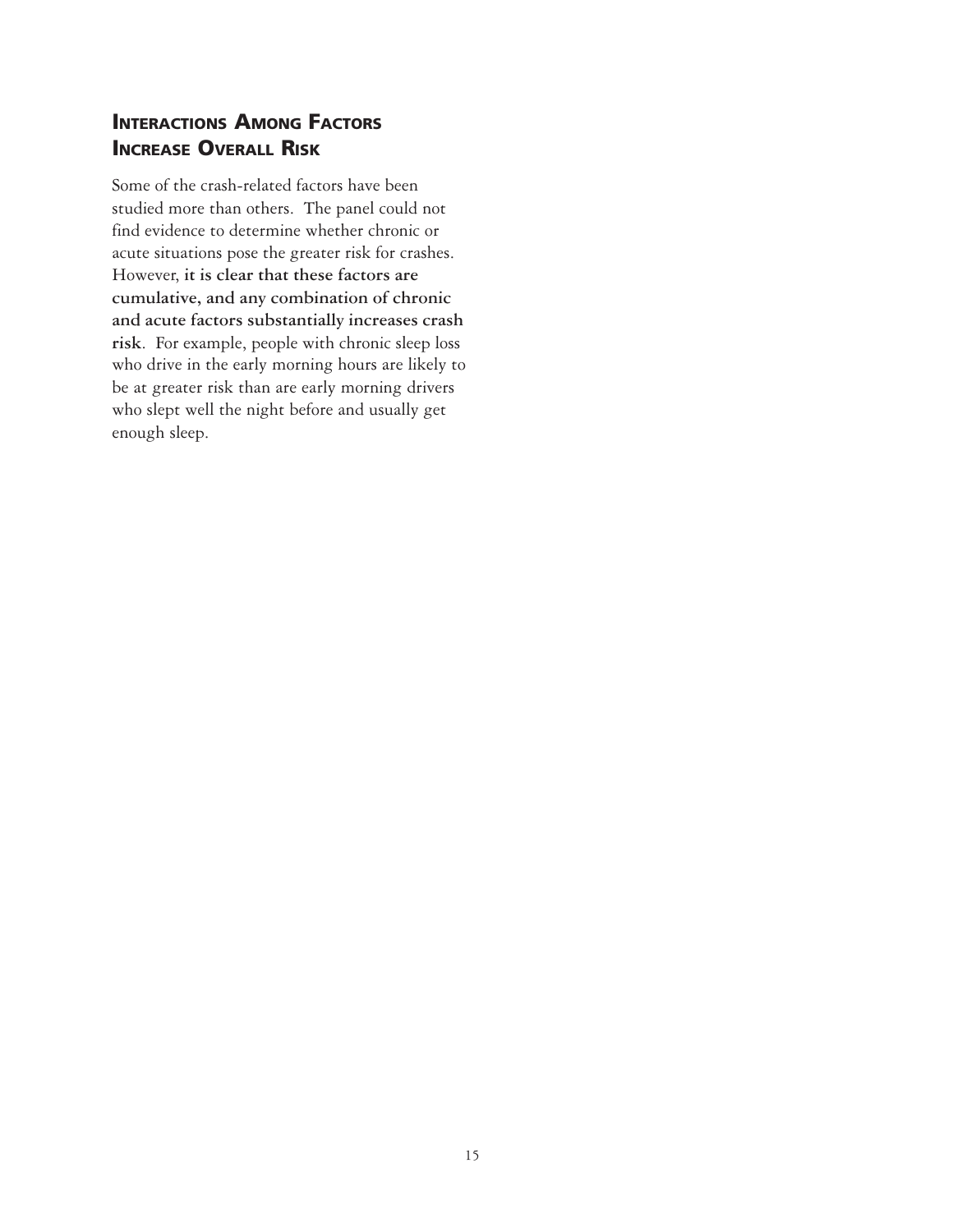# **V. POPULATION GROUPS AT HIGHEST RISK**

All drivers who experience the chronic or acute situations described in section IV are at risk for drowsy driving and drowsy-driving crashes. Although no one is immune from risk, research to date clearly identifies three broad population groups at high risk for drowsy-driving crashes. Their higher risk is based on (1) evidence from crash data of a greater absolute or relative number of fall-asleep crashes and/or (2) increased intermediate risk, based on subjective reports of their having higher levels of sleepiness and more of the chronic or acute factors that underlie risk for everyone. The three groups at high risk are young people, shift workers, and people with untreated sleep conditions.

### **YOUNG PEOPLE, ESPECIALLY YOUNG MEN**

Virtually all studies that analyzed data by gender and age group found that young people, and males in particular, were the most likely to be involved in fall-asleep crashes (Pack et al., 1995; Horne, Reyner, 1995b; Maycock, 1996; Knipling, Wang, 1994). Definitions of "young" differed among authors; the ages included in this category fell between 16 and 29.

Young people. Knipling and Wang (1995) found that drivers younger than 30 accounted for almost two-thirds of drowsy-driving crashes, despite representing only about one-fourth of licensed drivers. These drivers were four times more likely to have such a crash than were drivers ages 30 years or older. In Pack and colleagues' study (1995), 20 was the peak age of occurrence of drowsy-driving crashes, whereas in New York State the greatest number of drowsy drivers (on self-report) were within the 25-to-34 age group (McCartt et al., 1996), and both the 18-to-24 and 25-to-39 age groups were overrepresented in fall-asleep crashes (New York State Task Force, 1996).

Horne and Reyner (1995a) suggest that a combination of having more of the chronic and acute risk factors and frequently being on the roads during nighttime hours (greater exposure) may explain the greater incidence of drowsinessrelated crashes in youth. Carskadon (1990) offers a variety of age-specific reasons for the involvement of younger people, particularly adolescents. During this period, young people are learning to drive, experimenting and taking risks, and testing limits. At the same time, this age group is at risk for excessive sleepiness because of the following:

- Maturational changes that increase the need for sleep.
- Changes in sleep patterns that reduce nighttime sleep or lead to circadian disruptions.
- Cultural and lifestyle factors leading to insufficient sleep, especially a combination of schoolwork demands and part-time jobs, extracurricular activities, and late-night socializing. In one study (Carskadon, 1990), boys with the greatest extracurricular time commitments were most likely to report falling asleep at the wheel. The subgroup at greatest risk comprised the brightest, most energetic, hardest working teens.

The panel felt that vulnerability may be further increased when young people use alcohol or other drugs because sleepy youth are likely to be unaware of the interaction of sleepiness and alcohol and may not recognize related impairments they experience.

Males. In North Carolina, males were found to be at the wheel in about three of four fall-asleep crashes (Pack et al., 1995). NHTSA data show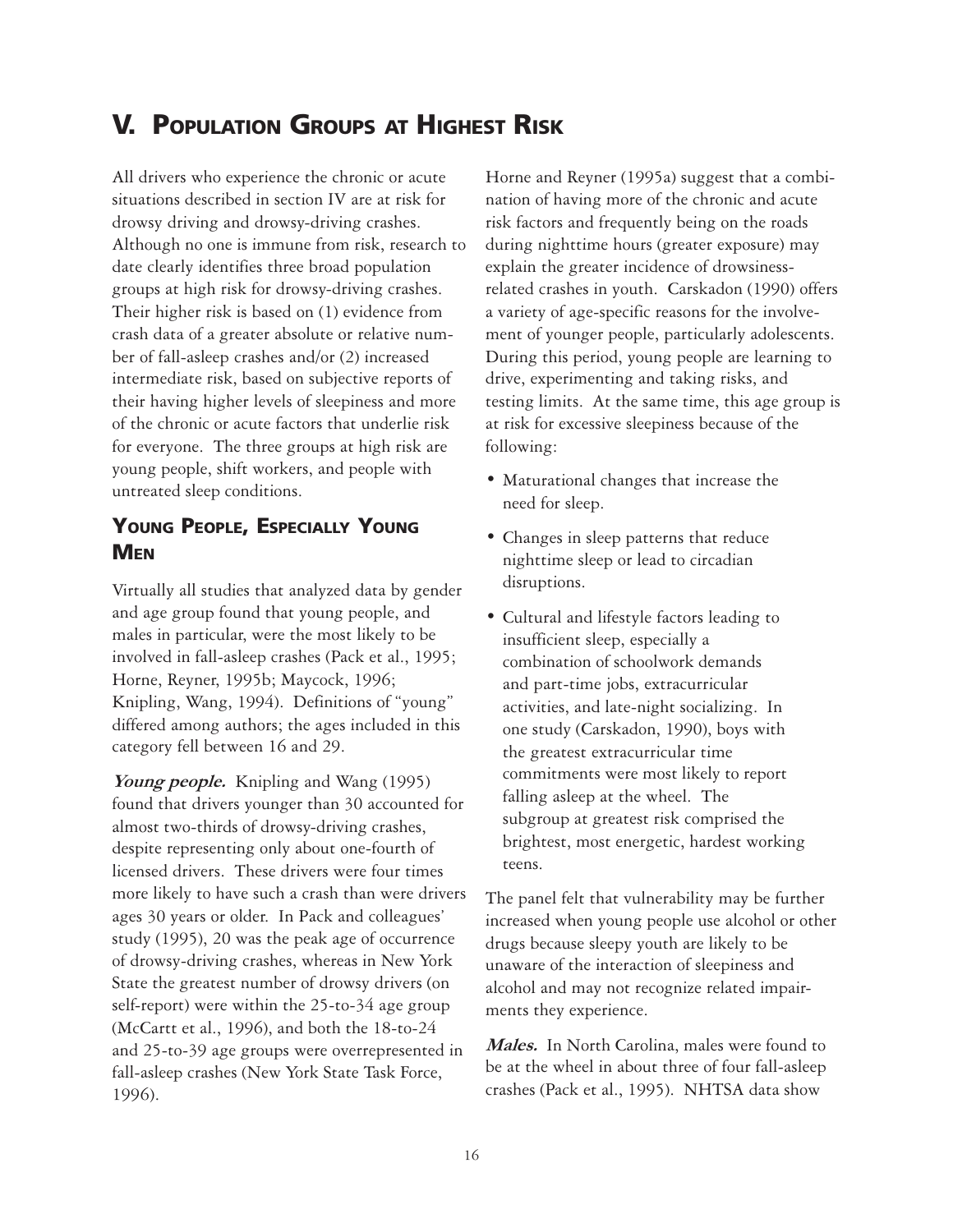that males are 5 times more likely than females to be involved in drowsy-driving crashes (Wang, Knipling, Goodman, 1996). The reasons young males have more crashes than do young females are not clear because both young men and young women are likely to be chronically sleep-deprived.

#### **SHIFT WORKERS**

Most shift workers have at least occasional sleep disturbances, and approximately one-third complain of fatigue (Åkerstedt, 1995a, 1995b, 1995c). Older shift workers appear to have more sleep-related difficulties than do younger workers, but no gender differences have been found (Harma, 1993). Night shift workers typically get 1.5 fewer hours of sleep per 24 hours as compared with day workers. The midnight to 8 a.m. shift carries the greatest risk of sleep disruption because it requires workers to contradict circadian patterns in order to sleep during the day (Kessler, 1992).

Investigations have demonstrated that circadian phase disruptions caused by rotating shift work are associated with lapses of attention, increased reaction time, and decreased performance (Dinges et al., 1987; Hamilton et al., 1972; Williams et al., 1959). A study of hospital nurses reached similar conclusions based on "real world" experiences. Rotating shifts (working four or more day or evening shifts and four night shifts or more within a month) caused the most severe sleep disruptions of any work schedule. Nurses on rotating schedules reported more "accidents" (including auto crashes, on-the-job errors, and on-the-job personal injuries due to sleepiness) and more near-miss crashes than did nurses on other schedules (Gold et al., 1992). About 95 percent of night nurses working 12-hour shifts reported having had an automobile accident or near-miss accident while driving home from night work (Novak, Auvil-Novak, 1996).

Hospital interns and residents routinely lose sleep during on-call periods, which may last 24 hours or more. A survey of house staff at a large urban medical school found that respondents averaged 3 hours of sleep during 33-hour on-call shifts, much of which was fragmented by frequent interruptions (Marcus, Loughlin, 1996). About 25 percent reported that they had been involved in a motor vehicle crash, 40 percent of which occurred while driving home from work after an on-call night. Others reported frequently falling asleep at the wheel without crashing, for example, while stopped at a traffic light.

Although this evidence does not demonstrate a conclusive association between shift work and crashes, the panel believes that shift workers' increased risks for sleepiness are likely to translate into an increased risk for automobile crashes. Competing demands from family, second jobs, and recreation often further restrict the hours available for sleep and further disrupt the sleep schedule.

The panel also designated shift workers as a highrisk group because the number of people who perform shift work—and are thus exposed to crash risk—is increasing. This sector is growing at a rate of 3 percent per year, as businesses such as overnight deliveries, round-the-clock computer operations, overnight cleaning crews, 24-hour markets, and continuous-operation factories prosper and expand. Currently about one in five men (20.2 percent) and almost one in six women (15 percent) work other than a daytime shift, including evening, night, rotating, split, and irregular shifts (Kessler, 1992).

### **PEOPLE WITH UNTREATED SLEEP APNEA SYNDROME AND NARCOLEPSY**

Although the absolute number of crashes is low, crash risk is increased among people with untreated sleep apnea syndrome (SAS) and narcolepsy. The proportion of crashes is higher for people with untreated narcolepsy than it is for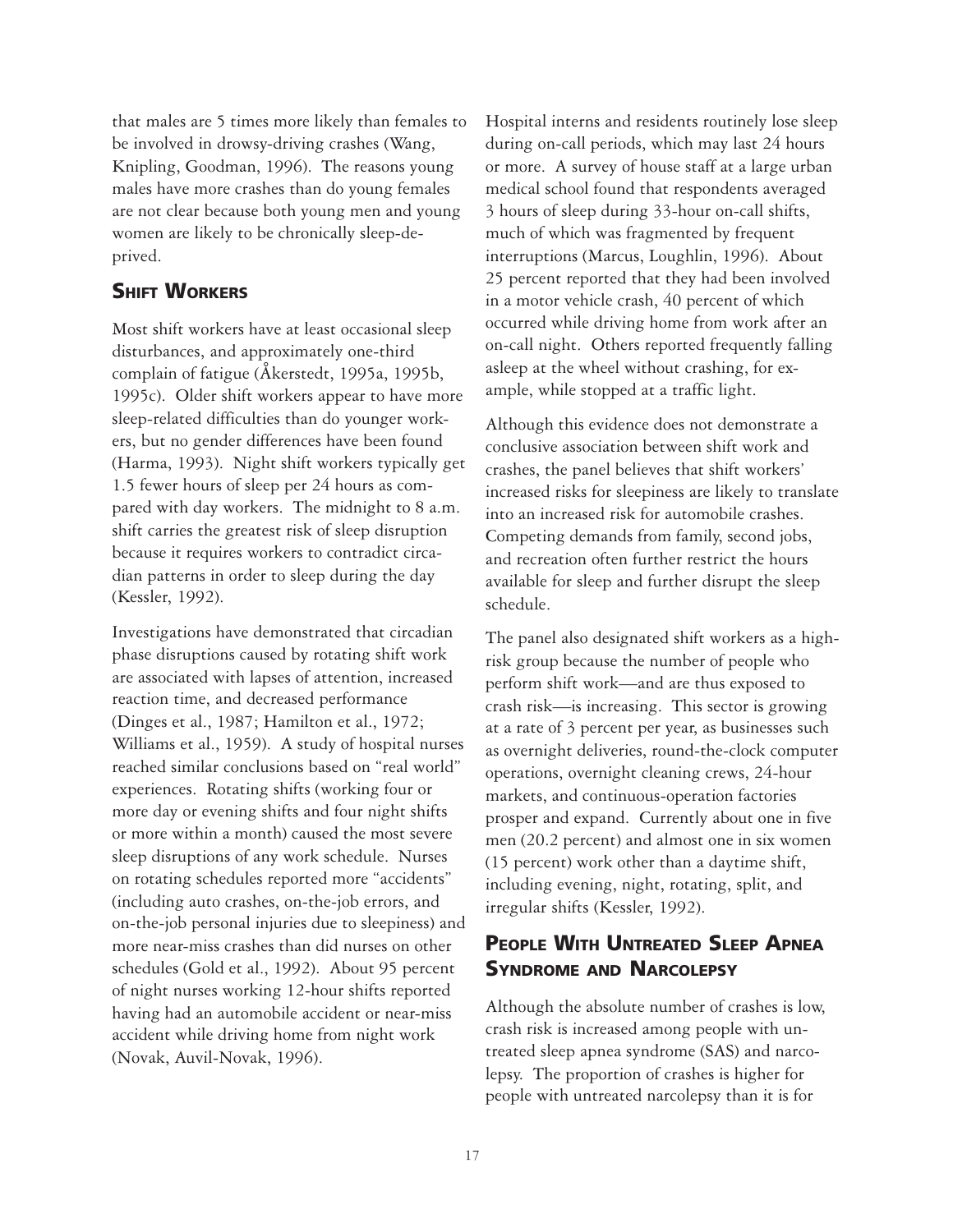people with untreated SAS. However, because SAS is more common than narcolepsy, the absolute number of crashes is higher for those with untreated SAS (Aldrich, 1989). In addition, patients with untreated SAS or narcolepsy perform less well on driving simulation and vigilance or attention tests than do people without these disorders (Findley, 1995; American Thoracic Society, 1994; Haraldsson et al., 1990). Undiagnosed sleep-disordered breathing, ranging from habitual snoring to repeated breathing interruptions, also increases the likelihood of crashes in a dose-response manner (Stradling et al., 1991; Philip et al., 1996; Hanning, Welch, 1996; Ohayon, Priest, Caulet, et al., 1997).

 Although these conditions place people at higher risk for drowsy-driving crashes, they are not invariably linked with impaired driving. For example, many people with these disorders report no auto crashes (Findley et al., 1988; Aldrich, 1989). Findley and colleagues (1989) found that patients with severe untreated sleep apnea had more frequent crashes than did those with untreated mild apnea. A patient who can recognize impending uncontrollable sleepiness and take precautions is less likely to be at risk than one who is unaware of or denies his or her sleepiness (Aldrich, 1989).

Sleep apnea syndrome is somewhat more common among males than among females, and typical patients tend to be overweight and middle aged or older, with a large collar size and history of loud snoring; however, women and men without this profile also have the disorder (American Thoracic Society, 1994). People with narcolepsy are as likely to be female as male, and the disorder usually begins in adolescence. The time from onset of symptoms to diagnosis of narcolepsy averages 10 years (American Thoracic Society, 1994; National Commission on Sleep Disorders Research, 1993). Currently, many people with these conditions are undiagnosed and untreated, unaware of the potentially serious consequences

of driving while drowsy, or unaware of the seriousness of the difficulty they may experience in maintaining alertness (Arbus et al., 1991; Hansotia, 1997). Falling asleep at the wheel may be a major factor that motivates undiagnosed patients to seek medical care. The matter is rarely raised in driver or law enforcement education, and even health care professionals may not recognize a history of sleepiness as a risk factor for fall-asleep crashes. Medical systems have been successful in identifying only a fraction of the population with symptomatic sleep apnea (Strohl, Redline, 1996).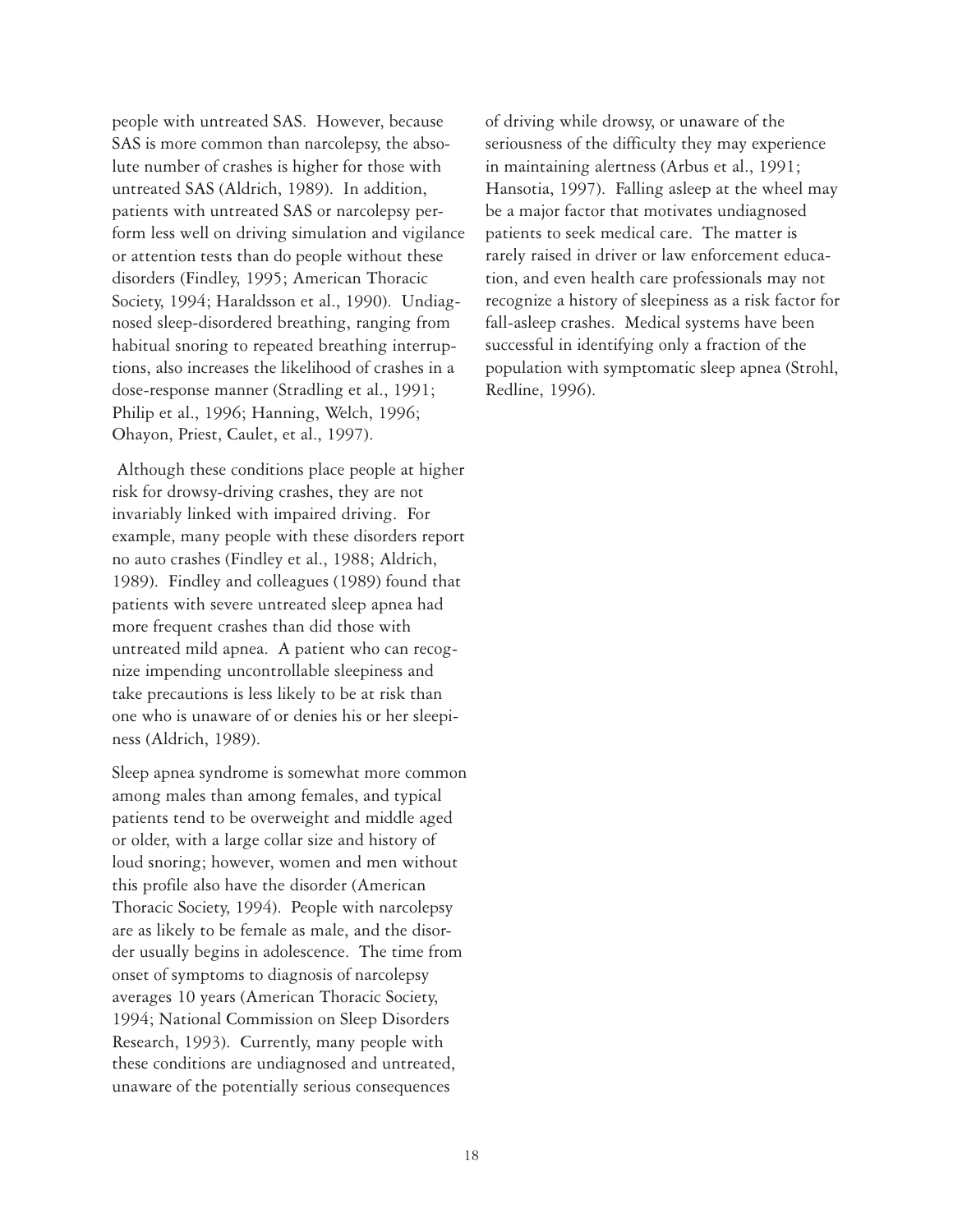# **VI. COUNTERMEASURES**

The panel reviewed the knowledge base in four categories of countermeasures: behavioral, medical, alerting devices, and shift work. They found only a few scientific evaluations of potential countermeasures, most of which were laboratory studies. Reports that exist tend to address the biological feasibility of reducing drowsiness or improving alertness, rather than demonstrate an intervention that reduces drowsy-driving crashes. As noted earlier, more research is needed on this topic.

Countermeasures for drowsy driving aim either to prevent it or to ameliorate it after it occurs. **The panel concluded that preventing drowsiness with adequate sleep before driving is both easier and much more successful than any remedial measure reviewed**. Methods of obtaining adequate sustained sleep include creating a positive sleep environment (a room that is cool, quiet, and dark) and sleeping at regularly scheduled times. Such measures are often promoted as "sleep hygiene" and make intuitive sense; however, few rigorous studies support all sleep hygiene claims.

The panel noted that the wake-up effects from remedial approaches to existing sleepiness do not last long. At best they can help sleepy drivers stay awake and alert long enough to find a motel, call for a ride, or stop driving and sleep. They are not a substitute for good sleep habits and should not be viewed as a "driving strategy" that can get drowsy drivers safely to their destination.

#### **BEHAVIORAL INTERVENTIONS**

In addition to getting adequate sleep before driving, drivers can plan ahead to reduce the risk of drowsy driving in other ways. Some evidence exists that napping before a long drive may help make up for sleep loss in the short term and enhance wakefulness during the drive. Napping has the greatest effect on performance several

hours after the nap (Dinges et al., 1987; Dinges, 1992, 1995). Two other proven interventions avoid known problem situations: not drinking alcohol when sleepy (Roehrs et al., 1994) and not driving between midnight and 6 a.m. (Mitler et al., 1988; Åkerstedt, 1995c), especially well into the period when sleep is usual (Brown, 1994). Graduated driver-licensing programs that disallow late-night driving among younger drivers can mandate this risk-avoiding behavior (Waller, 1989; Frith, Perkins, 1992).

When a driver becomes drowsy, the most obvious behavioral step for avoiding a crash is to stop driving and sleep for an extended period. When this approach is not practical and another driver is not available to take over, studies have found two remedial actions that can make a short-term difference:

Napping. Taking a break for a short nap (about 15 to 20 minutes) has been shown to improve subsequent performance, even among sleep-deprived people (Horne, Reyner, 1995a; Dinges et al., 1987; Philip et al., 1997). Naitoh (1992) found that short naps every 6 hours during a 35-hour (otherwise sleepless) period was effective in maintaining performance in the laboratory. However, nappers are often groggy for about 15 minutes upon awakening from naps longer than 20 minutes (Dinges, 1992). Practical issues with this strategy include the inability of some people to take short naps and the need for secure rest areas. The New York State survey found that about one-third of drivers had needed or wanted to stop in the past year, but a rest area was not available. Many also were unlikely to use a rest area when they were driving alone at night.

Consuming caffeine. Caffeine, even in low doses, significantly improves alertness in sleepy people (but only marginally in those already alert) (Regina et al., 1974; Lumley et al., 1987;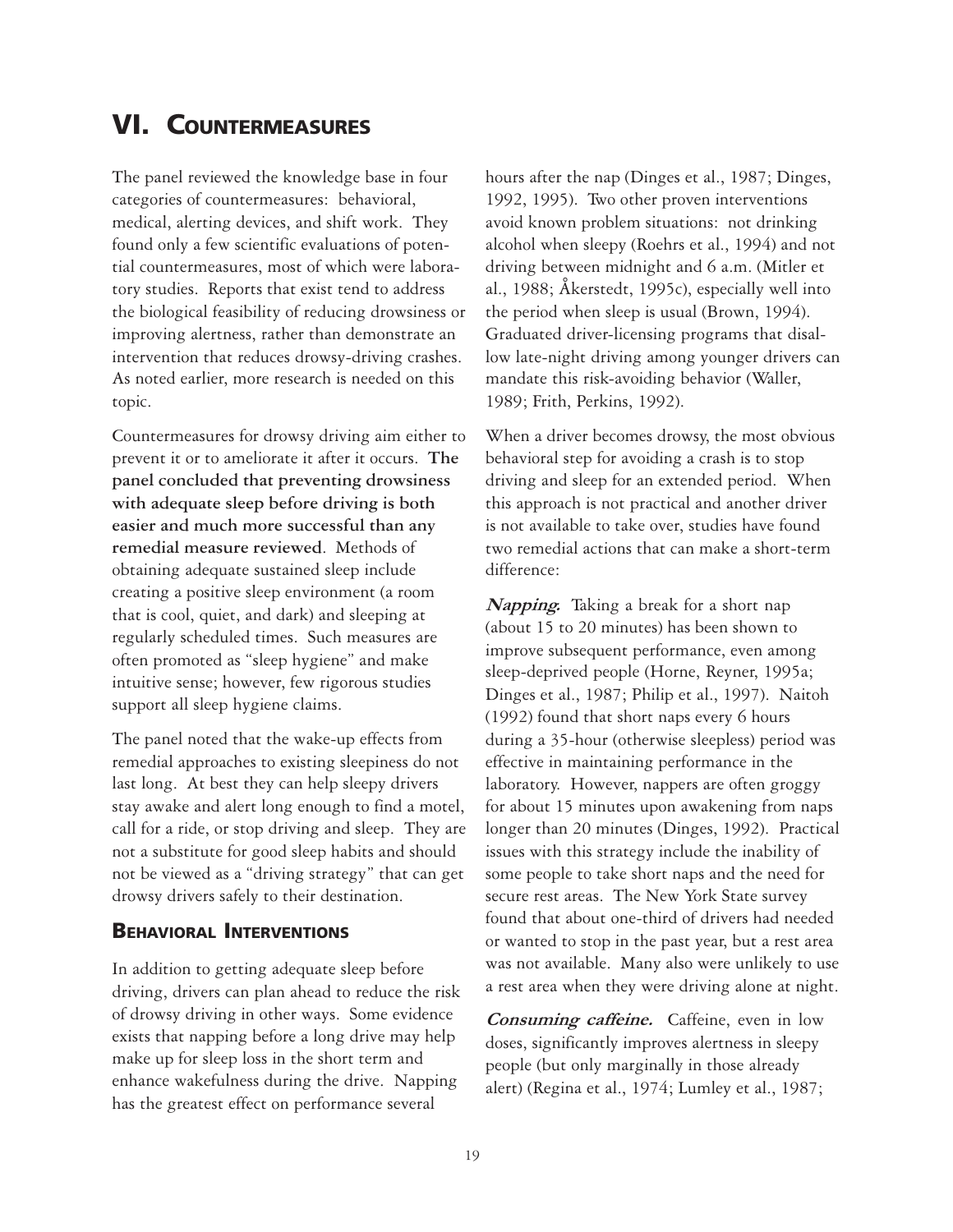Griffiths et al., 1990; Lorist et al., 1994). The minimum dose needed can be obtained in about two cups of percolated coffee, although caffeine content of coffee varies widely (Fox, 1993). Caffeine also is available in other forms such as caffeine-fortified soft drinks and tablets. In driving simulators, sleep-deprived drivers who consumed caffeine reduced lane deviations, potential crashes, and sleepiness for about an hour after consumption (Horne, Reyner, 1995a).

In addition, limited evidence suggests that physical discomfort (such as sitting in an uncomfortable seat or position and shivering or sweating) may also keep sleepy drivers awake (Åkerstedt, Ficca, 1997). Nicotine can improve short-term performance significantly in people with cognitive or attention performance impairments such as those from sleepiness (Kerr et al., 1991). Obviously, however, smoking tobacco should not be generally recommended in an educational campaign as a drowsy-driving countermeasure because the well-established risks substantially outweigh the possible benefits. The panel found no evidence of effectiveness for commonly accepted remedial approaches such as brief exercise (e.g., getting out of the car and walking around for a few minutes) (Horne, 1988), listening to the car radio, or opening the car windows (Horne, Reyner, 1995a). The panel found no studies evaluating other driver-reported steps such as talking to another passenger, talking on a cellular phone or CB radio, chewing gum or ice, or snacking. One study suggests that talking on a cellular phone while driving is associated with increased crash risk (Redelmeier, Tibshirani, 1997).

### **MEDICAL INTERVENTIONS TO TREAT NARCOLEPSY AND SLEEP APNEA SYNDROME**

Although effective treatments are available for both narcolepsy and obstructive sleep apnea, relief of sleepiness and related symptoms is not

always easily achievable for all patients (Broughton et al., 1981; Haraldsson et al., 1995). Although treatment can improve driving simulator performance (Findley et al., 1989), individual performance varies. A few studies to date have evaluated crash experiences of patients successfully treated for these disorders and found a positive effect (Cassel et al., 1996; Haraldsson et al., 1995). An impediment to diagnosis is a lack of physician education on the recognition of sleepiness and sleep disorders (National Commission on Sleep Disorders Research, 1993).

#### **ALERTING DEVICES**

To date, research has validated only one type of device that alarms or awakens drivers who are drowsy or asleep—shoulder rumble strips placed on high-speed, controlled-access, rural roads. A recent synthesis of reports on the effectiveness of rumble strips shows that they reduce drive-offthe-road crashes by 30 to 50 percent—the only countermeasure the panel found in any category that has a demonstrated effect on crashes. Rumble strips also appear to be a relatively lowcost solution with a positive benefit-to-cost ratio (Garder, Alexander, 1995; National Sleep Foundation, June 1997). However, the effectiveness of rumble strips has been demonstrated only in drive-off-the-highway crashes; their value with other types of sleepiness or inattention crashes or other types of roads has not been studied.

Section II lists some of the technological invehicle monitors designed to detect and evaluate driver sleepiness. Some of these devices contain alarms or other alerting devices that go off when indications of sleepiness occur. Controlled trials are needed to evaluate the usefulness of these tools.

An inherent deficiency in all types of alerting devices is that many people continue to drive even when they know they are drowsy and fighting to stay awake. Although an effective alerting device may prevent one crash, a driver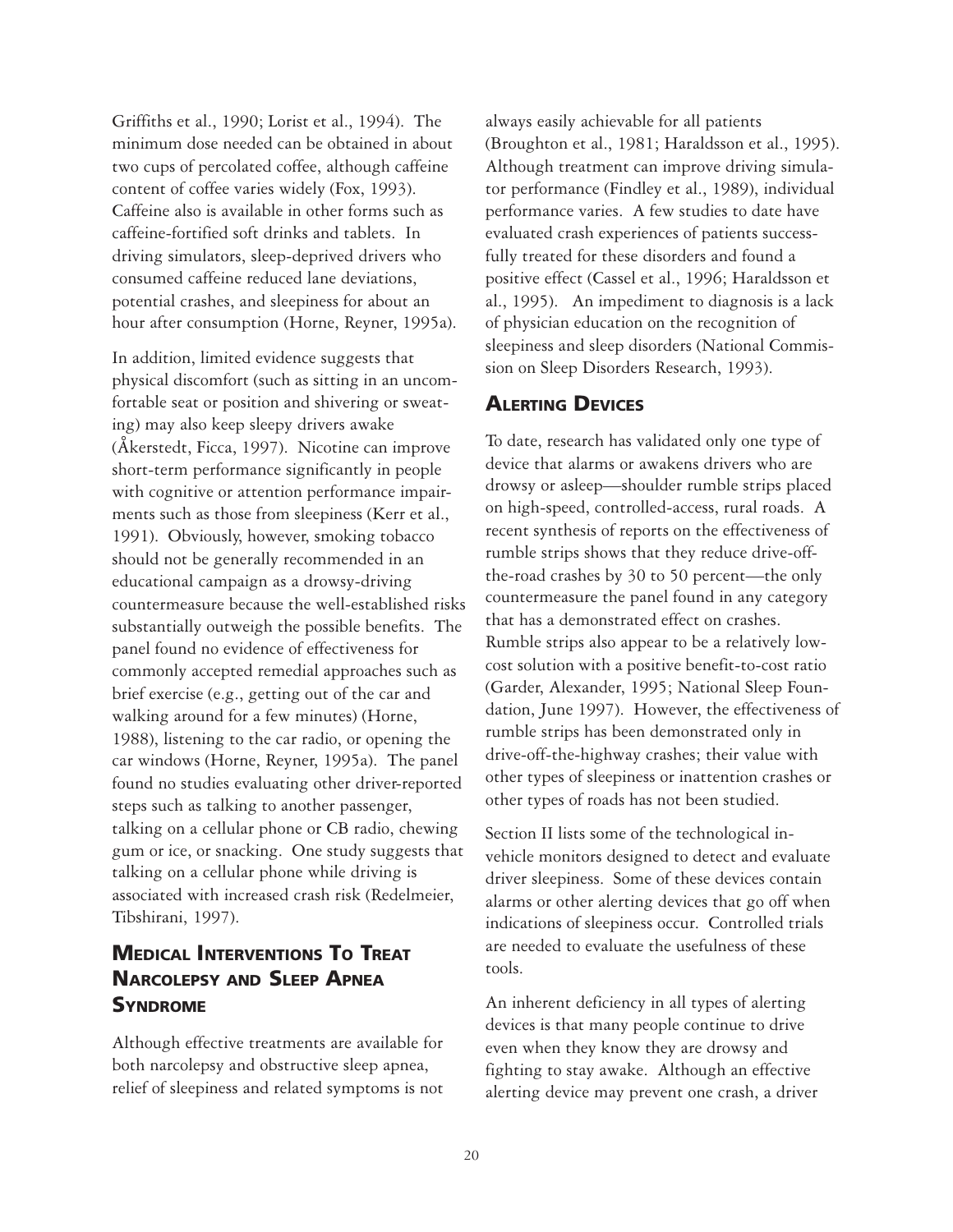who falls asleep once is likely to fall asleep again unless he or she stops driving. Some safety experts have expressed concern that alerting devices may in fact give drivers a false sense of security, encourage them to drive long after impairment, and inhibit their taking effective behavioral measures to prevent or relieve sleepiness (Lisper et al., 1986; Dinges, 1995; Horne, Reyner, 1995a).

#### **SHIFT WORK MEASURES**

Research has shown that effective steps are available for both employers and employees to reduce the likelihood of excessive sleepiness and drowsy driving. Because of the complexity of the issues involved (Rosekind et al., 1995), a combination of alertness management approaches is likely to be most effective. Researchers also have found differences in individual tolerance to shift work (Harma, 1993); knowing more about the biological and behavioral factors that determine these differences could provide direction for future educational efforts.

### **EMPLOYER MANAGEMENT OF WORK SCHEDULES**

Several approaches have been effective in reducing sleepiness caused by working irregular hours and nighttime hours. To minimize disruption and help employees adjust to circadian rhythm changes, employers should educate employees about the problem (Harma, 1993). In addition, periods of work longer than 8 hours have been shown to impair task performance and increase crashes. For example, performance appears worse with a 12-hour, 4-day week schedule than with an 8-hour, 6-day week (Brown, 1994). In jobs with extended hours, the scheduling of work and rest periods to conform to circadian rhythms promotes better sleep and performance (Stampi, 1994). Another effective approach is to allow and facilitate napping for night shift workers (Dinges, 1992; Naitoh, 1992).

### **EMPLOYEE BEHAVIORAL STEPS**

Shift workers themselves can take steps to reduce their risks of drowsy driving by planning time and creating an environment for uninterrupted, restorative sleep (good sleep hygiene) (Minors, Waterhouse, 1981; Rosa, 1990). Shift workers who completed a 4-month physical training program reported sleeping longer and feeling less fatigue than did matched controls who did not participate in the program. However, individual response to the stresses of shift work varies (Harma, 1993), and the background factors or coping strategies that enable some workers to adapt successfully to this situation are not well defined. The behavioral steps discussed earlier for younger males also seem reasonable for reducing risk in this population.

Nurses working the night shift reported using white noise, telephone answering machines, and light-darkening shades to improve the quality and quantity of daytime sleep (Novak, Auvil-Novak, 1996).

### **USING BRIGHT LIGHT TREATMENTS**

Several studies show that timed exposure to bright light has been successful in helping shift workers and those suffering from jet lag adapt to and overcome circadian phase disruption (Czeisler et al., 1990; Stampi, 1994). This approach promotes longer, uninterrupted sleep, which may help reduce sleepiness on the job and behind the wheel. The panel did not find data linking such treatment to changes in rates of crashes or industrial accidents.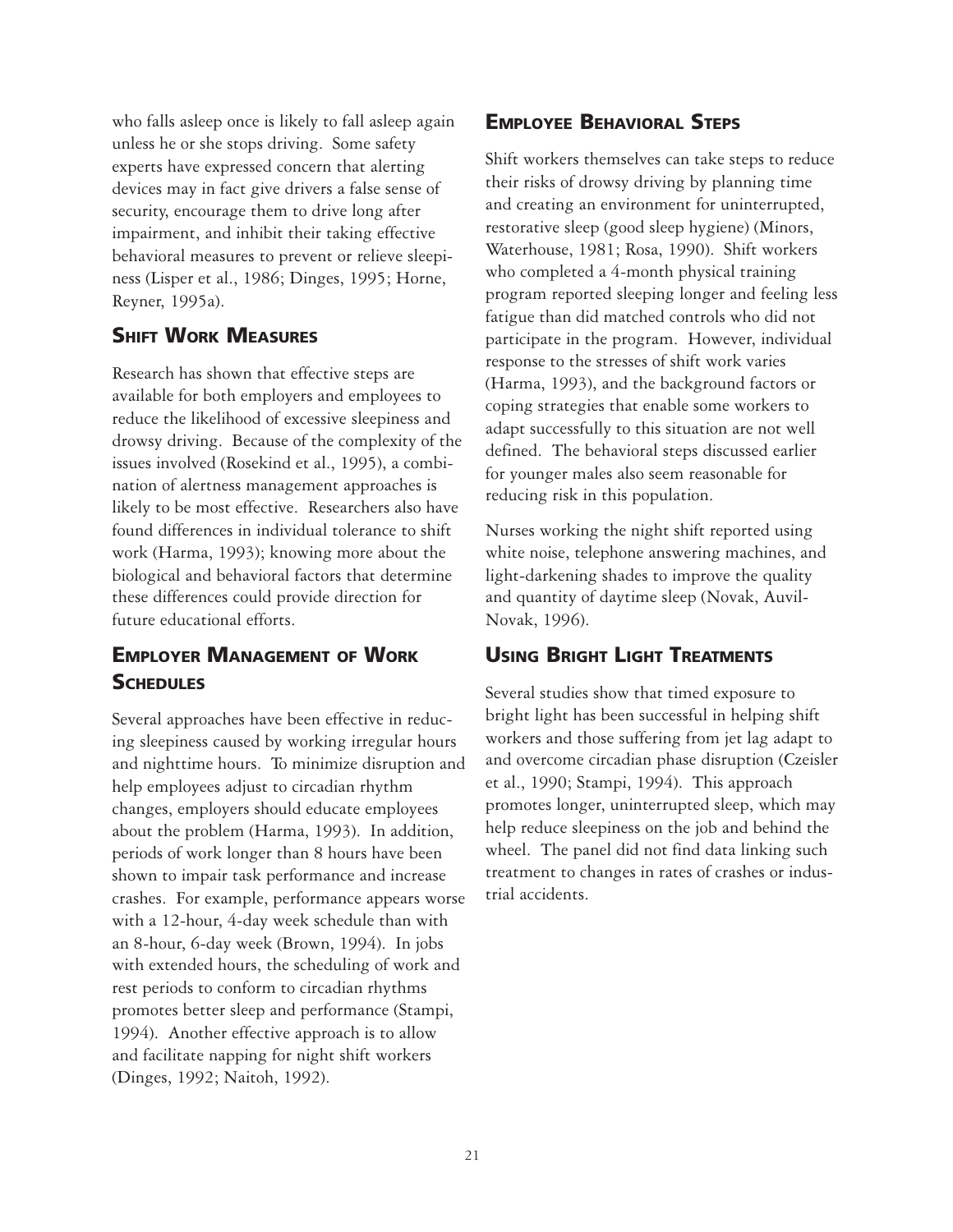# **VII. FOCUSING AN EDUCATIONAL CAMPAIGN: PANEL RECOMMENDATIONS**

To assist the NCSDR/NHTSA in developing its educational initiatives, the panel recommended three priorities for the campaign:

- 1. Educate young males (ages 16 to 24) about drowsy driving and how to reduce lifestyle-related risks.
- 2. Promote shoulder rumble strips as an effective countermeasure for drowsy driving; in this context, raise public awareness about drowsy-driving risks and how to reduce them.
- 3. Educate shift workers about the risks of drowsy-driving and how to reduce them**.**

### **EDUCATE YOUNG MALES ABOUT DROWSY DRIVING AND HOW TO REDUCE LIFESTYLE-RELATED RISKS**

Young males, ages 16 to 24, received highest priority because of their clear over-representation in crash statistics and because many of their lifestyle risks are amenable to change. Although males up to age 45 have increased crash risks, the panel targeted only the younger group to enable specific tailoring of educational messages to this population's needs and preferences. In fact, campaign designers may want to segment further, creating different messages for the 16-to-18 and 19-to-24 age groups. The younger group is high school age and more likely to live at home with parents; members of the older group are more likely to be working or in college, living on their own and less subject to parental authority. The panel also believes it may be worthwhile to educate preteen boys, their parents, and their schools to influence attitudes before problems begin. The messages might be the following: sleepiness is not inevitable for teens, and it is not okay to drive when you are sleepy.

The panel recognized that the risk-taking behaviors of younger men will be a challenge in developing successful educational approaches. Focus group research is needed to develop a better understanding of young men's perceptions of fallasleep crash risk and the kinds of interventions that would be effective with this group. Based on the literature, however, the panel suggests that campaign designers consider the following message points, many of which are appropriate for all public audiences:

Sleepiness is a serious risk for young male drivers. Although little is known about the knowledge and attitudes of this group regarding sleepiness and driving risk, surveys of the general population suggest that knowledge of the risk is likely to be low and awareness will need to be raised. It also will be important for messages to affect attitudes, so that young men and their parents believe the risk is serious and young men are vulnerable. Misconceptions that sleepiness is inevitable at this age and that chronic sleepiness is a safe lifestyle choice need to be overcome. Understanding the concept of sleep debt could be useful, as could recognizing the uncontrollable nature of falling asleep at high levels of drowsiness.

Driving between midnight and 6 a.m. is a high-risk situation. Scheduling a trip at another time is a simple way to reduce risk, especially if the drive is long.

An active lifestyle that restricts sleep is a special risk. Many young men will recognize themselves in the picture of a chronically sleepy student who also works part-time, participates in extracurricular activities, and has an active social life. The "all nighter" represents an acute risk because extreme tiredness follows one sleepless night. The recommended action is not to start a long drive after one or more sleepless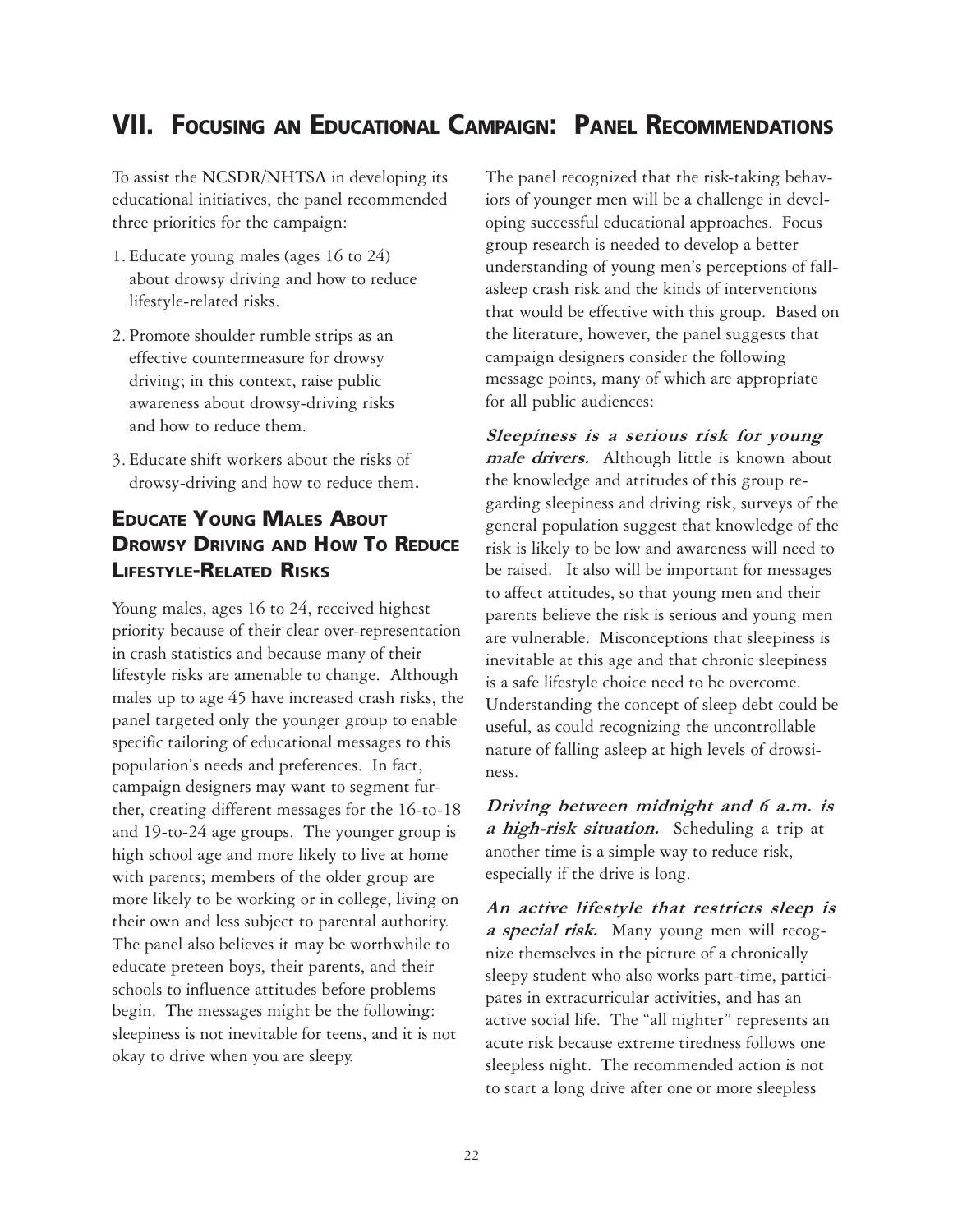nights (e.g., do not drive home from college the day your exams are over; get a good night's sleep first).

Drinking alcohol increases sleepiness, and the combination of alcohol and sleepiness decreases performance and increases risk, even at low levels of alcohol use. A message that would convince young men not to drink when they are already sleepy could be useful. However, focus groups of youth in New York State revealed that drowsydriving messages could be lost or ignored if paired with "don't drink and drive" messages, which some believe are already overemphasized (New York GTSC Sleep Task Force, 1994).

You can take effective steps if you become sleepy while driving. These steps include stopping driving altogether, if possible; consuming the caffeine equivalent of two cups of coffee; taking a 20-minute nap, and after the nap, driving to the closest safe resting spot, such as a motel, friend's house, or home; and sleeping.

Successful strategies from drinking and driving campaigns might also be adapted to drowsy driving if focus groups confirm their appeal. For example, an educational campaign could suggest that teens call a friend or a parent for a ride or let a friend drive home instead of driving while sleepy. Complementary educational messages to parents might suggest that they tell teenagers to call for a ride at any hour without recriminations if they feel too sleepy to drive. In another alcohol strategy variation, parents might allow sleepy friends of teens to sleep over rather than drive home.

The campaign also could counter common misconceptions of useful "stay awake" behaviors, such as exercising, turning on the radio, or opening the windows, which have not been shown to prevent sleep attacks.

Messages to **policymakers** could promote the value of graduated driver licensing that does not permit younger drivers to drive during late night hours (e.g., after midnight). These leaders may need information on the drowsy-driving problem and the special risks of driving during this period for all drivers and especially for younger ones.

# **PROMOTE SHOULDER RUMBLE STRIPS AS AN EFFECTIVE COUNTERMEASURE FOR DROWSY DRIVING; IN THIS CONTEXT, RAISE PUBLIC AWARENESS ABOUT DROWSY-DRIVING RISKS AND HOW TO REDUCE THEM**

The panel believes that focusing a campaign on shoulder rumble strips offers multiple educational opportunities to convey key drowsy-driving messages.

Messages to the **general public** can explain the following:

What rumble strips are and why they are increasingly being used. A message that rumble strips are designed to arouse sleepy drivers before they drive off the road could be an attention-getting way to highlight the prevalence of chronic sleepiness and point out the risks and possible consequences of drowsy driving. People who have driven over a rumble strip in the past could personalize the risk, and even seeing the strips on the highway in the future could repeatedly remind people of the message.

What to do when awakened by driving over a rumble strip. Rumble strips act as an alarm clock, alerting drivers to the fact that they are too impaired to drive safely. The key to safety is what the driver does after hearing the alarm. In the short term, risk-reducing actions include stopping immediately if possible (e.g., a more alert driver can take over); consuming the caffeine equivalent of two cups of coffee; and taking a 20-minute nap. Then the driver should get off the road (e.g., at a motel or rest stop) as soon as possible and sleep.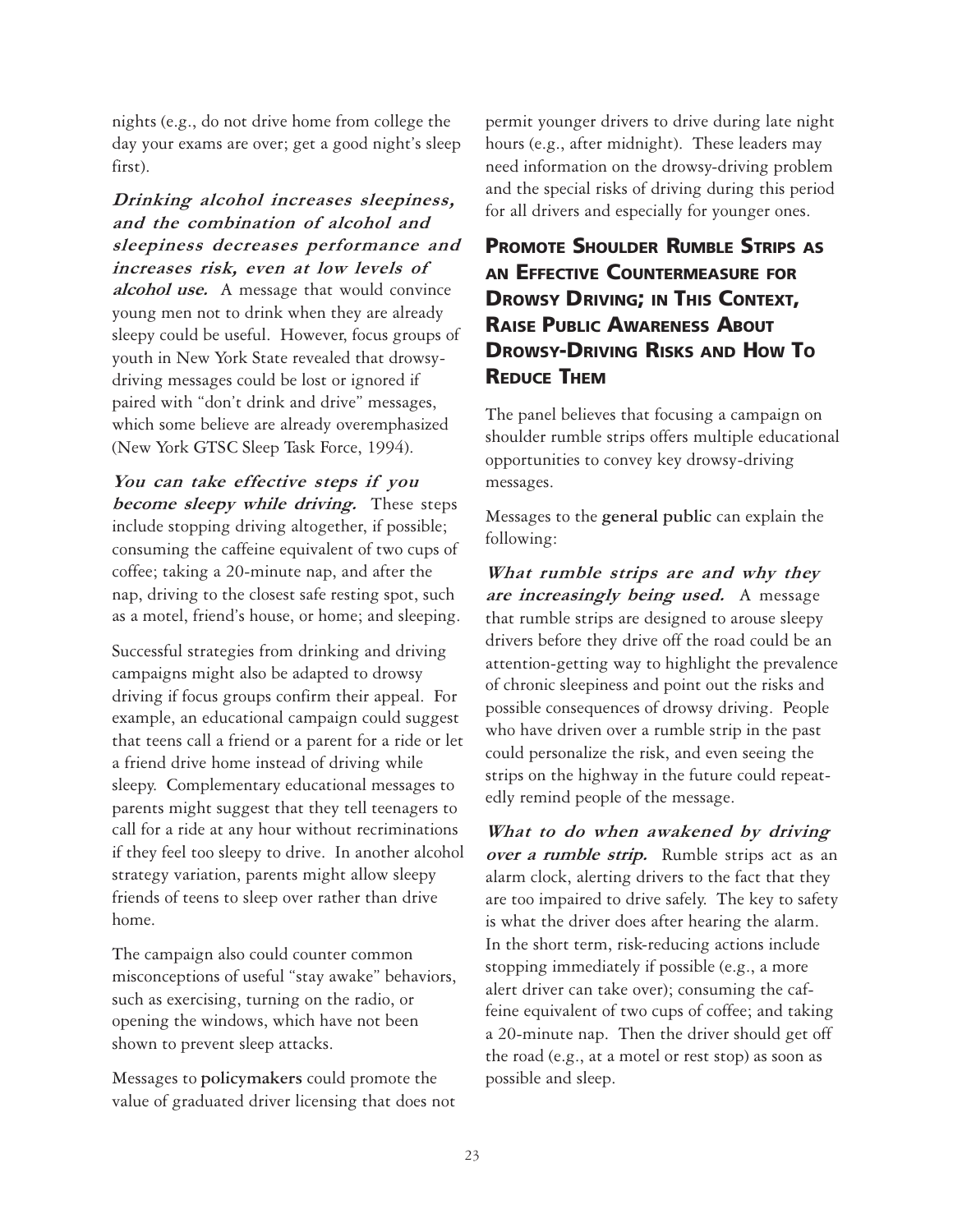In the longer term, planning ahead can help people avoid driving while drowsy. Key steps include planning sleep and naps before long trips, scheduling trips to avoid midnight through 6 a.m. driving, and avoiding alcohol and sedating medicines while sleepy or sleep deprived.

The limitations of rumble strips. Rumble strips should not give drivers a false sense of security about driving while sleepy. The strips are useful as alerting devices, but they will not protect drivers who continue to drive while drowsy. Being awakened by driving over a rumble strip is a warning to change sleep and driving behaviors for safety. The strips are not a technological quick fix for sleepy drivers.

Messages to **policymakers,** especially from States in which rumble strips are not currently used, can emphasize what rumble strips are, their relative cost-effectiveness, and why they are a valuable addition to highways in rural areas. Policymakers also may need information on the risks of drowsy driving and crashes to put the need for rumble strips in perspective.

# **EDUCATE SHIFT WORKERS ABOUT THE RISKS OF DROWSY DRIVING AND HOW TO REDUCE THEM**

Employers, unions, and shift workers are potential target audiences for education on shift work and drowsy driving issues. The panel believes that an initial focus on employees would complement and reinforce other drowsy-driving messages directed to the public. Although many shift workers are not in a position to change or affect their fundamental work situation, they and their families may benefit from information on their risks for drowsy driving and effective countermeasures. Key message points include the following:

Shift work may increase the risk of drowsy-driving crashes. Night-, early morning-, and rotating-shift workers are often

sleepy because their work times are inconsistent with the natural sleep-wake cycle. Workers on these shifts routinely get less sleep and lower quality sleep than do day workers. Driving while sleepy is a risky behavior that leads to many serious crashes each year.

Driving between midnight and 6 a.m. and driving home immediately after an extended or night shift are special risks for a drowsy-driving crash. Driving during late night/early morning hours increases risk for all drivers because those hours are a natural period of sleepiness. Many drowsydriving crashes occur at this time. Driving while acutely tired, such as after a night shift, also increases the risk of crashing. Shift workers, many of whom are already chronically sleep deprived, are at extra risk.

You can take effective steps to reduce your risks. First, it is important to give regular priority to getting good sleep by creating a quiet, cool, dark environment, allowing sufficient time for sleep, and trying to sleep during the same hours each day. Another strategy is to avoid driving home from work while sleepy (e.g., getting a ride from a family member, taking a cab, napping before heading home). Consuming caffeine equivalent to two cups of coffee may help improve alertness for a short period.

### **OTHER ORGANIZATIONS CAN PROVIDE DROWSY DRIVING EDUCATION**

The panel recognizes that limitations in resources will not allow NCSDR/NHTSA to conduct all needed educational interventions. However, other sponsors can make an important contribution by disseminating messages to high-risk audiences, intermediaries, and gatekeepers, such as industries where shift work is prevalent. Potential sponsors may include consumer, voluntary, health care professional, and industry groups and other government agencies. The panel encourages such groups to use this report and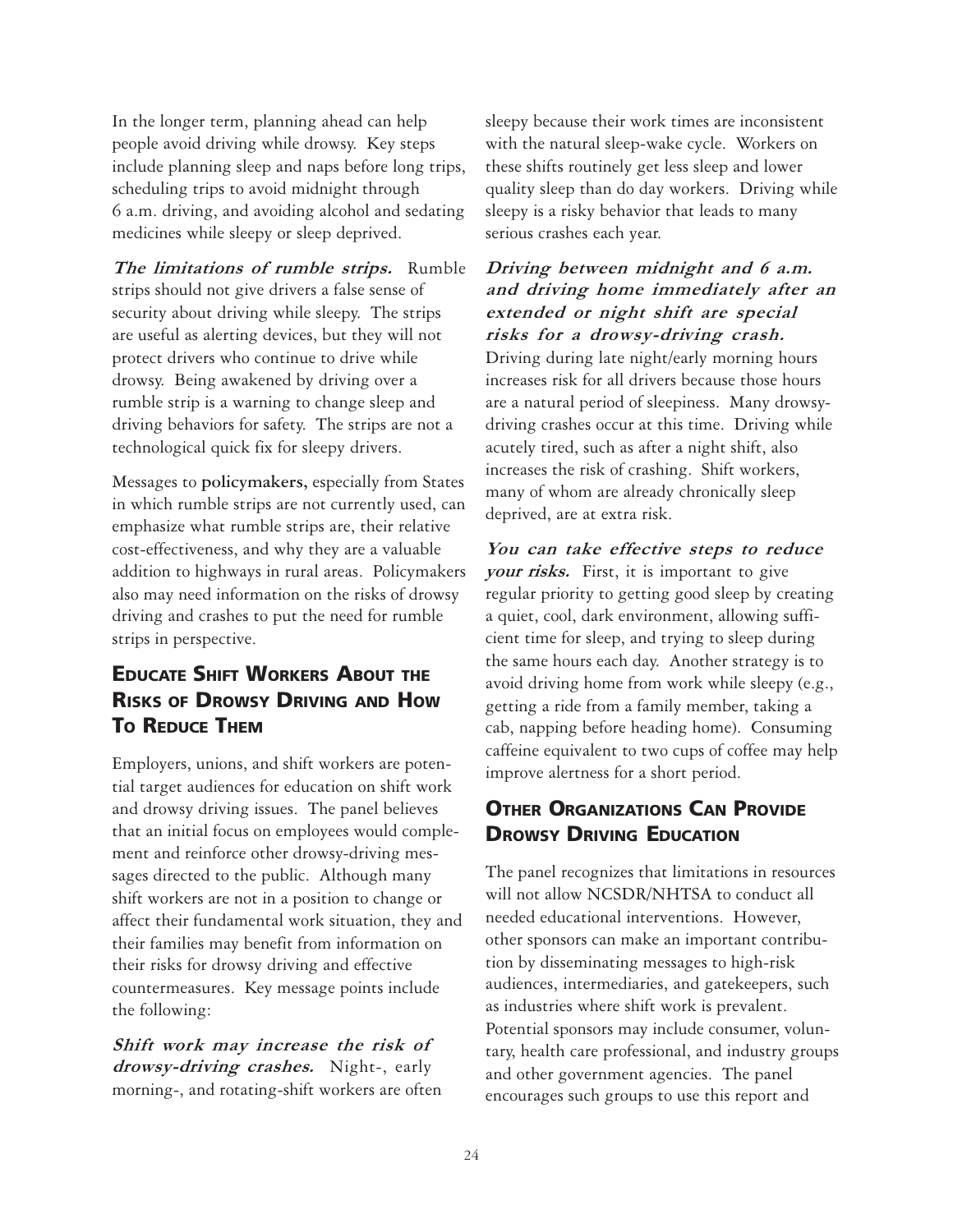resulting campaign materials to inform and assist their own audience-specific efforts. NCSDR/ NHTSA efforts to educate the public, especially youth, about the importance of sleep and sleep hygiene should complement other initiatives and, in combination, reinforce messages on the prevention of fall-asleep crashes.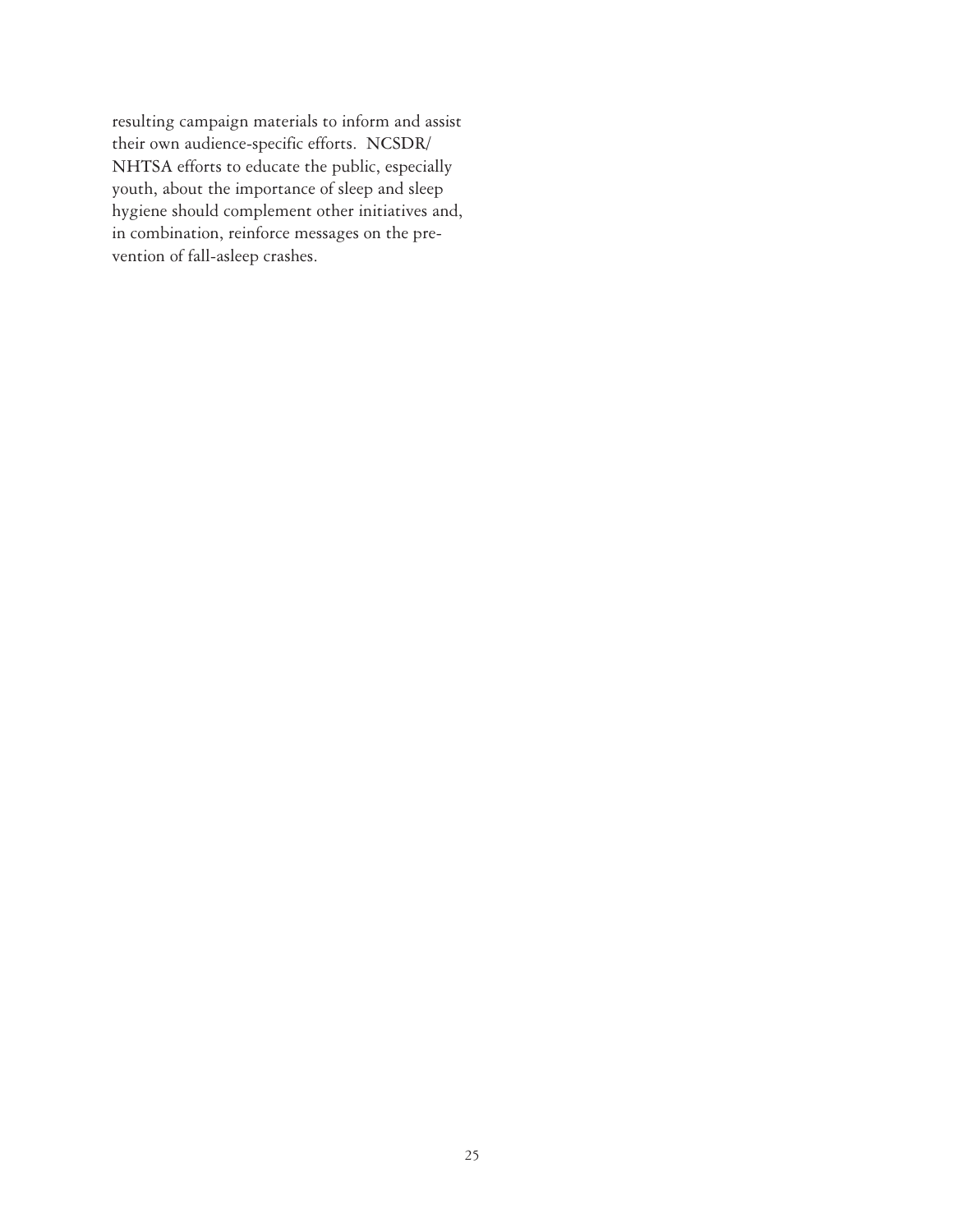# **REFERENCES**

Åkerstedt T: Work hours, sleepiness and accidents: introduction and summary. *J Sleep Res* 1995(a);4(2):1-3.

Åkerstedt T: Work hours, sleepiness and the underlying mechanisms. *J Sleep Res* 1995(b);4(2):15- 22.

Åkerstedt T: Work hours and sleepiness. *Neurophysiol Clin* 1995(c);25(6):367-75.

Åkerstedt T, Ficca G: Alertness-enhancing drugs as a countermeasure to fatigue in irregular work hours. *Chronobiol Int* 1997;14:145-58.

Åkerstedt T, Gillberg M: Subjective and objective sleepiness in the active individual. *Int J Neurosci* 1990;52:29-37.

Åkerstedt T et al.: The subjective meaning of good sleep, an intraindividual approach using the Karolinska Sleep Diary. *Percept Mot Skills* 1994;79:287-96.

Alaia S: Life effects of narcolepsy: measures of negative impact, social support, and physiological well-being. *Loss Grief and Care* 1992;5:1-22.

Aldrich M: Automobile accidents in patients with sleep disorders. *Sleep* 1989;12(6):487-94.

Alpert M et al.: Sleep-disordered breathing and car accidents in the elderly. *J Sleep Res* 1992;21:167.

American Association of State Highway and Transportation Officials: A policy on geometric design of highways and streets. Washington, DC: 1995.

American Thoracic Society: Sleep apnea, sleepiness, and driving risk. *Am J Respir Crit Care Med* 1994;50:1463-73.

Arbus L et al.: Drowsiness and traffic accidents. Importance of diagnosis. *Neurophysiol Clin* 1991;21(1):39-43.

Broughton R et al.: Life effects of narcolepsy in 180 patients from North America, Asia and Europe compared to matched controls. *Canadian Journal of Neurological Science* 1981;8:299-304.

Broughton R et al.: Comparison of the psychosocial effects of epilepsy and narcolepsy/cataplexy: a controlled study. *Epilepsia* 1984;25:423-33.

Brown I: Driver Fatigue. *Hum Factors* 1994;36(2):298-314.

Buysse D et al.: The Pittsburgh Sleep Quality Index: a new instrument for psychiatric practice and research. *Psychiatry Res* 1989;28:193-213.

Carskadon M: Adolescent sleepiness: increased risk in a high-risk population. *Alcohol, Drugs and Driving* 1990;5(4)/6(1):317-28.

Carskadon M: Sleepiness in adolescents and young adults. Proceedings of the Highway Safety Forum on Fatigue, Sleep Disorders and Traffic Safety. State University of New York, Institute for Traffic Safety Management and Research; 1993(a) Dec 1. pp. 28-36.

Carskadon M: Evaluation of excessive daytime sleepiness. *Neurophysiol Clin* 1993(b);23:91-100.

Carskadon M, Dement WC: Cumulative effects of sleep restriction on daytime sleepiness. *Psychophysiology* 1981;18:107-13.

Carskadon M, Dement WC: Daytime sleepiness: quantification of a behavioral state. *Neurosci Biobehav Rev* 1987;11:307-17.

Carskadon M, Roth T: Sleep restriction. In: Monk T, editor. Sleep, sleepiness and performance. Chichester: John Wiley & Sons; 1991. pp. 155-67.

Carskadon M et al.: Guidelines for the Multiple Sleep Latency Test: a standard measure of sleepiness. *Sleep* 1986;9:519-24.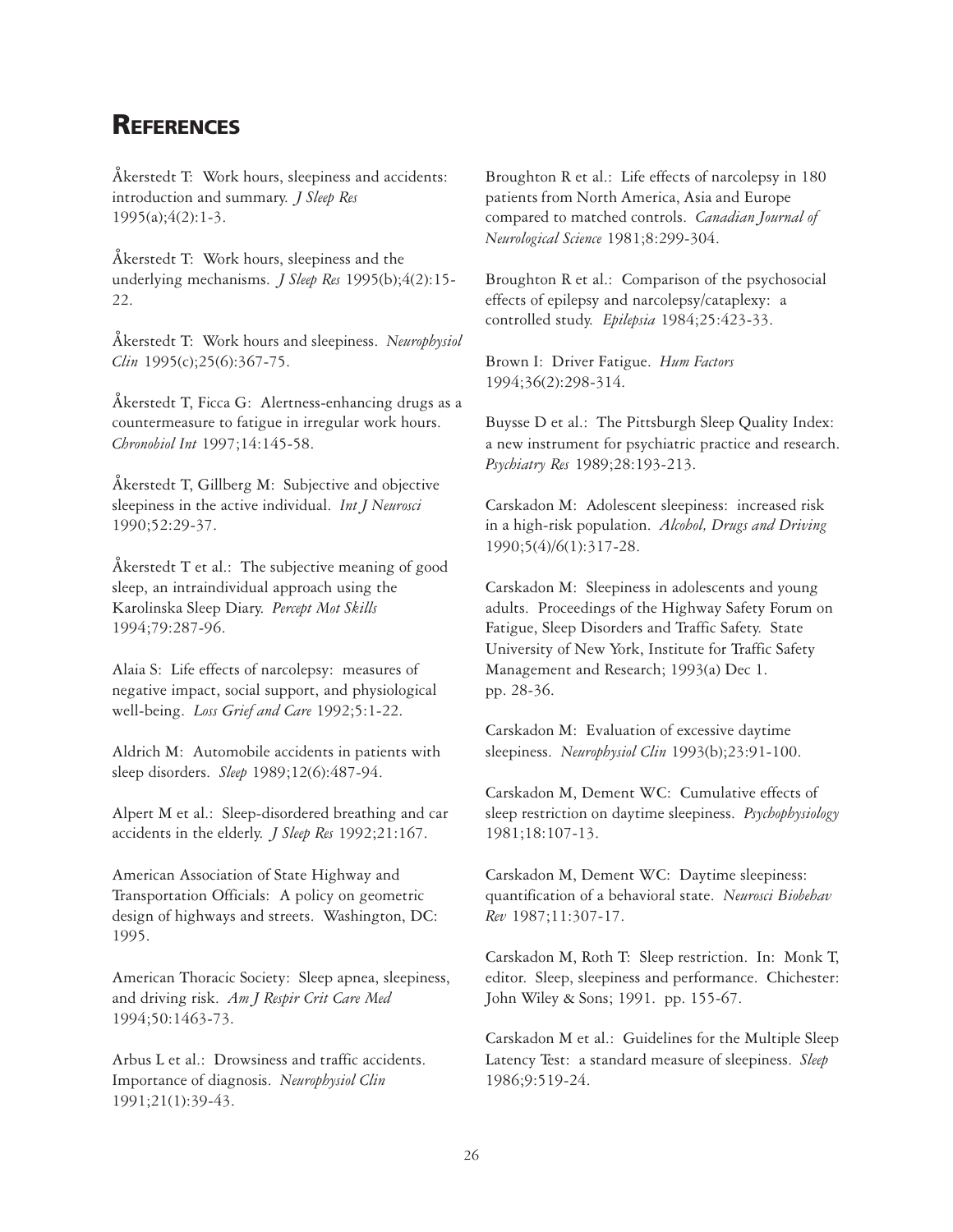Cassel W et al.: Risk of traffic accidents in patients with sleep-disordered breathing: reduction with nasal CPAP. *Eur Respir J* 1996;9(12):2606-11.

Ceutel C: Risk of traffic accident injury after a prescription for a benzodiazepine. *Ann Epidemiol* 1995;5(3):239-44.

Czeisler C et al.: Exposure to bright light and darkness to treat physiologic maladaption to night work. *N Engl J Med* 1990;322(18):1253-9.

Dinges D: Adult napping and its effects on ability to function. In: Stampi C, editor. Why we nap: evolution, chronobiology, and functions of polyphasic and ultrashort sleep. Boston: Birkhauser; 1992. pp. 118-34.

Dinges D: An overview of sleepiness and accidents. *J Sleep Res* 1995;4(2):4-14.

Dinges D et al.: Temporal placement of a nap for alertness: contributions of circadian phase and prior wakefulness. *Sleep* 1987;10:313-29.

Dinges D et al.: Cumulative sleepiness, mood disturbance, and psychomotor vigilance performance decrements during a week of sleep restricted to 4-5 hours per night. *Sleep* 1997;20(4):267-77.

Dinges D, Kribbs N: Performing while sleepy: effects of experimentally-induced sleepiness. In: Monk T, editor. Sleep, sleepiness, and performance. New York: John Wiley & Sons; 1991. pp. 98-128.

Douglass A et al.: The Sleep Disorders Questionnaire I: creation and multivariate structure of SDQ. *Sleep* 1994;17:160-7.

Douglass A et al.: Historical database, questionnaires, sleep and life cycle diaries. In Laughton E, Broughton R, editors. Medical monitor in home and work environment. New York: Raven Press; 1990.

Federal Register: Motor vehicle safety standards: hours of service of drivers; proposed rule. Part VI Department of Transportation, 49CFR Part 395, November 5, 1996.

Findley L: Vigilance and automobile accidents in patients with sleep apnea or narcolepsy. *Chest* 1995;108(3):619-24.

Findley L et al.: Automobile accidents involving patients with obstructive sleep apnea. *Am Rev Respir Dis* 1988;138(2):337-40.

Findley L et al.: Driving simulator performance in patients with sleep apnea. *Am Rev Respir Dis* 1989;140:529-30.

Fox S: Coffee, caffeine and health. In: Members reference book, Royal College of General Practitioners. London; 1993. pp. 419-22.

Frith W, Perkins W: The New Zealand graduated driver licensing system. New Zealand: Wellington; 1992. pp. 1-23.

Garder P, Alexander J: Fatigue related accidents and continuous shoulder rumble strips. Presented at the Transportation Research Board's 74th Annual Meeting; 1995 January 22-28. Preprint Paper No. 95 01 32;1995.

Gengo F, Manning C: A review of the effects of antihistamines on mental processes related to automobile driving. *J Allergy Clin Immunol* 1990;86:1034-9.

George et al.: Sleep apnea patients have more automobile accidents. *Lancet* 1987 Aug 22:447.

Gillberg M: Jet lag and sleepiness in aircrew. *J Sleep Res* 1995;4(2):37-40.

Gold D et al.: Rotating shift work, sleep, and accidents related to sleepiness in hospital nurses. *Am J Public Health* 1992;82(7):1011-4.

Griffiths R et al.: Low-dose caffeine discrimination in humans. *J Pharmacol Exp Ther* 1990;262:970-6.

Hamilton P et al.: A study of four days partial sleep deprivation. In: Colquhoun W, editor. Aspects of human efficiency. London: English Universities Press, Ltd.; 1972. pp. 101-13.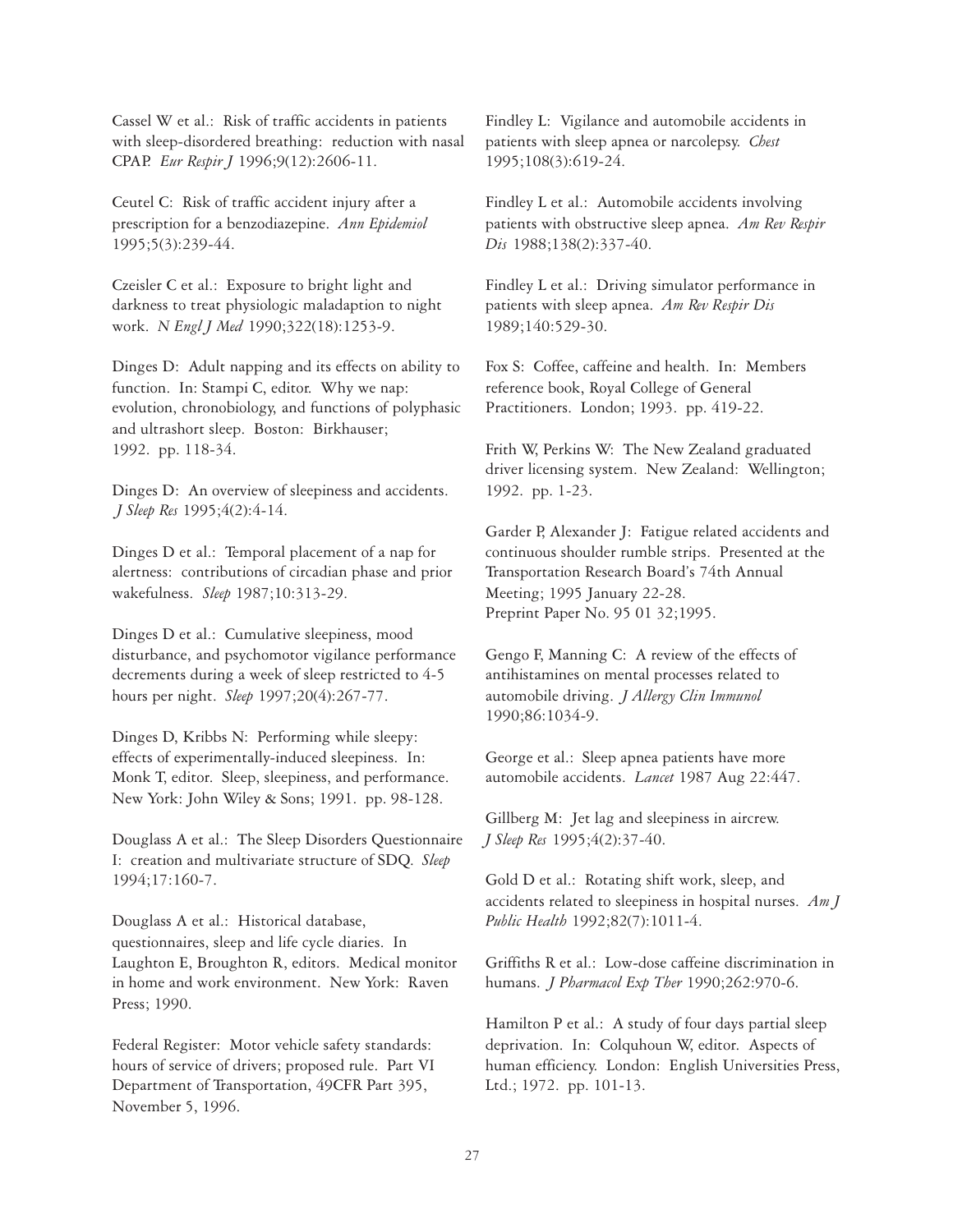Hanning C, Welch M: Sleepiness, snoring and driving habits. *J Sleep Res* 1996;5(1):51-4.

Hansotia P: Sleep, sleep disorders and motor vehicle crashes. *Wis Med J* 1997;96(5):42-7.

Haraldsson P et al.: Driving vigilance simulator test. *Acta Otolaryngol* (Stockh) 1990;110:136-40.

Haraldsson P et al.: Long-term effect of uvulopalatopharyngoplasty on driving performance. *Arch Otolaryngol Head Neck Surg* 1995;121(1):90-4.

Harma M: Individual differences in tolerance to shift work: a review. *Ergonomics* 1993;36(1-3):101-9.

Hoddes E et al.: Quantification of sleepiness: a new approach. *Psychophysiology* 1973;10:431-6.

Horne J: Why we sleep. Oxford: Oxford University Press; 1988. pp. 1-12.

Horne J, Baumber C: Time-of-day effects of alcohol intake on simulated driving performance in women. *Ergonomics* 1991;34(11):1377-83.

Horne J, Gibbons H: Effects on vigilance performance and sleepiness of alcohol given in the early afternoon ('post lunch') vs. early evening. *Ergonomics* 1991;34(1):67-77.

Horne J, Reyner L: Driver sleepiness. *J Sleep Res* 1995(a);4(2):23-9.

Horne J, Reyner L: Sleep related vehicle accidents. *BMJ* 1995(b) Mar 4;310:565-7.

Hublin C et al.: Daytime sleepiness in an adult, Finnish population. *J Intern Med* 1996;239:417-23.

Huntley M, Centybear T: Alcohol, sleep deprivation and driving speed effects upon control use during driving. *Hum Factors* 1974;16:19-28.

Johns MW: A new method for measuring daytime sleepiness: the Epworth Sleepiness Scale. *Sleep* 1991;14:540-5.

Kerr et al.: Separate and combined effects of the social drugs on psychomotor performance. *Psychopharmacology* 1991;104:113-19.

Kessler E: Shift work: family impact and employer responses. Washington, DC: Bureau of National Affairs; 1992. BNA special report no. 32. pp. 1-32.

Knipling R, Wang J: Crashes and fatalities related to driver drowsiness/fatigue. Research Note from the Office of Crash Avoidance Research. Washington, DC: National Highway Traffic Safety Administration; 1994 Nov. pp. 1-8.

Knipling R, Wang J: Revised estimates of the U.S. drowsy driver crash problem size based on general estimates system case reviews. Association for the Advancement of Automotive Medicine, 39th Annual Proceedings; 1995 Oct 16-18.

Kozena L et al.: Vigilance impairment after a single dose of benzodiazepines. *Psychopharmacology* (Berl) 1995;119(1):39-45.

Kribbs N, Dinges D: Vigilance decrement and sleepiness. In: Harsh J, Ogilvie R, editors. Sleep onset mechanisms. Washington, DC: American Psychological Association; 1994. pp. 113-125.

Langlois P et al.: Temporal patterns of reported single vehicle car and truck accidents in Texas, USA during 1980-83. *Chronobiol Int* 1985;2:131-40.

Lavie P et al.: Frequency of sleep related traffic accidents and hour of the day. *Sleep Res* 1986;15:175.

Leveille et al.: Psychoactive medications and injurious motor vehicle collisions involving older drivers. *Epidemiology* 1994;5:591-8.

Lisper H et al.: Relation between time to falling asleep behind the wheel on a closed track and changes in subsidiary reaction time during prolonged driving on a motorway. *Ergonomics* 1986;29(3):445-53.

Lorist M et al.: Influence of caffeine on selective attention in well-rested and fatigued subjects. *Psychophysiology* 1994;31:525-34.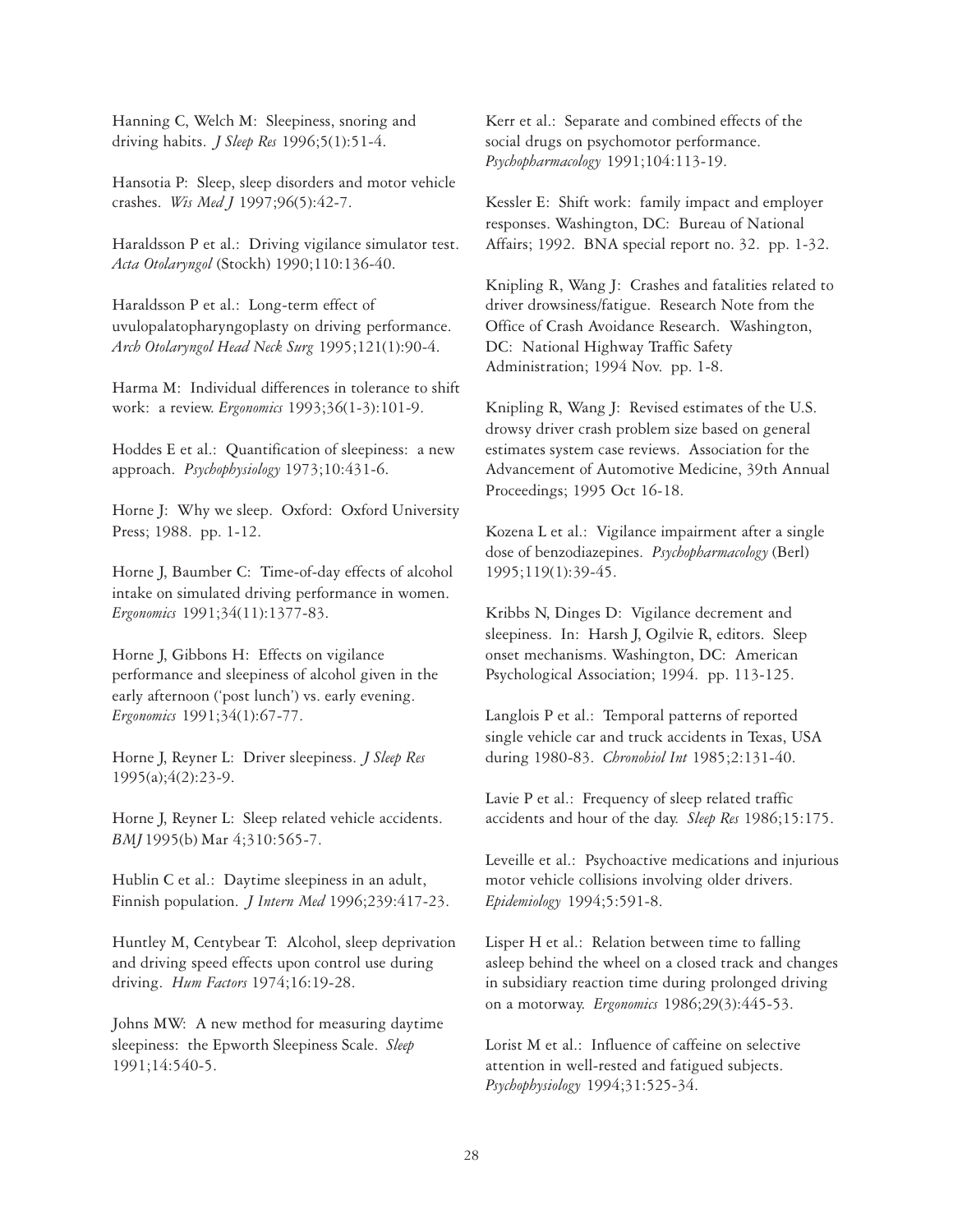Lumley M et al.: Ethanol and caffeine effects on daytime sleepiness alertness. *Sleep* 1987;10:306-12.

McCartt A et al.: The scope and nature of the drowsy driving problem in New York state. *Accident Analysis and Prevention* 1996;28(4):511-17.

Marcus C, Loughlin G: Effect of sleep deprivation on driving safety in housestaff. *Sleep* 1996;19(10):763-6.

Martikainen K et al.: Daytime sleepiness: a risk factor in community life. *Acta Neurol Scand* 1992;86(4):337-41.

Maycock G: Sleepiness and driving: the experience of UK car drivers. *J Sleep Res* 1996;5(220):220-37.

Minors D, Waterhouse J: Anchor sleep as a synchronizer of rhythms on abnormal routines. *Int J Chronobiol* 1981;7:165-88.

Mitler M et al.: Catastrophes, sleep, and public policy: consensus report. *Sleep* 1988;11(1):100-9.

Mitler M et al.: Maintenance of wakefulness test: a polysomnographic technique for evaluating treatment efficacy in patients with excessive somnolence. *Electroencephalogr Clin Neurophysiol* 1982;53:658-61.

Mitler M, Miller J: Methods of testing for sleeplessness. *Behav Med* 1996;21:171-83.

Naitoh P: Minimal sleep to maintain performance: the search for sleep quantum in sustained operations. In: Stampi C, editor. Why we nap: evolution, chronobiology, and functions of polyphasic and ultrashort sleep. Boston: Birkhauser; 1992. pp. 199-216.

National Commission on Sleep Disorders Research. Wake up America: a national sleep alert. 1993;1.

National Sleep Foundation. Use of continuous shoulder rumble strips: consensus report. 1997 June.

National Sleep Foundation. Survey: sleepiness in America. 1997.

National Sleep Foundation. Survey: sleep in America. 1995.

National Transportation Safety Board. Factors that affect fatigue in heavy truck accidents. Washington, DC: PB95-917001, NTSB/SS-95/01; 1995.

New York GTSC Sleep Task Force, Public Information and Education Subcommittee. Drowsy driving focus group study: final report. 1994 Aug.

New York State Task Force on Drowsy Driving. Status report. Institute for Traffic Safety Management and Research. 1996 May.

Novak R, Auvil-Novak S: Focus group evaluation of night nurse shiftwork difficulties and coping strategies. *Chronobiology International* 1996 13(6):457-463.

Ohayon M, Priest R, Caulet M, et al.: Snoring and breathing pauses during sleep: telephone interview survey of a United Kingdom population sample. *BMJ* 1997;314(7084):860-3.

Pack A et al.: Characteristics of crashes attributed to the driver having fallen asleep. *Accid Anal Prev* 1995;27(6):769-75.

Peeke S et al.: Combined effects of alcohol and sleep deprivation in normal young adults. *Psychopharmacology* 1980;67:279-87.

Philip P et al.: Objective measurement of sleepiness in summer vacation long-distance drivers. *Electroencephalogr Clin Neurophysiol* 1997;102(5):383-89.

Philip P et al.: Determinants of sleepiness in automobile drivers. *J Psychosom Res* 1996;41(3):279-88.

Ray et al.: Psychoactive drugs and the risk of injurious motor vehicle crashes in elderly drivers. *Am J Epidemiol* 1992;136:873-83.

Redelmeier D, Tibshirani R: Association between cellular telephone calls and motor vehicle collisions. *N Engl J Med* 1997;336(7):453-8.

Regina E et al.: Effects of caffeine on alertness in simulated automobile driving. *J Appl Psychol* 1974;59(4):483-9.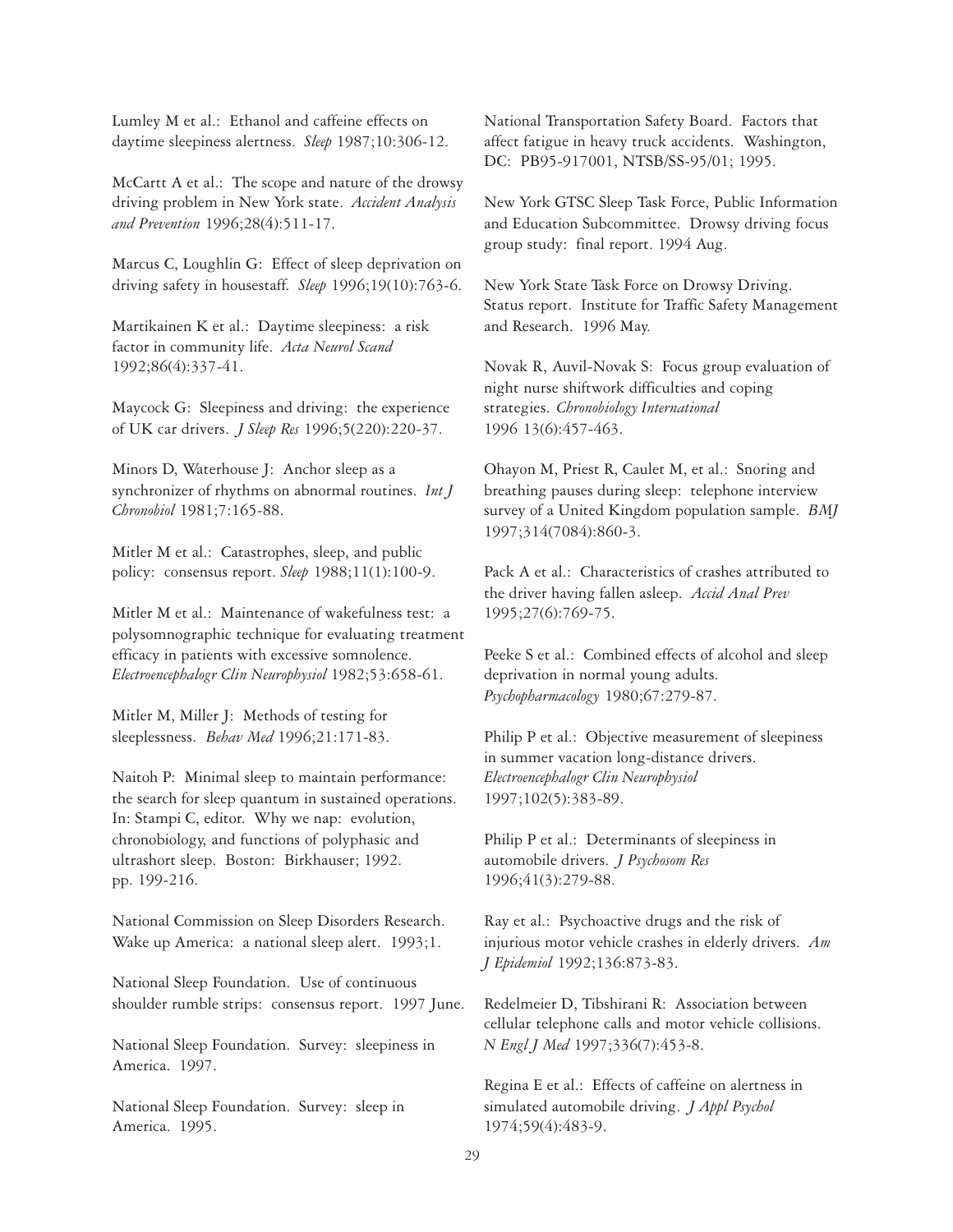Richardson G et al.: Circadian variation of sleep tendency in elderly and young adult subjects. *Sleep* 1982;5:S82-S94.

Roehrs T et al.: Sleepiness and ethanol effects on simulated driving. *Alcohol Clin Exp Res* 1994;18(1):154-8.

Rosa R: Editorial: factors for promoting adjustment to night and shift work. *Work & Stress* 1990;4:201-2.

Rosekind M et al.: Alertness management: strategic naps in operational settings. *J Sleep Res* 1995;4(2): 62-66.

Rosenthal L et al.: Level of sleepiness and total sleep time following various time in bed conditions. *Sleep* 1993(a);16:226-32.

Rosenthal L et al.: The Sleep-Wake Activity Inventory: a self-report measure of daytime sleepiness. *Biol Psychiatry* 1993(b);34:810-20.

Samel A et al.: Jet lag and sleepiness in aircrew. *J Sleep Res* 1995;4(2):30-6.

Sharpley A: Impact of daytime sleepiness underrated. *Lancet* 1996;338:71.

Stampi C: Sleep and circadian rhythms in space. *J Clin Pharmacol* 1994;34:518-34.

Stradling J et al.: Self reported snoring and daytime sleepiness in men aged 35-65 years. *Thorax* 1991;46(11):807-10.

Strohl KP, Redline S: State-of-the-art: recognition of obstructive sleep apnea. *Am J Respir Crit Care Med* 1996;154:279-89.

Torsvali L, Åkerstedt T: Extreme sleepiness: quantification of EOG and spectral EEG parameters. *Int J Neurosci* 1988;38(3-4):435-41.

Treat J et al.: Tri-level study of the causes of traffic accidents: final report. Volume I: Causal factor tabulations and assessments. Institute for Research in Public Safety, Indiana University; 1979. DOT Publication No.: DOT HS-805085.

Van Laar M et al.: Acute and subchronic effects of nefazodone and imipramine on highway driving, cognitive functions, and daytime sleepiness in healthy adult and elderly subjects. *J Clin Psychopharmacol* 1995;15(1):30-40.

Waller P: A graduated licensing system for beginning drivers. In: National Highway Traffic Safety Administration: provisional licensing programs for young drivers. Washington, DC; 1989. pp. 35-51.

Wang J, Knipling R, Goodman M: The role of driver inattention in crashes: new statistics from the 1995 crashworthiness data system. Fortieth Annual Proceedings of the Association for the Advancement of Automotive Medicine; 1996 Oct 7-9. pp. 377-92.

Weirwille et al.: Research on vehicle-based driver status/performance monitoring: development, validation, and refinement of algorithms for the detection of driver drowsiness. Final Report. Washington, DC: U.S. Department of Transportation, National Highway Traffic Safety Administration; 1994 Dec.

Wewers M, Low N: A critical review of visual analogue scales in the measurement of clinical phenomena. *Res Nurs Health* 1990;13:227-36.

Wilkins J et al.: Sleep- and fatigue-related motor vehicle crashes, with and without alcohol involvement. Presented at the 11th annual meeting of the Association of Professional Sleep Societies; 1997 June.

Wilkinson R: Interaction of alcohol with incentive and sleep deprivation. *J Exp Psychol* 1968;76:632-9.

Williams H et al.: Impaired performance with acute sleep loss. *Psychol Monogr* 1959;73:1-26.

Wylie C et al.: Commercial motor vehicle driver fatigue and alertness study, technical summary. Montreal: Transportation Development Centre; 1996.